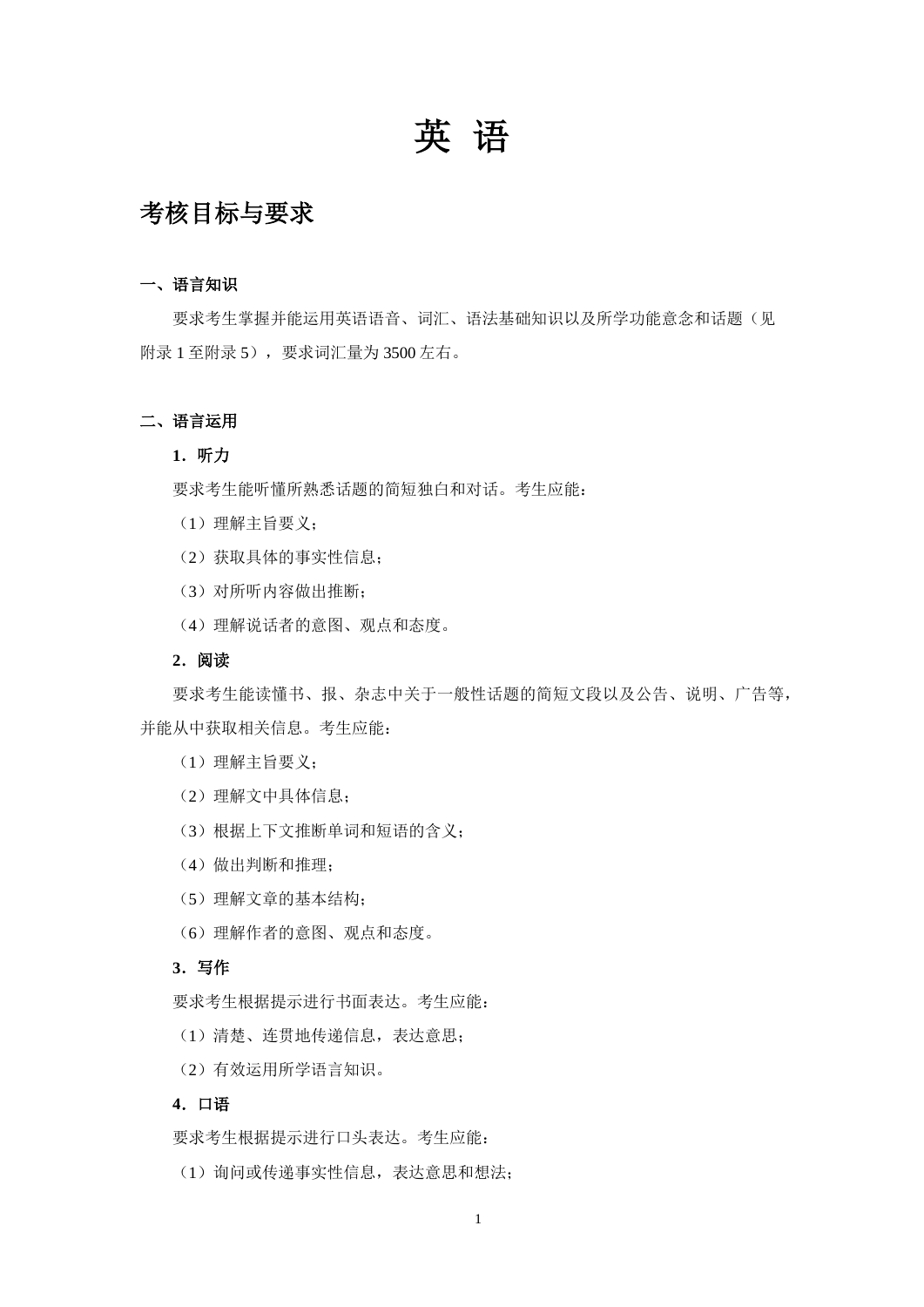- (2)做到语音、语调自然;
- (3)做到语言运用得体;
- (4)使用有效的交际策略。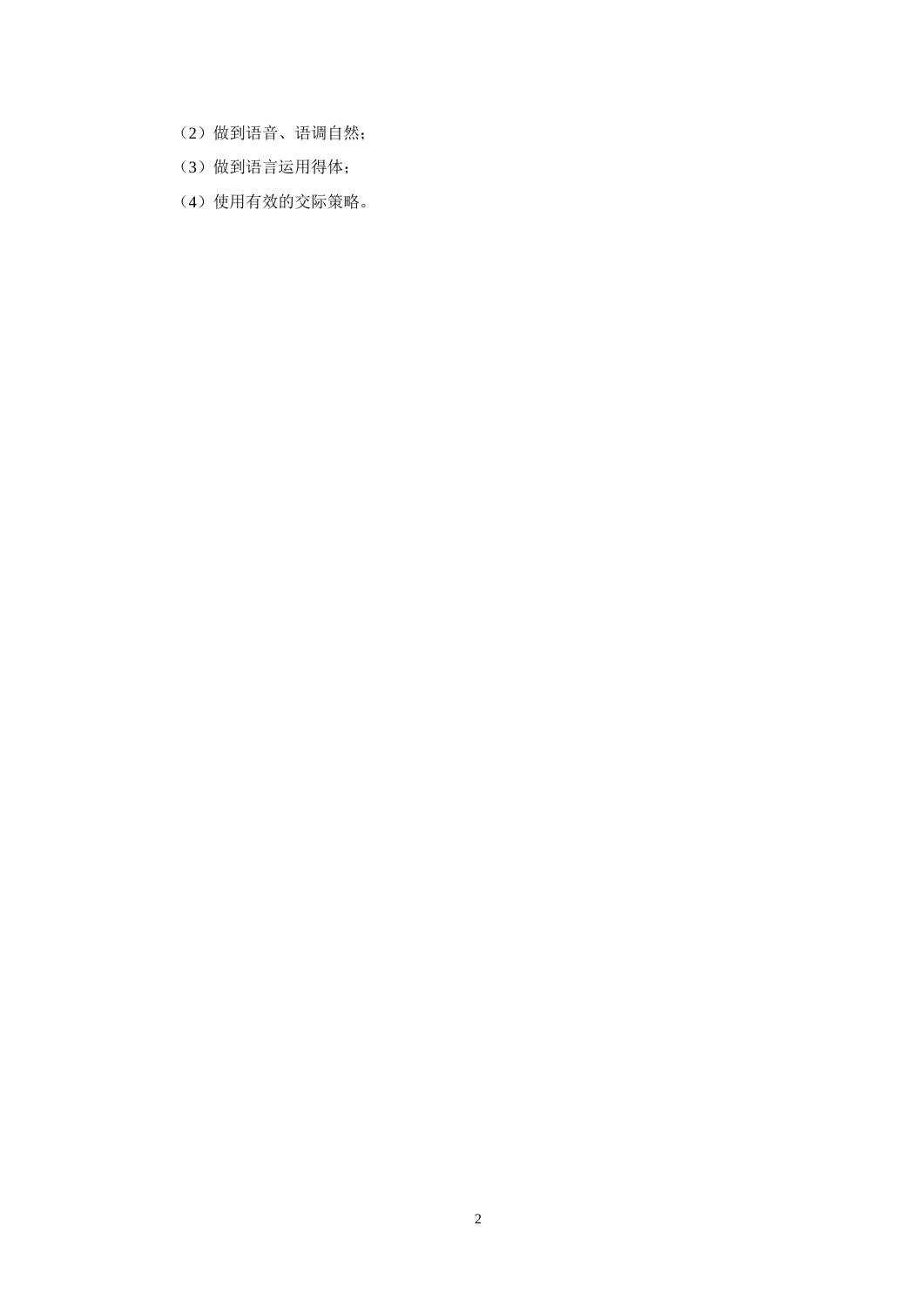## 附录 **1** 语音项目表

1. 基本读音

- (1) 26 个字母的读音
- (2) 元音字母在重读音节中的读音
- (3) 元音字母在轻读音节中的读音
- (4) 元音字母组合在重读音节中的读音
- (5) 常见的元音字母组合在轻读音节中的读音
- (6) 辅音字母组合的读音
- (7) 辅音连缀的读音
- (8) 成节音的读音
- 2. 重音
- (1) 单词重音
- (2) 句子重音
- 3. 读音的变化
- (1) 连读
- (2) 失去爆破
- (3) 弱读
- (4) 同化
- 4. 语调与节奏
- (1) 意群与停顿
- (2) 语调
- (3) 节奏
- 5. 语音、语调、重音、节奏等在口语交流中的运用
- 6. 朗诵和演讲中的语音技巧
- 7. 主要英语国家的英语语音差异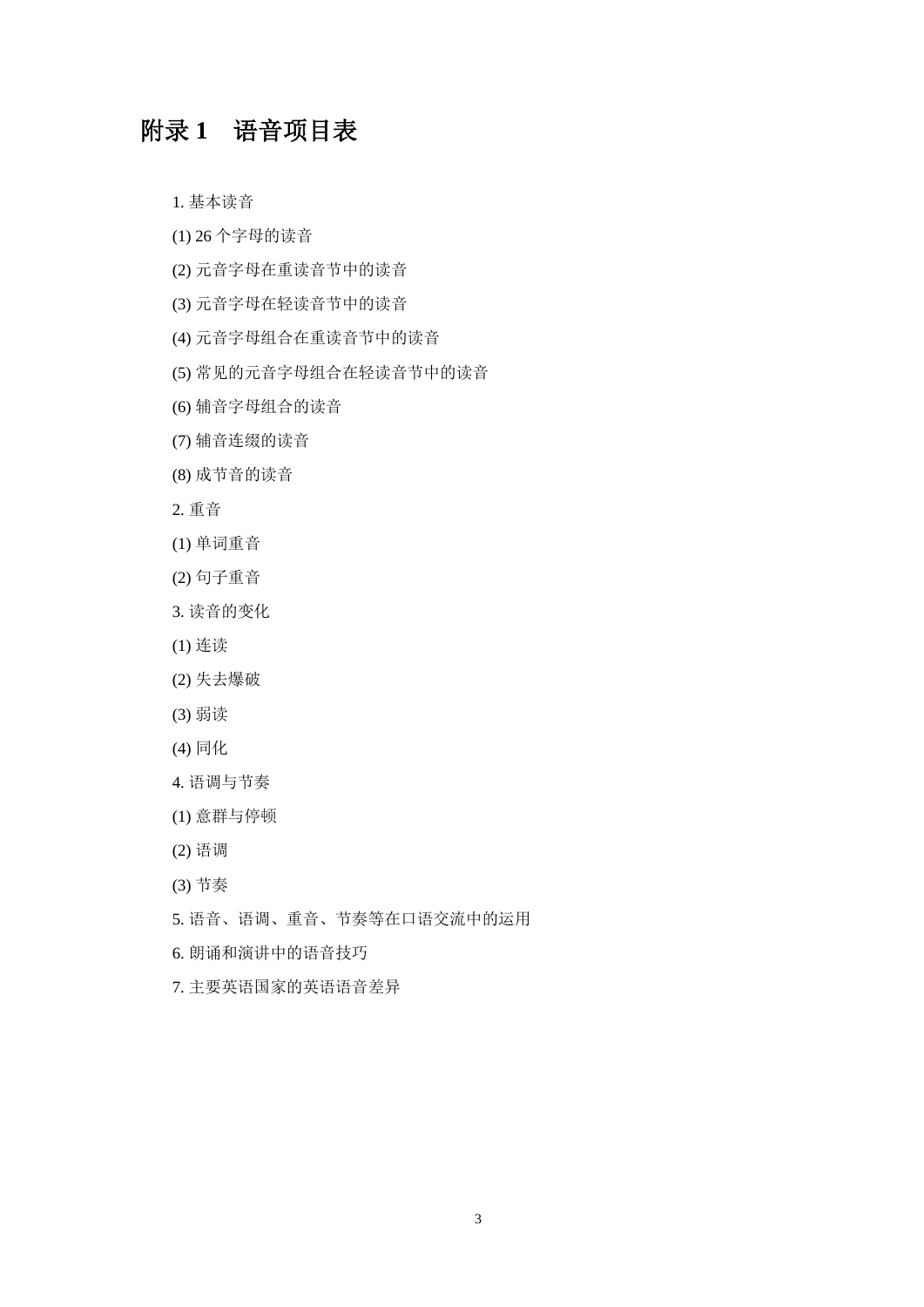# 附录 **2** 语法项目表

1. 名词

- (1) 可数名词及其单复数
- (2) 不可数名词
- (3) 专有名词
- (4) 名词所有格
- 2. 代词
- (1) 人称代词
- (2) 物主代词
- (3) 反身代词
- (4) 指示代词
- (5) 不定代词
- (6) 疑问代词
- 3. 数词
- (1) 基数词
- (2) 序数词
- 4. 介词和介词短语
- 5. 连词
- 6. 形容词(比较级和最高级)
- 7. 副词(比较级和最高级)
- 8. 冠词
- 9. 动词
- (1) 动词的基本形式
- (2) 系动词
- (3) 及物动词和不及物动词
- (4) 助动词
- (5) 情态动词
- 10. 时态
- (1) 一般现在时
- (2) 一般过去时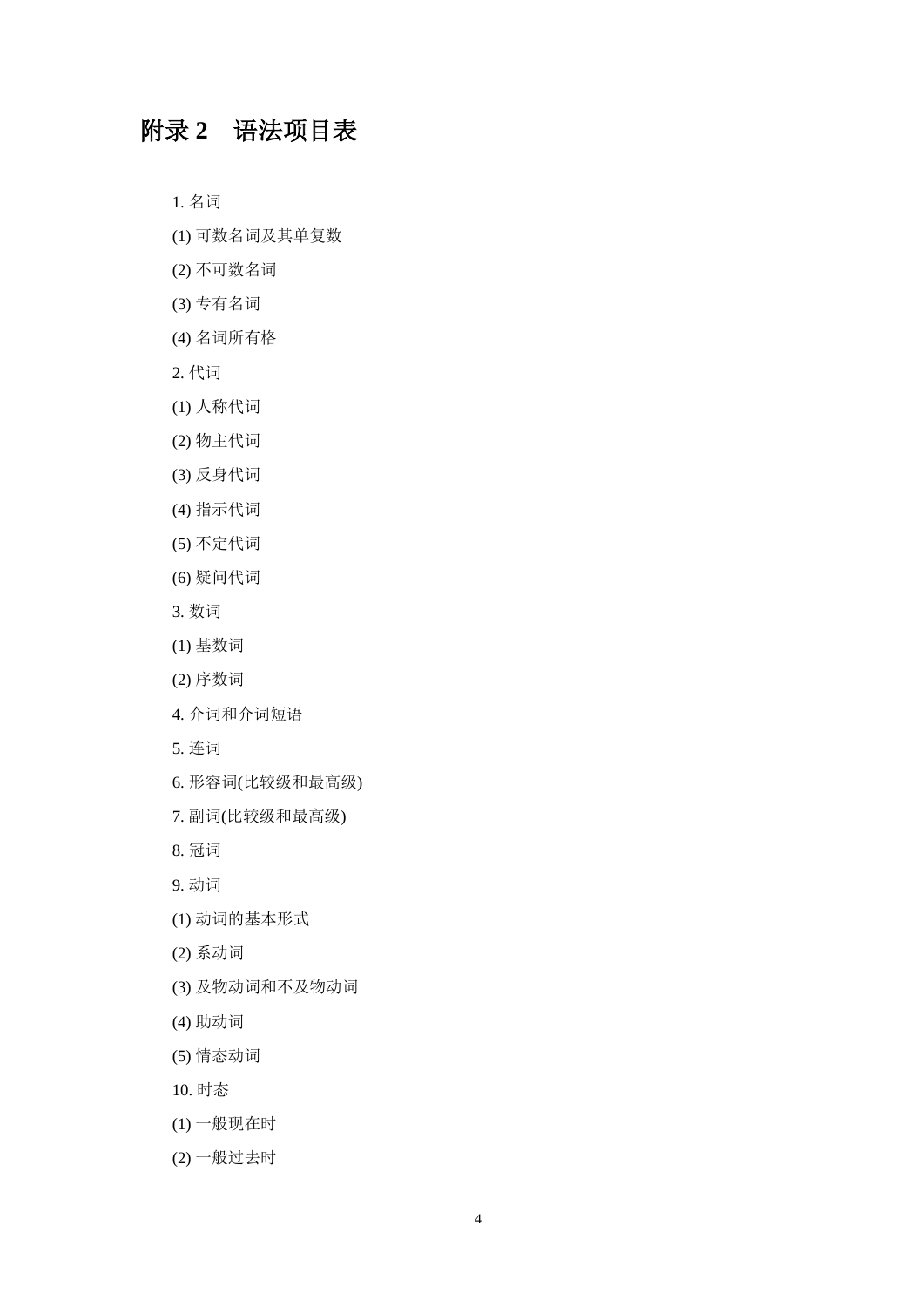- (3) 一般将来时
- (4) 现在进行时
- (5) 过去进行时
- (6) 过去将来时
- (7) 将来进行时
- (8) 现在完成时
- (9) 过去完成时
- (10) 现在完成进行时
- 11. 被动语态
- 12. 非谓语动词
- (1) 动词不定式
- (2) 动词的-ing 形式
- (3) 动词的-ed 形式
- 13. 构词法
- (1) 合成法
- (2) 派生法
- (3) 转化法
- (4) 缩写和简写
- 14. 句子种类
- (1) 陈述句
- (2) 疑问句
- (3) 祈使句
- (4) 感叹句
- 15. 句子成分
- (1) 主语
- (2) 谓语
- (3) 表语
- (4) 宾语
- (5) 定语
- (6) 状语
- (7) 补语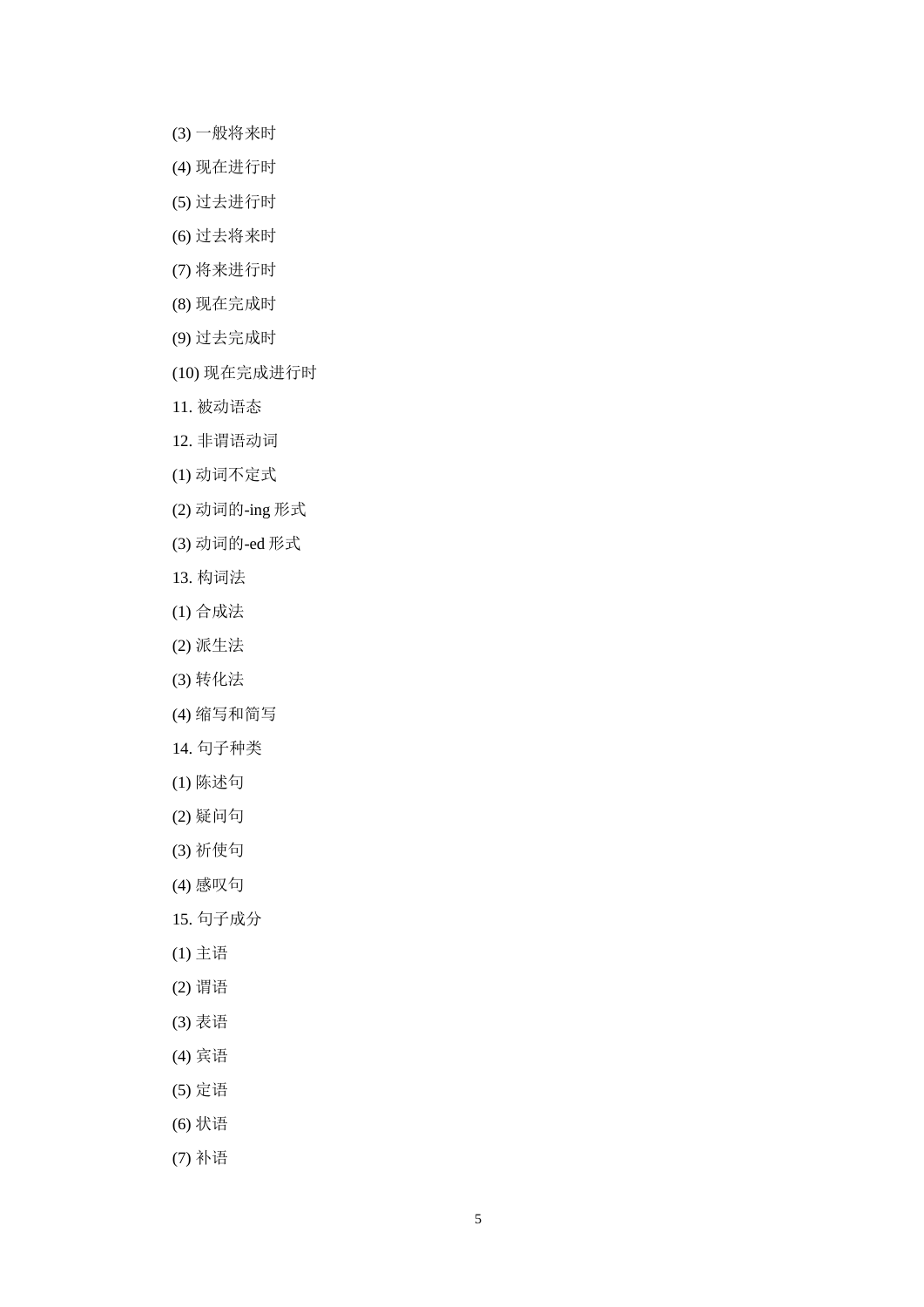- 16. 简单句的基本句型
- 17. 主谓一致
- 18. 并列复合句
- 19. 主从复合句
- (1) 宾语从句
- (2) 状语从句
- (3) 定语从句
- (4) 主语从句
- (5) 表语从句
- 20. 间接引语
- 21. 省略
- 22. 倒装
- 23. 强调
- 24. 虚拟语气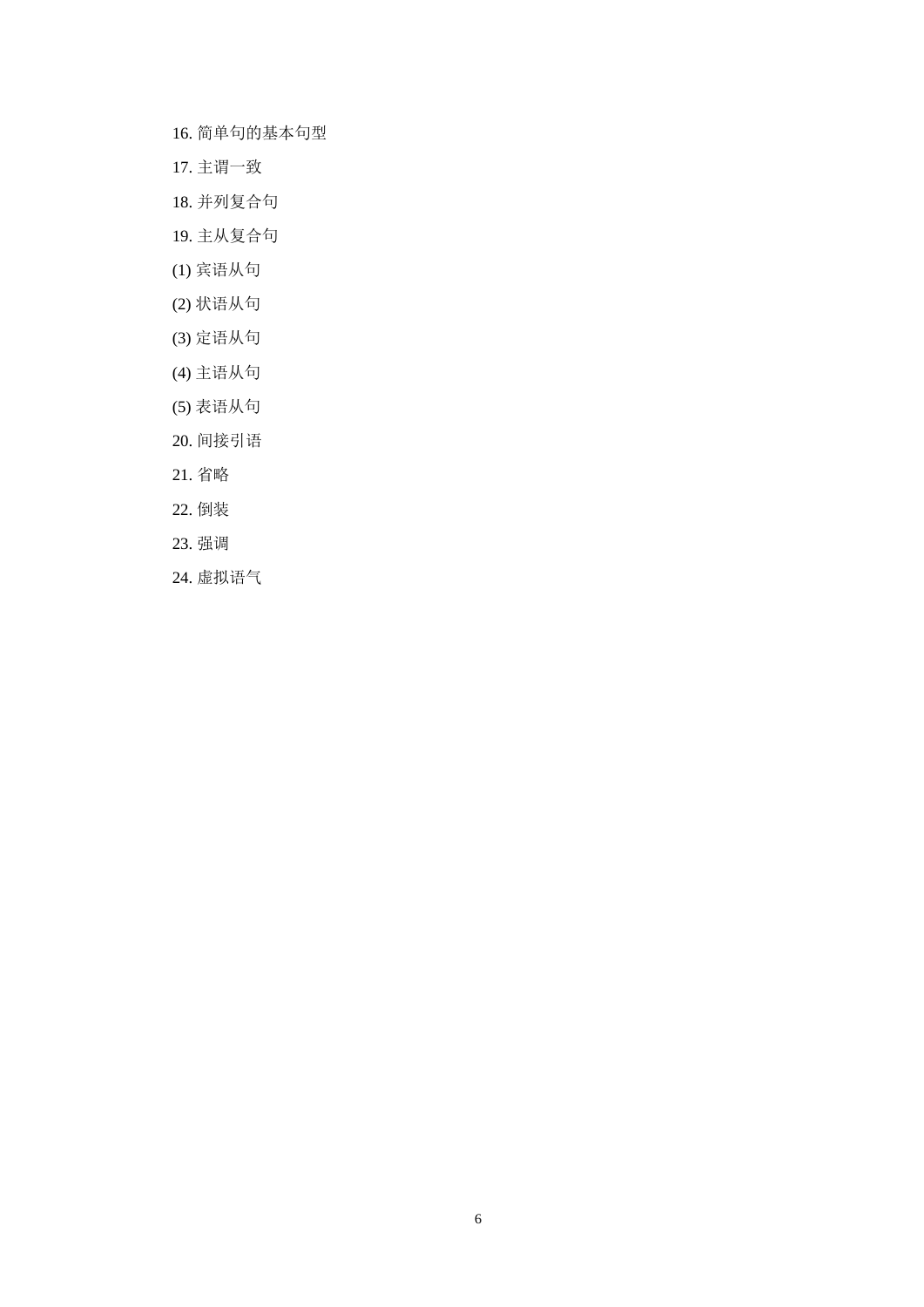### 附录 **3** 功能意念项目表

- 1. 社会交往 (Social Communications)
- (1) 问候 (Greetings)
- (2) 介绍 (Introduction)
- (3) 告别 (Farewells )
- (4) 感谢 (Thanks )
- (5) 道歉 (Apologies)
- (6) 邀请 (Invitation)
- (7) 请求允许 (Asking for permission)
- (8) 祝愿和祝贺 (Expressing wishes and congratulations)
- (9) 提供帮助 (Offering help)
- (10) 接受和拒绝 (Acceptance and refusal)
- (11) 约会 (Making appointments)
- (12) 打电话 (Making telephone calls)
- (13) 就餐 (Having meals)
- (14) 就医 (Seeing the doctor)
- (15) 购物 (Shopping)
- $(16)$  问路 (Asking the way)
- (17) 谈论天气 (Talking about weather)
- (18) 语言交际困难 (Language difficulties in communication)
- (19) 提醒注意 (Reminding)
- (20) 警告和禁止 (Warning and prohibition)
- (21) 劝告 (Advice)
- (22) 建议 (Suggestions)
- 2. 态度 (Attitudes)
- (23) 同意和不同意 (Agreement and disagreement)
- (24) 喜欢和不喜欢 (Likes and dislikes)
- (25) 肯定和不肯定 (Certainty and uncertainty)
- (26) 可能和不可能 (Possibility and impossibility)
- (27) 能够和不能够 (Ability and inability)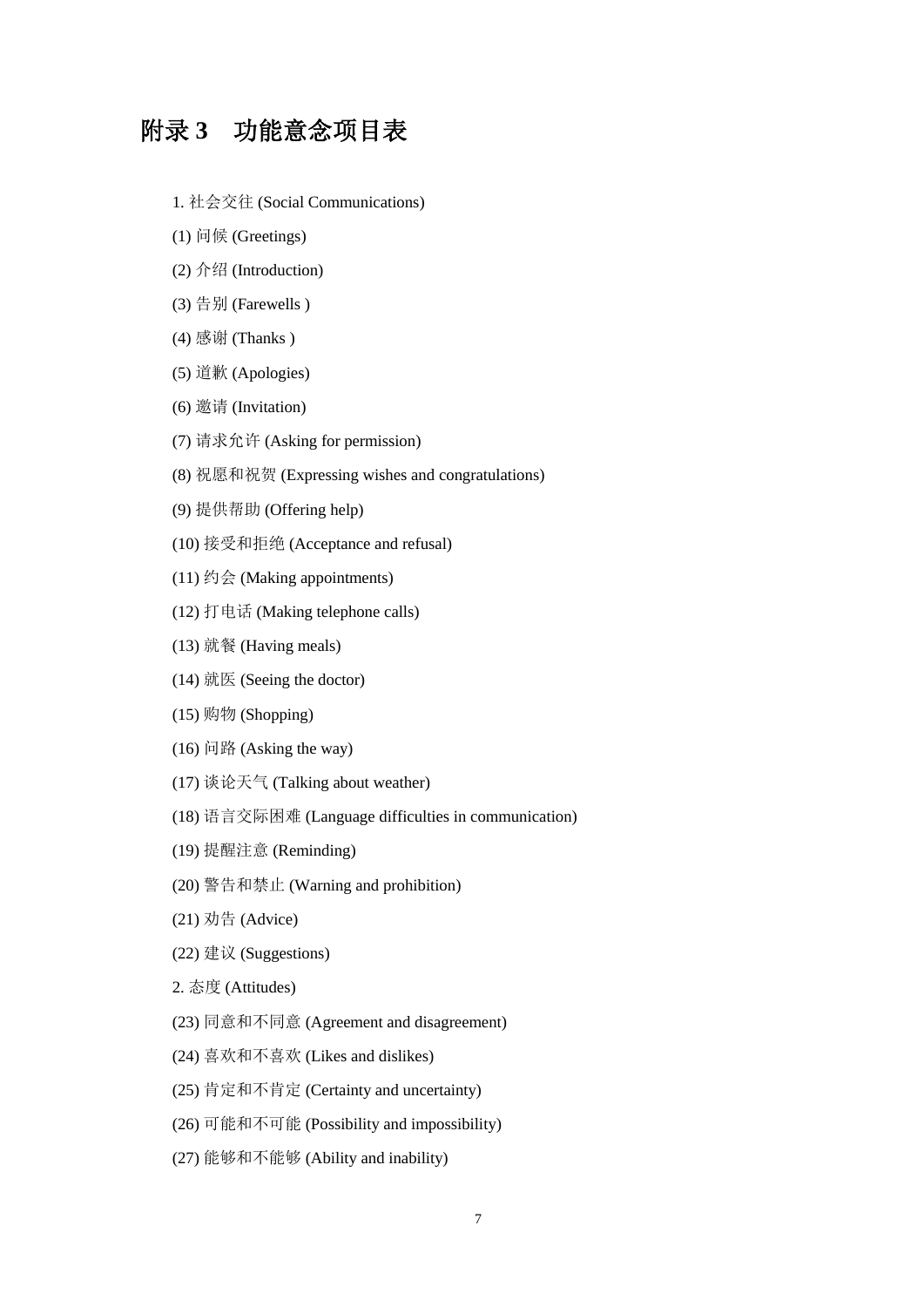- (28) 偏爱和优先选择 (Preference)
- (29) 意愿和打算 (Intentions and plans)
- (30) 希望和愿望 (Hopes and wishes)
- (31) 表扬和鼓励 (Praise and encouragement)
- (32) 责备和抱怨 (Blame and complaint)
- (33) 冷淡 (Indifference)
- (34) 判断与评价 (Judgement and evaluation)
- 3. 情感 (Emotions)
- (35) 高兴 (Happiness)
- (36) 惊奇 (Surprise)
- (37) 忧虑 (Worries)
- (38) 安慰 (Reassurance)
- (39) 满意 (Satisfaction)
- (40) 遗憾 (Regret)
- (41) 同情 (Sympathy)
- (42) 恐惧 (Fear)
- (43) 愤怒 (Anger)
- 4. 时间 (Time)
- (44) 时刻 (Point of time)
- (45) 时段 (Duration)
- (46) 频度 (Frequency)
- (47) 时序 (Sequence)
- 5. 空间 (Space)
- (48) 位置 (Position)
- (49) 方向 (Direction)
- (50) 距离 (Distance)
- 6. 存在 (Existence)
- (51) 存在与不存在 (Existence and Non-existence)
- 7. 特征 (Features)
- (52) 形状 (Shape)
- (53) 颜色 (Colour)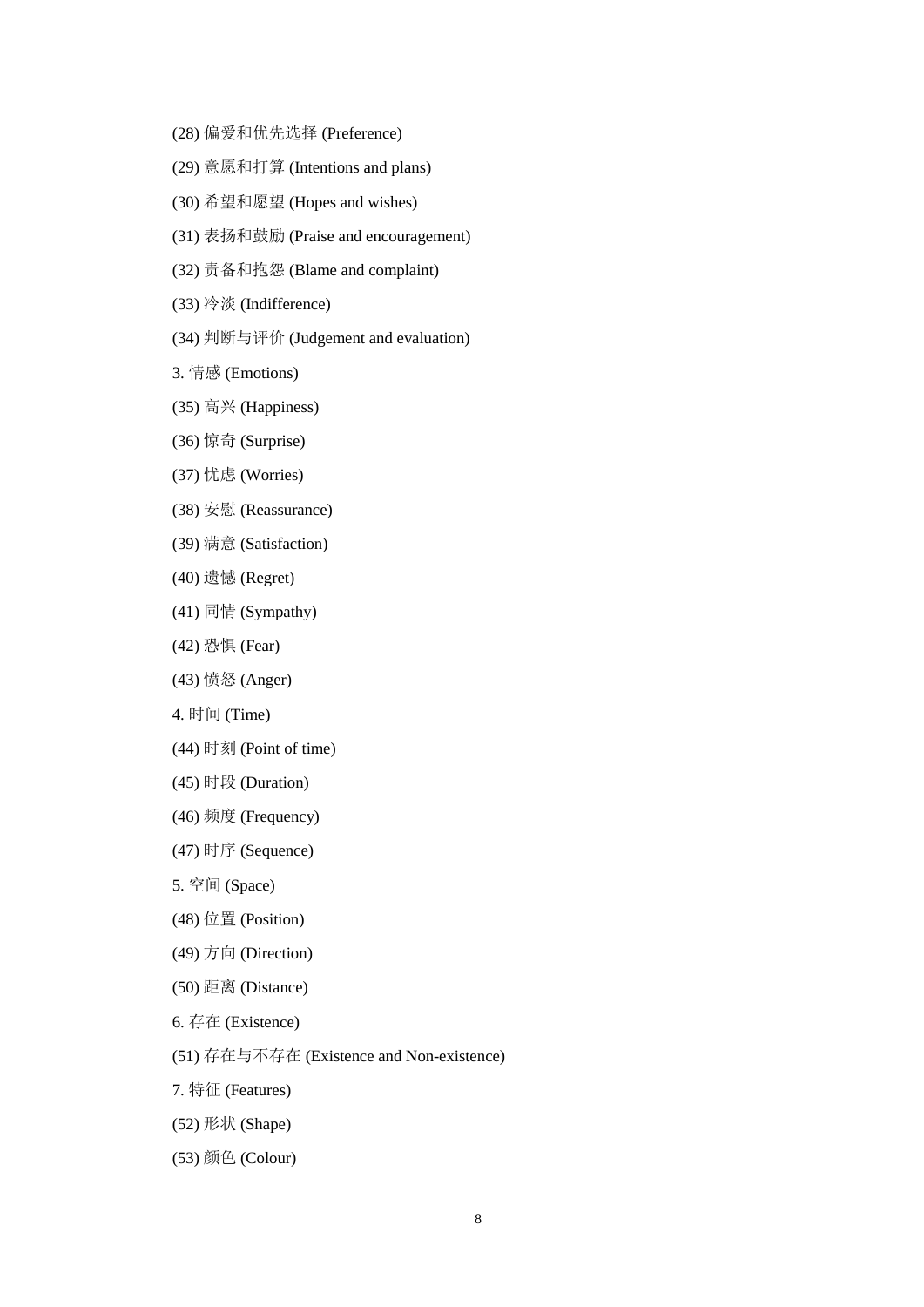- (54) 材料 (Material)
- (55) 价格 (Price)
- (56) 规格 (Size)
- (57) 年龄 (Age)
- 8. 计量 (Measurement)
- (58) 长度 (Length)
- (59) 宽度 (Width)
- (60) 高度 (Height)
- (61) 数量 (Number)
- 9. 比较 (Comparison)
- (62) 同级比较 (Equal comparison)
- (63) 差别比较 (Comparative and superlative)
- (64) 相似和差别 (Similarity and difference)
- 10. 逻辑关系 (Logical relations)
- (65) 原因和结果 (Cause and effect)
- (66) 目的 (Purpose)
- 11. 职业 (Occupations)
- (67) 工作 (Jobs)
- (68) 单位 (Employer)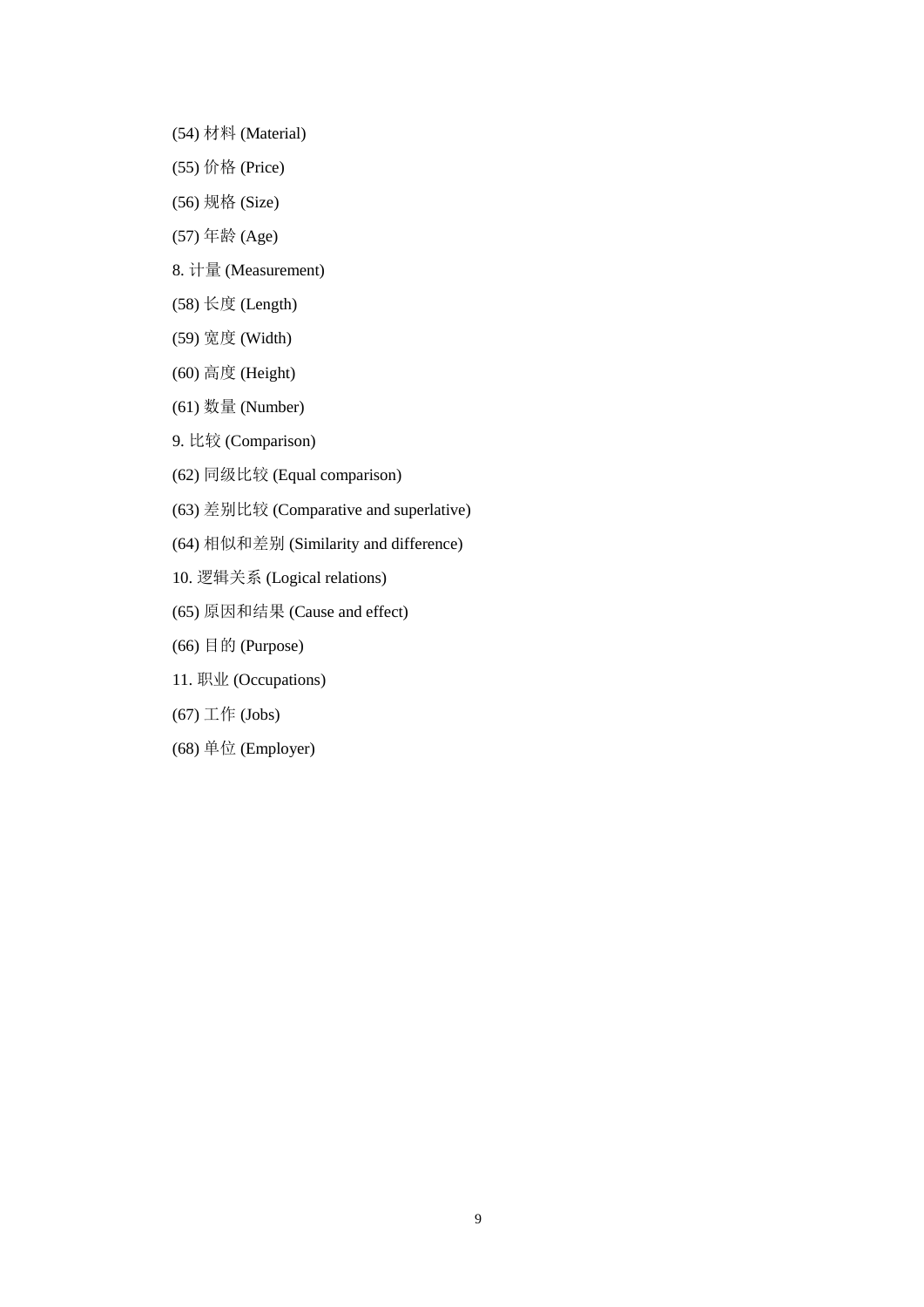# 附录 **4** 话题项目表

- 1. 个人情况 (Personal information)
- 2. 家庭、朋友与周围的人 (Family, friends and people around)
- 3. 周围的环境 (Personal environments)
- 4. 日常活动 (Daily routines)
- 5. 学校生活 (School life)
- 6. 兴趣与爱好 (Interests and hobbies)
- 7. 个人感情 (Emotions)
- 8. 人际关系 (Interpersonal relationships)
- 9. 计划与愿望 (Plans and intentions)
- 10. 节假日活动 (Festivals, holidays and celebrations)
- 11. 购物 (Shopping)
- 12. 饮食 (Food and drink)
- 13. 健康 (Health)
- 14. 天气 (Weather)
- 15. 文娱与体育 (Entertainment and sports)
- 16. 旅游和交通 (Travel and transport)
- 17. 语言学习 (Language learning)
- 18. 自然 (Nature)
- 19. 世界与环境 (The world and the environment)
- 20. 科普知识与现代技术 (Popular science and modern technology)
- 21. 热点话题 (Topical issues)
- 22. 历史与地理 (History and geography)
- 23. 社会 (Society)
- 24. 文学与艺术 (Literature and art)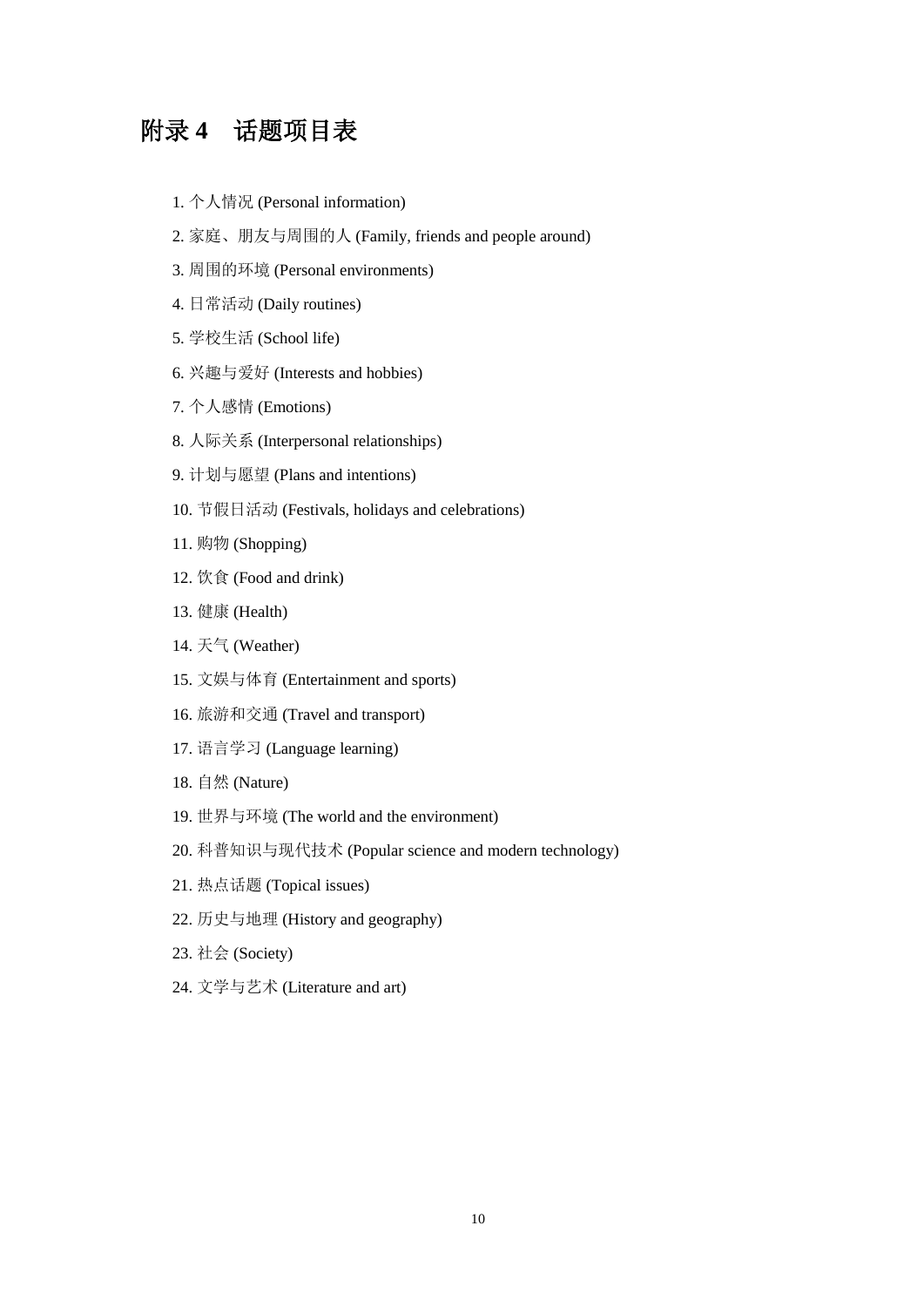# 附录 **5** 词汇表

| A                                | accommodation<br>$\boldsymbol{n}$ |
|----------------------------------|-----------------------------------|
| $a(an)$ art                      | $accompany$ $v$                   |
| abandon $v$                      | $accomplish \quad v$              |
| ability $n$                      | $account \t n$                    |
| able $a$                         | $accountant$ <i>n</i>             |
| abnormal a                       | accumulate v                      |
| aboard prep                      | $accuracy \t n$                   |
| abolish $v$                      | $accurate \, a$                   |
| abortion $n$                     | $accuse \quad v$                  |
| about ad & prep                  | accustomed <i>a</i>               |
| above prep,a & ad                | ache $v \& n$                     |
| abroad ad                        | achieve $\nu$                     |
| abrupt $a$                       | achievement<br>$\boldsymbol{n}$   |
| absence $n$                      | $acid \ a$                        |
| absent a                         | acknowledge v                     |
| absolute $a$                     | acquaintance<br>$\boldsymbol{n}$  |
| absorb $v$                       | $acquire$ $v$                     |
| abstract $a & n$                 | $acquisition$ $n$                 |
| absurd $a$                       | acre<br>$\boldsymbol{n}$          |
| abundant $a$                     | across prep                       |
| abuse $\nu$                      | act $n \& v$                      |
| academic $a \& n$                | $action \t n$                     |
| $academy$ $n$                    | $active \t a$                     |
| $accelerate$ $v$                 | $\text{activity}$ <i>n</i>        |
| $\operatorname{accept}$ <i>n</i> | $actor \t n$                      |
| $accept$ $v$                     | $actors \t n$                     |
| $access$ $n \& v$                | actual a                          |
| $accessible$ a                   | acute a                           |
| $accident$ $n$                   | AD abbr                           |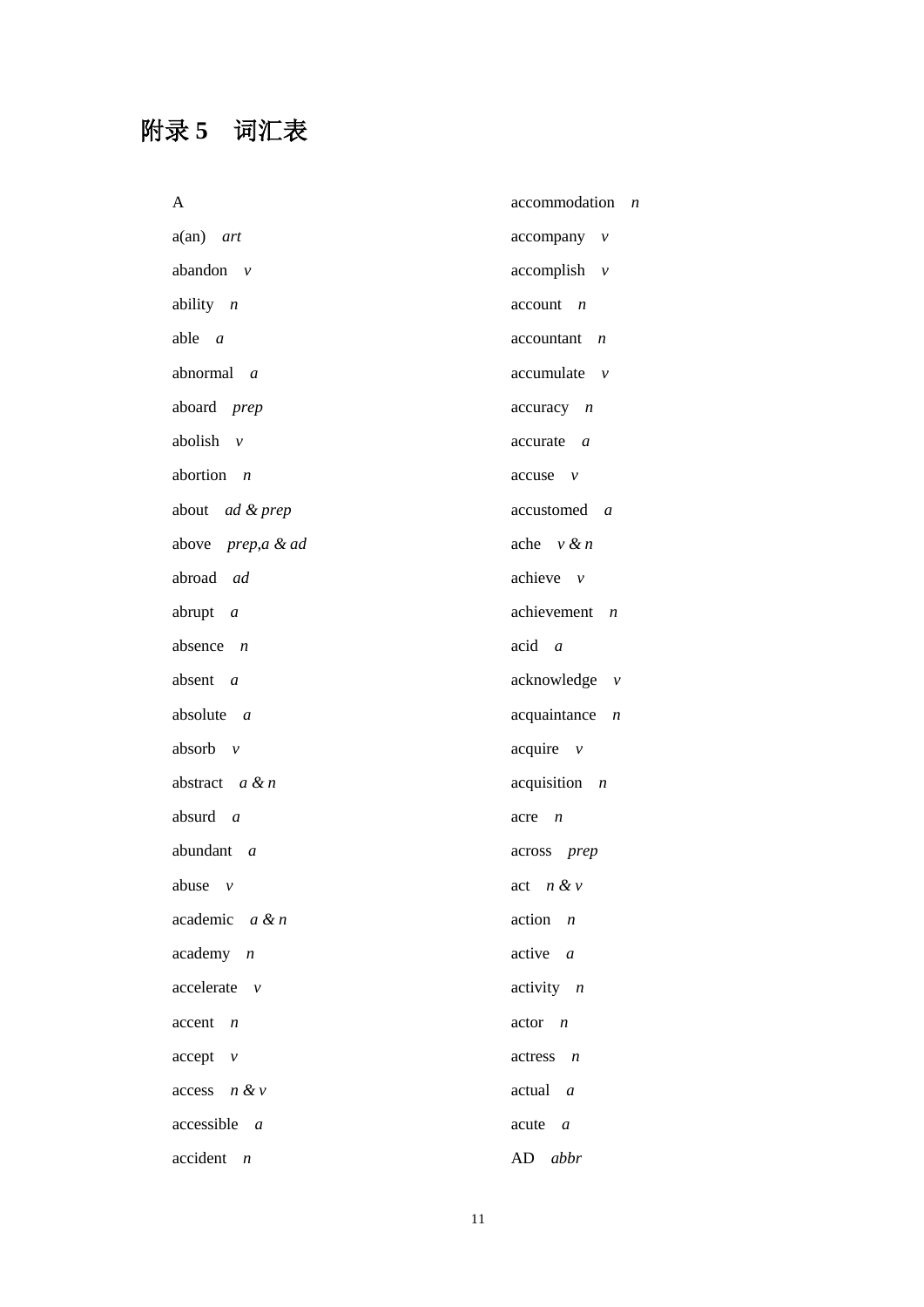| $ad = advert isement$ <i>n</i>   | afford $v$                      |
|----------------------------------|---------------------------------|
| adapt $v$                        | afraid a                        |
| adaptation $n$                   | Africa $n$                      |
| $add \quad v$                    | African $a \& n$                |
| addicted a                       | after ad, prep & conj           |
| addition $n$                     | afternoon $n$                   |
| $address \t n$                   | afterward(s) ad                 |
| adequate $a$                     | again ad                        |
| adjust $v$                       | against prep                    |
| adjustment $n$                   | $age \t n$                      |
| administration<br>$\overline{n}$ | agency $n$                      |
| $admirable$ $a$                  | agenda $n$                      |
| admire $\nu$                     | agent $n$                       |
| admission $n$                    | aggressive $a$                  |
| admit v                          | ago ad                          |
| adolescence $n$                  | agree $\nu$                     |
| adolescent $a & n$               | agreement $n$                   |
| adopt $\nu$                      | agricultural a                  |
| adore $v$                        | agriculture<br>$\boldsymbol{n}$ |
| adult $n$                        | ahead ad                        |
| advance $v \& n$                 | aid $n \& v$                    |
| advantage $n$                    | AIDS $n$                        |
| adventure $n$                    | aim $n \& v$                    |
| advertise $v$                    | $air \t n$                      |
| advertisement<br>$\overline{n}$  | aircraft $n$                    |
| advice $n$                       | airline $n$                     |
| advise $v$                       | airmail n                       |
| advocate $\nu$                   | airplane $n$                    |
| affair n                         | airport $n$                     |
| affect $v$                       | airspace $n$                    |
| affection<br>$\boldsymbol{n}$    | alarm<br>n & v                  |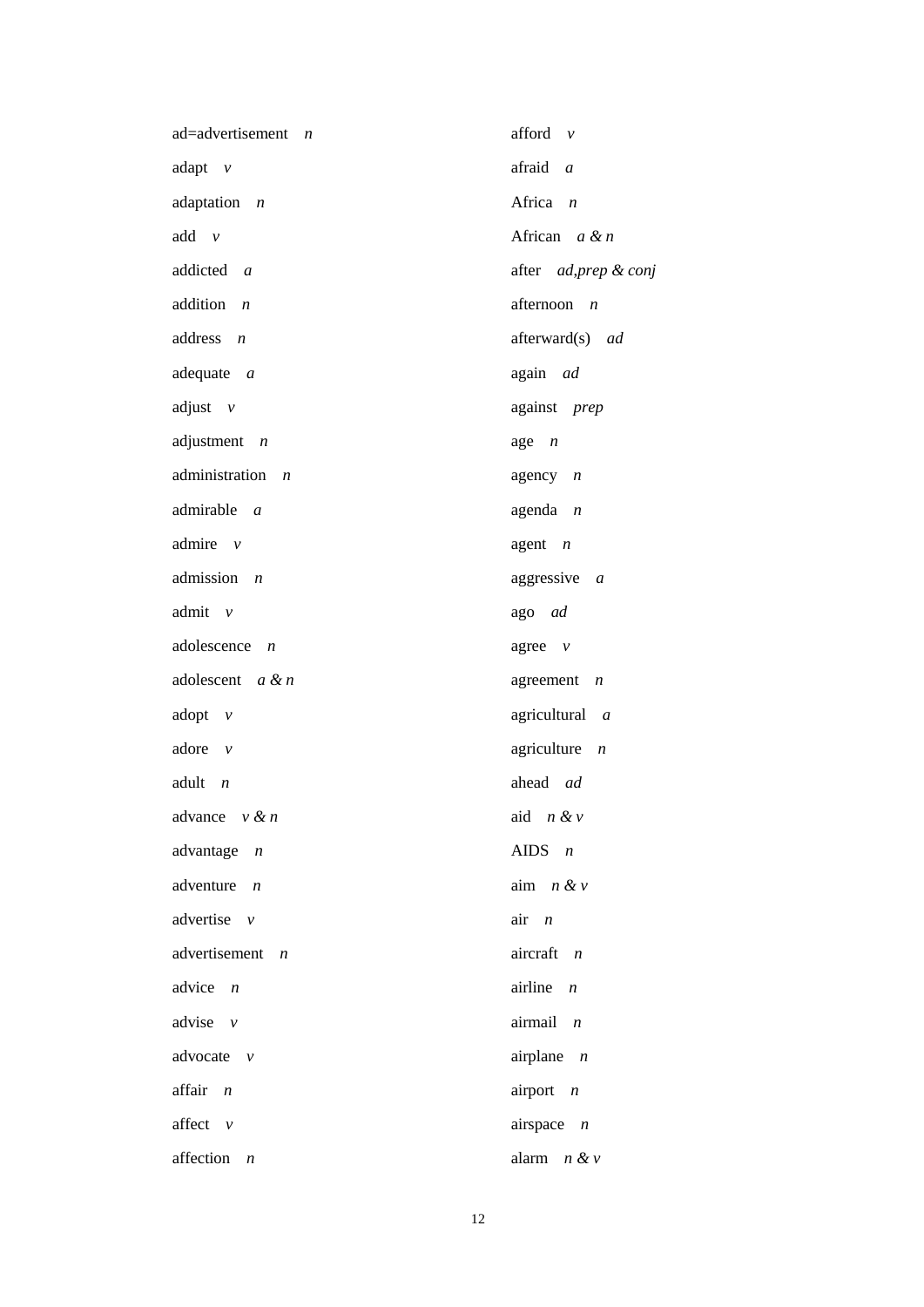| album<br>$\overline{n}$    | amazing a                   |
|----------------------------|-----------------------------|
| alcohol $n$                | ambassador $n$              |
| alcoholic $a \& n$         | ambassadress $n$            |
| algebra $n$                | ambiguous $a$               |
| alike ad                   | ambition $n$                |
| alive $a$                  | ambulance $n$               |
| all <i>ad,a &amp; pron</i> | America n                   |
| allergic a                 | among prep                  |
| alley $n$                  | amount $n & v$              |
| allocate $\nu$             | ample $a$                   |
| allow v                    | amuse $\nu$                 |
| allowance $n$              | amusement $n$               |
| almost ad                  | analyse $v$                 |
| alone a                    | analysis $n$                |
| along ad & prep            | ancestor $n$                |
| alongside ad               | anchor $v \& n$             |
| aloud ad                   | ancient<br>$\boldsymbol{a}$ |
| alphabet $n$               | and <i>conj</i>             |
| already ad                 | anecdote $n$                |
| also ad                    | anger $n$                   |
| alternative <i>a</i>       | angle $n$                   |
| although conj              | angry $a$                   |
| altitude $n$               | animal $n$                  |
| altogether ad              | ankle $n$                   |
| aluminium                  | anniversary $n$             |
| $(Am$ aluminum) $n$        | announce $\nu$              |
| always ad                  | annoy $v$                   |
| am $v(be)$                 | annual $a$                  |
| a.m./am,A.M./AM abbr       | another a & pron            |
| amateur a                  | answer $n \& v$             |
| amaze<br>$\mathcal V$      | ant<br>$\boldsymbol{n}$     |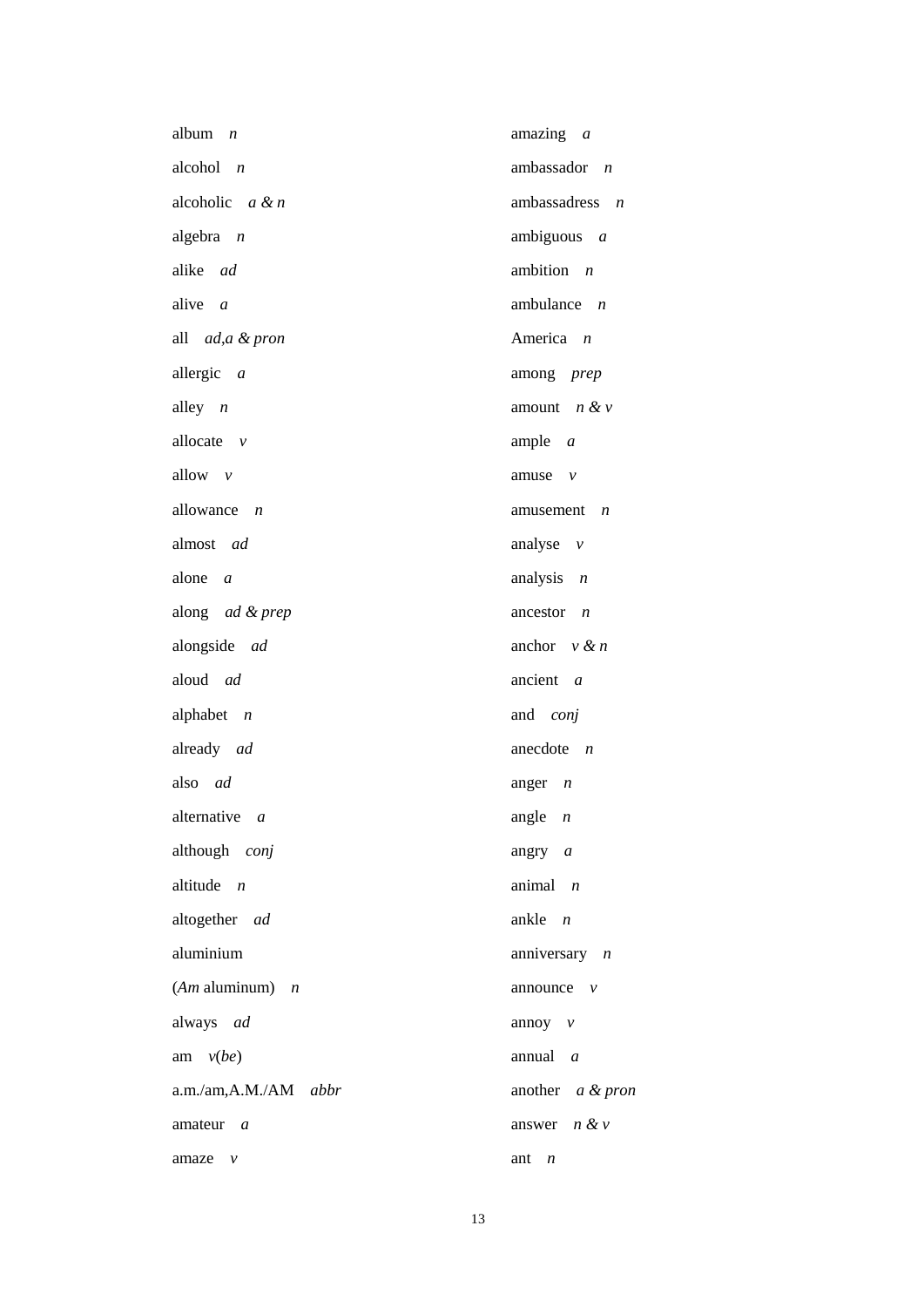| Antarctic a       | appropriate a              |
|-------------------|----------------------------|
| antique $n$       | approval $n$               |
| anxiety $n$       | approve $v$                |
| anxious $a$       | approximately ad           |
| any pron & a      | apron $n$                  |
| anybody pron      | arbitrary a                |
| anyhow ad         | $arch \t n$                |
| anyone pron       | architect $n$              |
| anything pron     | architecture $n$           |
| anyway ad         | Arctic a                   |
| anywhere ad       | are $v(be)$                |
| apart ad & a      | $area \t n$                |
| apartment $n$     | argue $v$                  |
| apologize $v$     | argument<br>$\overline{n}$ |
| apology $n$       | arise(arose,arisen) v      |
| apparent a        | arithmetic $n$             |
| appeal $v \& n$   | arm $n \& v$               |
| appear $v$        | $armchair$ $n$             |
| appearance $n$    | $\text{army}$ $n$          |
| appendix $n$      | around ad & prep           |
| appetite $n$      | $\alpha$ arrange $\nu$     |
| applaud $v \& n$  | $arrangement$ <i>n</i>     |
| apple $n$         | arrest<br>$\nu$            |
| applicant $n$     | arrival n                  |
| application $n$   | arrive $\nu$               |
| apply $v$         | $arrow$ $n$                |
| appoint $\nu$     | art $n$                    |
| appointment $n$   | article $n$                |
| appreciate $v$    | artificial a               |
| appreciation $n$  | artist $n$                 |
| approach $n \& v$ | ad,conj & prep<br>as       |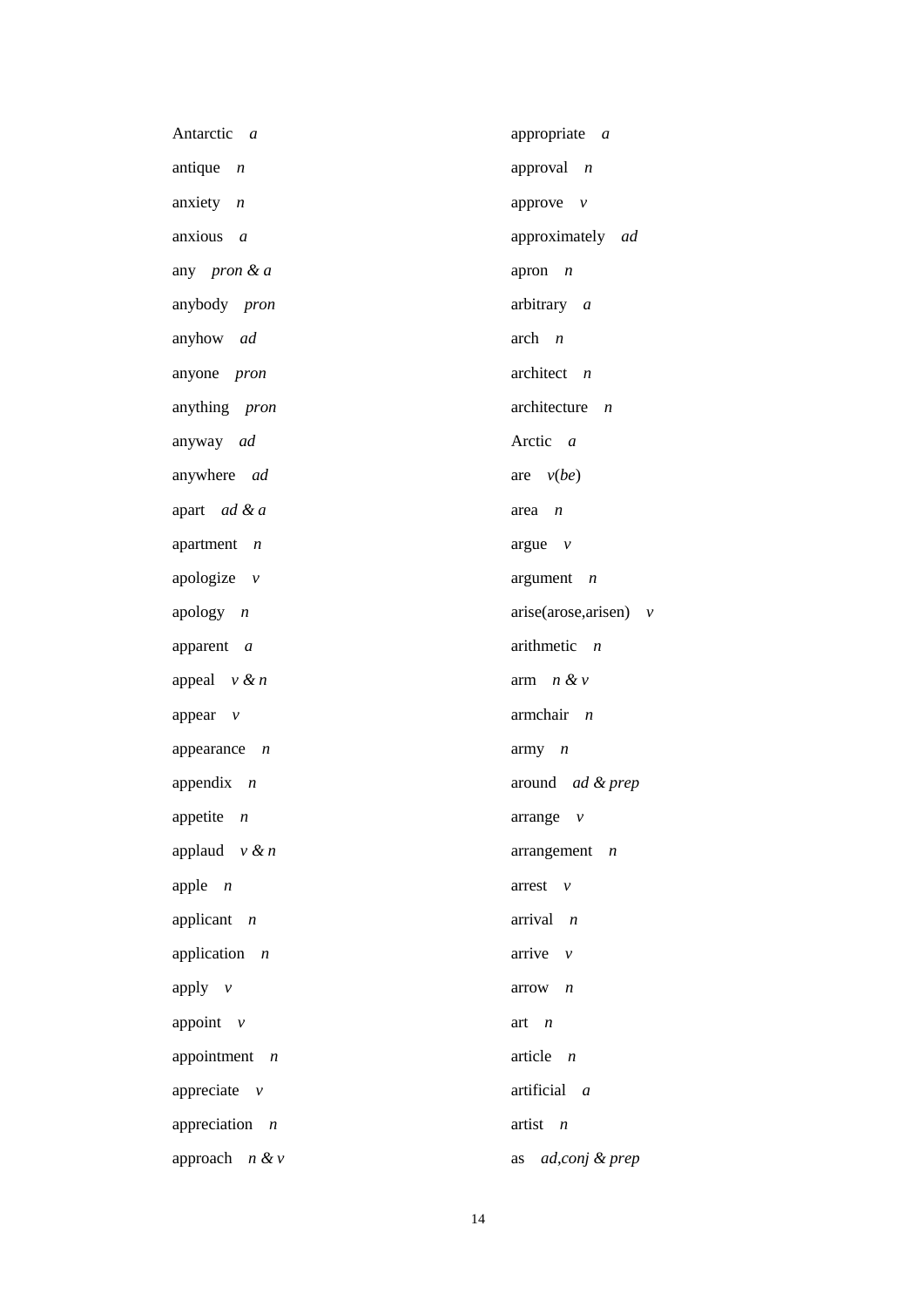| $ash$ $n$        | attend $v$                   |
|------------------|------------------------------|
| ashamed a        | attention $n$                |
| Asia $n$         | attitude $n$                 |
| Asian $a \& n$   | attract $v$                  |
| aside ad         | attraction <i>n</i>          |
| $ask \quad v$    | attractive a                 |
| asleep $a$       | audience $n$                 |
| aspect $n$       | aunt $n$                     |
| assess $v$       | authentic a                  |
| assessment $n$   | author $n$                   |
| assist $v$       | authority $n$                |
| assistance $n$   | automatic a                  |
| assistant $n$    | autonomous a                 |
| associate $\nu$  | $autumn$ $n$                 |
| association $n$  | available a                  |
| assume $\nu$     | avenue $n$                   |
| assumption $n$   | average $a \& n$             |
| astonish $v$     | avoid $\nu$                  |
| astronaut $n$    | awake(awoke,awoken) $v \& a$ |
| astronomer $n$   | award<br>$\boldsymbol{n}$    |
| astronomy $n$    | aware <i>a</i>               |
| at prep          | away ad                      |
| athlete $n$      | awesome $a$                  |
| athletic $a$     | awful a                      |
| Atlantic a       | awkward a                    |
| atmosphere $n$   |                              |
| atom $n$         | B                            |
| attach $v$       | baby $n$                     |
| attack $v \& n$  | bachelor $n$                 |
| attain $\nu$     | back ad,a & n                |
| attempt $v \& n$ | background $n$               |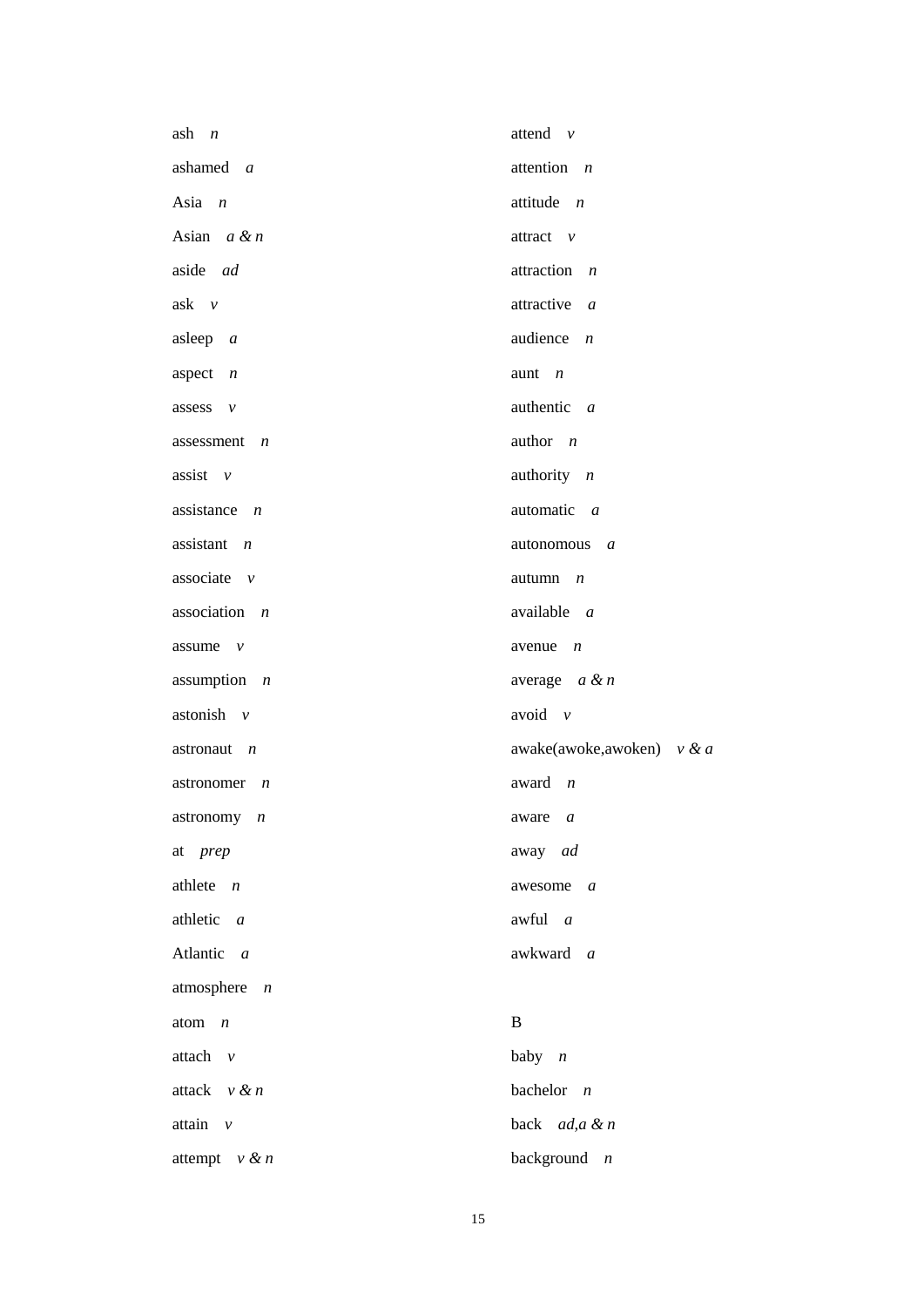| backward(s) ad                | basin<br>$\overline{n}$        |
|-------------------------------|--------------------------------|
| bacon<br>$\boldsymbol{n}$     | basis<br>$\overline{n}$        |
| bacterium( $pl$ bacteria) $n$ | basket $n$                     |
| bad(worse,worst) a            | basketball<br>$\boldsymbol{n}$ |
| badminton $n$                 | $bat$ <i>n</i>                 |
| $bag \t n$                    | bath $n$                       |
| baggage $n$                   | bathe $v$                      |
| bakery $n$                    | bathroom $n$                   |
| balance $n$                   | bathtub $n$                    |
| balcony $n$                   | battery $n$                    |
| ball<br>$\overline{n}$        | battle $n$                     |
| ballet $n$                    | $bay$ $n$                      |
| balloon<br>$\overline{n}$     | BC abbr                        |
| bamboo<br>$\boldsymbol{n}$    | be(am,is, are, was,            |
| ban $n \& v$                  | were, being, been) $v$         |
| banana<br>$\overline{n}$      | beach<br>$\overline{n}$        |
| band $n$                      | bean<br>$\boldsymbol{n}$       |
| bandage $n$                   | bean curd $n$                  |
| bank $n$                      | $\text{bear}^1$ <i>n</i>       |
| bar<br>$\overline{n}$         | bear <sup>2</sup> $\nu$        |
| barbecue $n$                  | beard $n$                      |
| barber $n$                    | beast $n$                      |
| barbershop $n$                | beat(beat, beaten) $v \& n$    |
| bare $a$                      | beautiful $a$                  |
| bargain $n \& v$              | beauty $n$                     |
| bark $v \& n$                 | because<br>conj                |
| barrier $n$                   | become(became,become) v        |
| base $n$                      | bed<br>$\overline{n}$          |
| baseball<br>$\overline{n}$    | beddings<br>$\boldsymbol{n}$   |
| basement $n$                  | bedroom<br>$\boldsymbol{n}$    |
| basic<br>$\boldsymbol{a}$     | bee<br>$\boldsymbol{n}$        |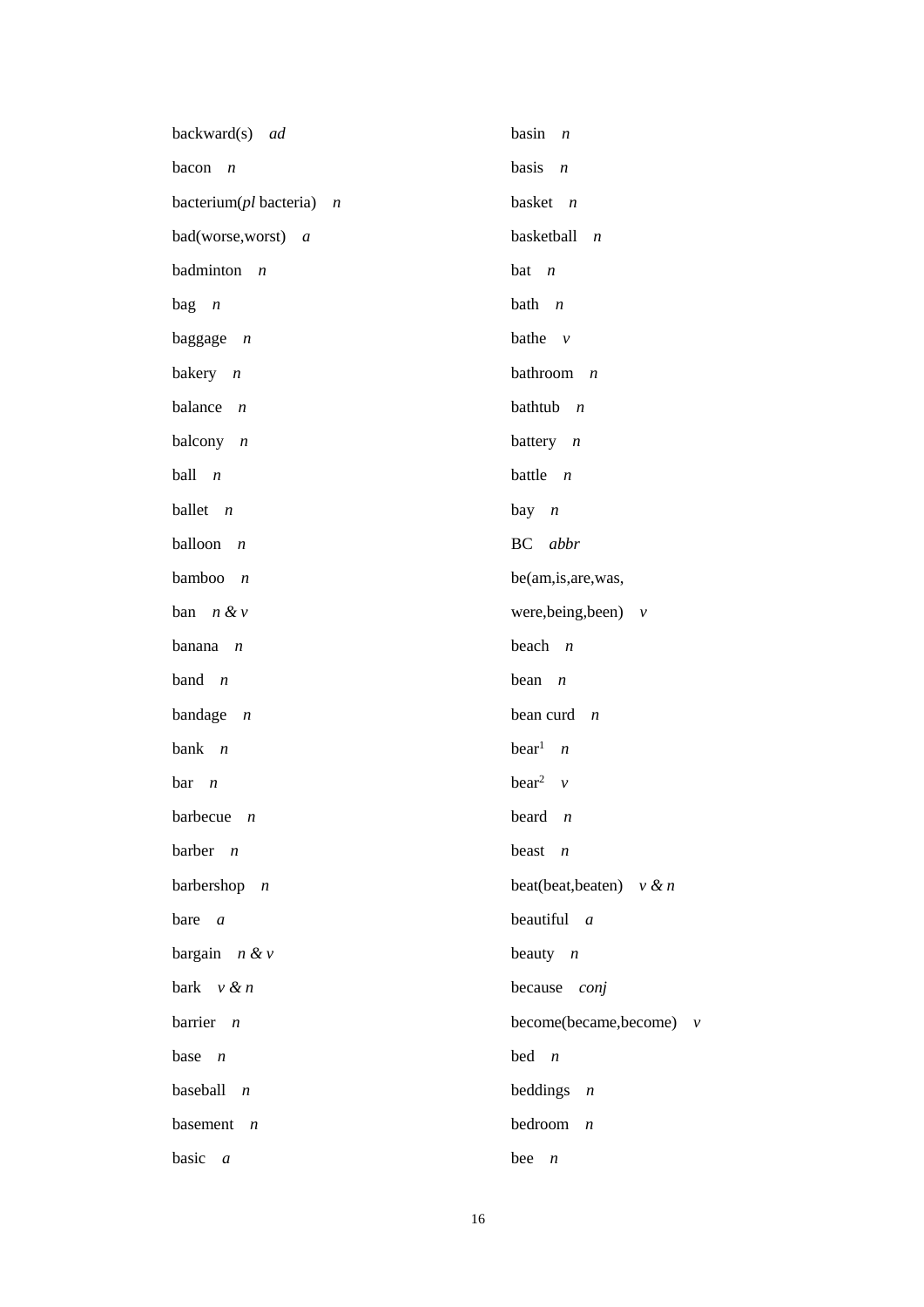| beef<br>$\overline{n}$     | bike=bicycle $n$                       |
|----------------------------|----------------------------------------|
| beer<br>$\boldsymbol{n}$   | $b$ ill $n$                            |
| before prep,ad&conj        | bingo $n$                              |
| $beg \ v$                  | biochemistry $n$                       |
| begin(began, begun) $v$    | biography $n$                          |
| behalf $n$                 | biology $n$                            |
| behave<br>$\nu$            | bird $n$                               |
| behaviour(Am behavior) $n$ | birth $n$                              |
| behind prep & ad           | birthday $n$                           |
| being $n$                  | birthplace $n$                         |
| belief $n$                 | biscuit $n$                            |
| believe $v$                | bishop $n$                             |
| bell $n$                   | $bit$ $n$                              |
| belly $n$                  | bite(bit,bitten) $v$                   |
| belong $v$                 | bitter<br>$\boldsymbol{a}$             |
| below prep                 | black $a \& n$                         |
| belt $n$                   | blackboard $n$                         |
| bench $n$                  | blame $n \& v$                         |
| bend(bent,bent) $v$        | blank $n & d$                          |
| beneath <i>prep</i>        | blanket $n$                            |
| beneficial $a$             | bleed $v$                              |
| benefit $n \& v$           | bless $v$                              |
| bent $a \& n$              | blind $a$                              |
| beside prep                | block $n & v$                          |
| besides prep & ad          | blood<br>$\boldsymbol{n}$              |
| betray $v$                 | blouse<br>$\boldsymbol{n}$             |
| between prep               | blow(blew,blown)<br>$\boldsymbol{\nu}$ |
| beyond <i>prep</i>         | blue $n & d$                           |
| bicycle<br>$\overline{n}$  | board $n \& v$                         |
| bid $v \& n$               | boat<br>$\boldsymbol{n}$               |
| big $a$                    | body $n$                               |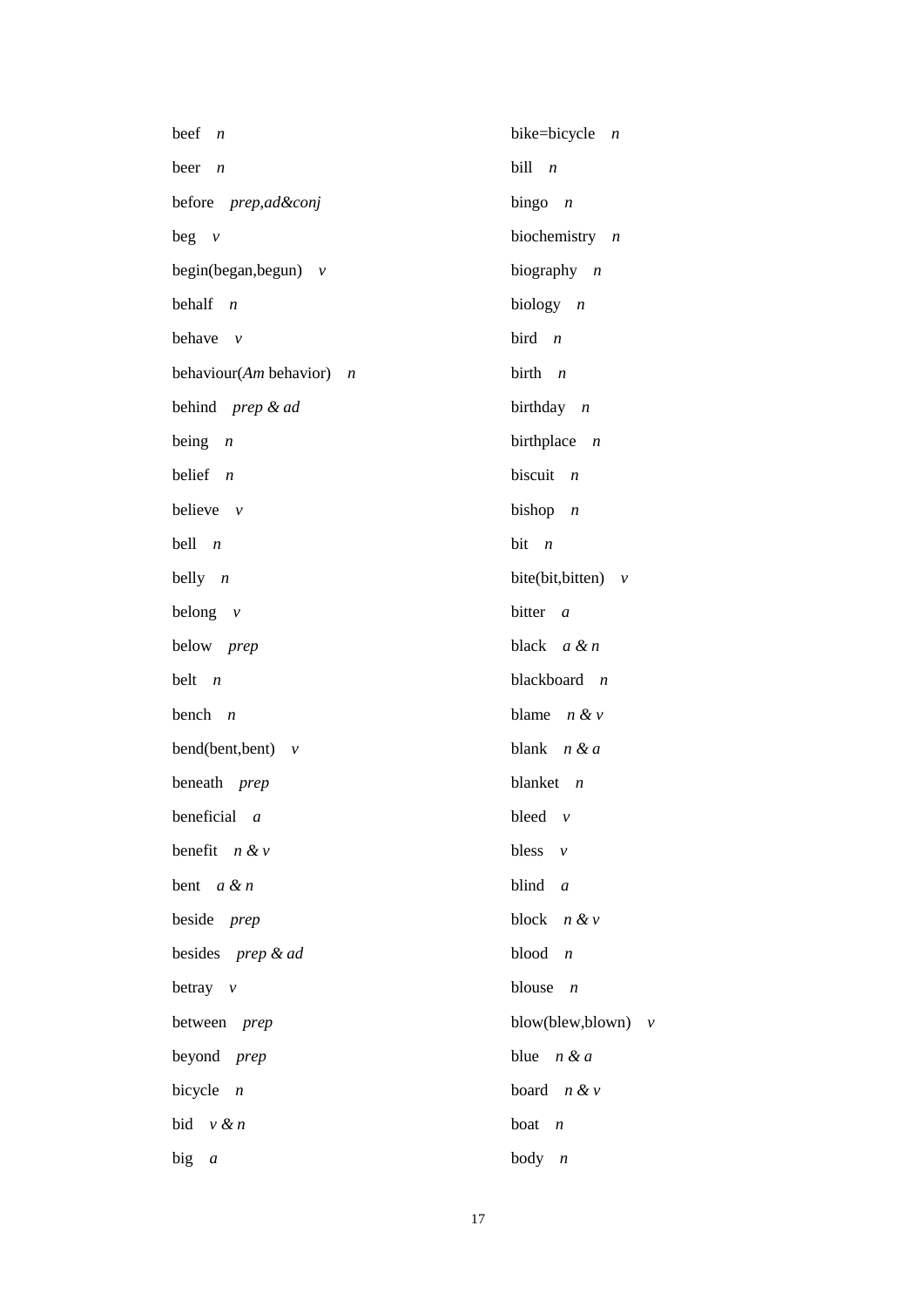| boil $\nu$               | brain<br>$\boldsymbol{n}$                 |
|--------------------------|-------------------------------------------|
| bomb $n \& v$            | brake $n \& v$                            |
| bond $n & v$             | branch $n$                                |
| bone<br>$\boldsymbol{n}$ | brand $n$                                 |
| bonus $n$                | brave $a$                                 |
| book $n \& v$            | bravery $n$                               |
| boom $n & v$             | bread $n$                                 |
| boot $n$                 | break(broke,broken) $v \& n$              |
| booth $n$                | breakfast $n$                             |
| border $n$               | breakthrough $n$                          |
| bored $a$                | breast $n$                                |
| boring $a$               | breath $n$                                |
| born $a$                 | breathe $\nu$                             |
| borrow $\nu$             | breathless $a$                            |
| boss $n$                 | brewery $n$                               |
| botanical a              | brick $n$                                 |
| botany $n$               | bride $n$                                 |
| both a & pron            | bridegroom $n$                            |
| bother $\nu$             | bridge $n$                                |
| bottle $n$               | brief $a$                                 |
| bottom $n$               | bright $a$                                |
| bounce<br>$\mathcal V$   | brilliant a                               |
| bound $a$                | bring(brought,brought) $v$                |
| boundary $n$             | broad<br>$\overline{a}$                   |
| bow $v \& n$             | broadcast(broadcast,                      |
| bowl $n$                 | broadcast $\vec{\mathbb{E}}$ -ed,-ed) $v$ |
| bowling $n$              | brochure $n$                              |
| $box \space n$           | broken $a$                                |
| boxing $n$               | broom<br>$\boldsymbol{n}$                 |
| boy $n$                  | brother<br>$\boldsymbol{n}$               |
| boycott<br>$\mathcal V$  | n & a<br>brown                            |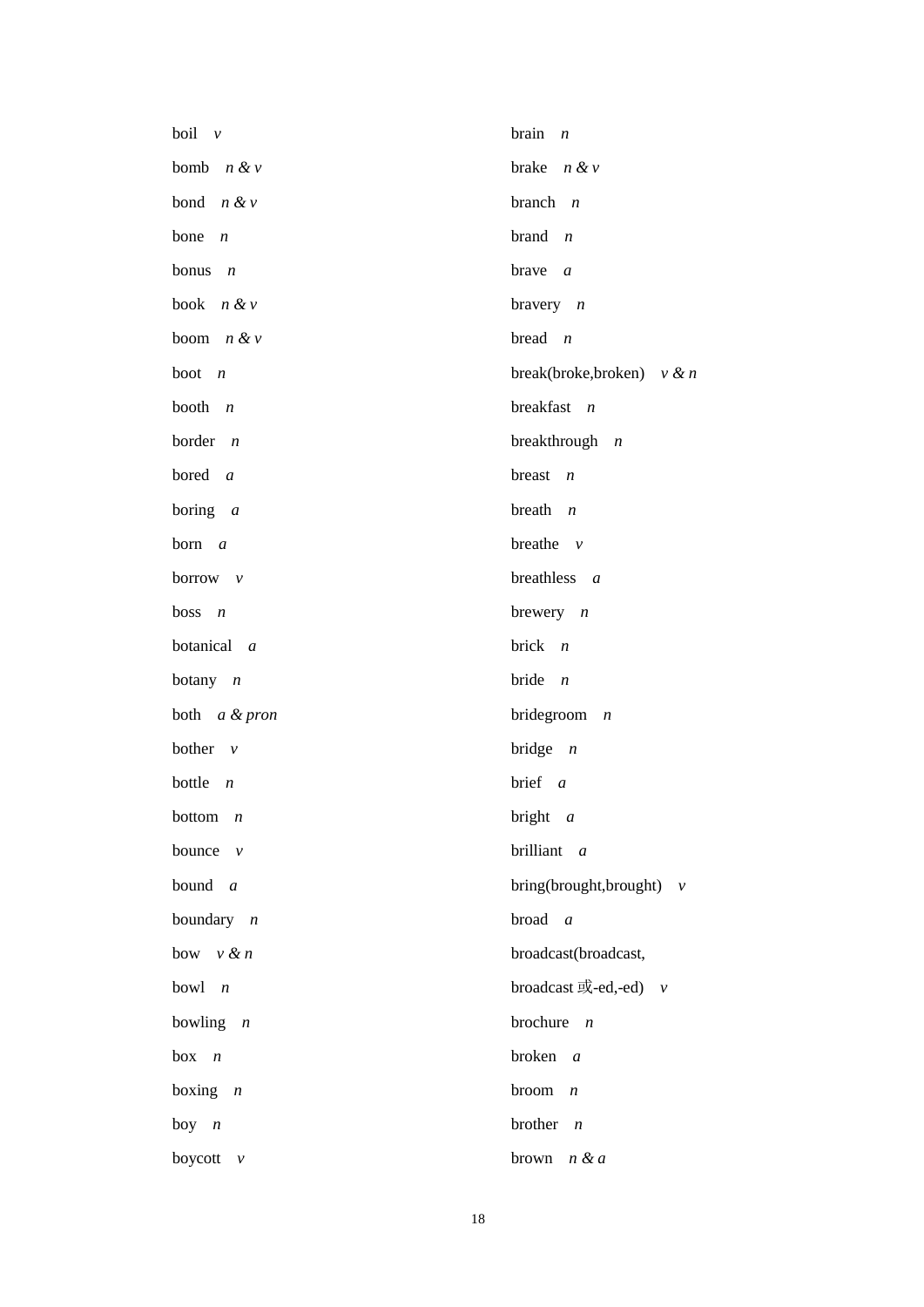| brunch $n$                         | $\mathcal{C}$               |
|------------------------------------|-----------------------------|
| brush $v \& n$                     | $cab \t n$                  |
| Buddhism $n$                       | cabbage $n$                 |
| budget $n$                         | $\text{safe}$ <i>n</i>      |
| buffet $n$                         | cafeteria $n$               |
| build(built,built) $v$             | cage $n$                    |
| building $n$                       | $\cake$ $n$                 |
| bunch $n$                          | calculate $\nu$             |
| bungalow $n$                       | call $n \& v$               |
| burden $n$                         | calm $a \& v$               |
| bureaucratic a                     | camel $n$                   |
| burglar $n$                        | camera $n$                  |
| burn(burnt,burnt                   | camp $n \& v$               |
| 或-ed,-ed) $v \& n$                 | campaign $n$                |
| burst $v$                          | can <sup>1</sup> (could);   |
| bury $v$                           | can't=cannot $\mod a$ v     |
| bus $n$                            | $can^2$ <i>n</i>            |
| bush $n$                           | canal $n$                   |
| business<br>$\boldsymbol{n}$       | cancel $\nu$                |
| businessman/woman                  | cancer $n$                  |
| ( <i>pl</i> businessmen/women) $n$ | candidate $n$               |
| busy $a$                           | candle $n$                  |
| but conj & prep                    | candy $n$                   |
| butcher $n \& v$                   | canteen $n$                 |
| butter $n$                         | $cap \t n$                  |
| butterfly $n$                      | capital $n$                 |
| button $n \& v$                    | capsule $n$                 |
| buy(bought,bought) $v$             | captain<br>$\boldsymbol{n}$ |
| by <i>prep</i>                     | caption<br>$\overline{n}$   |
| bye int                            | car<br>$\boldsymbol{n}$     |
|                                    | carbon<br>$\boldsymbol{n}$  |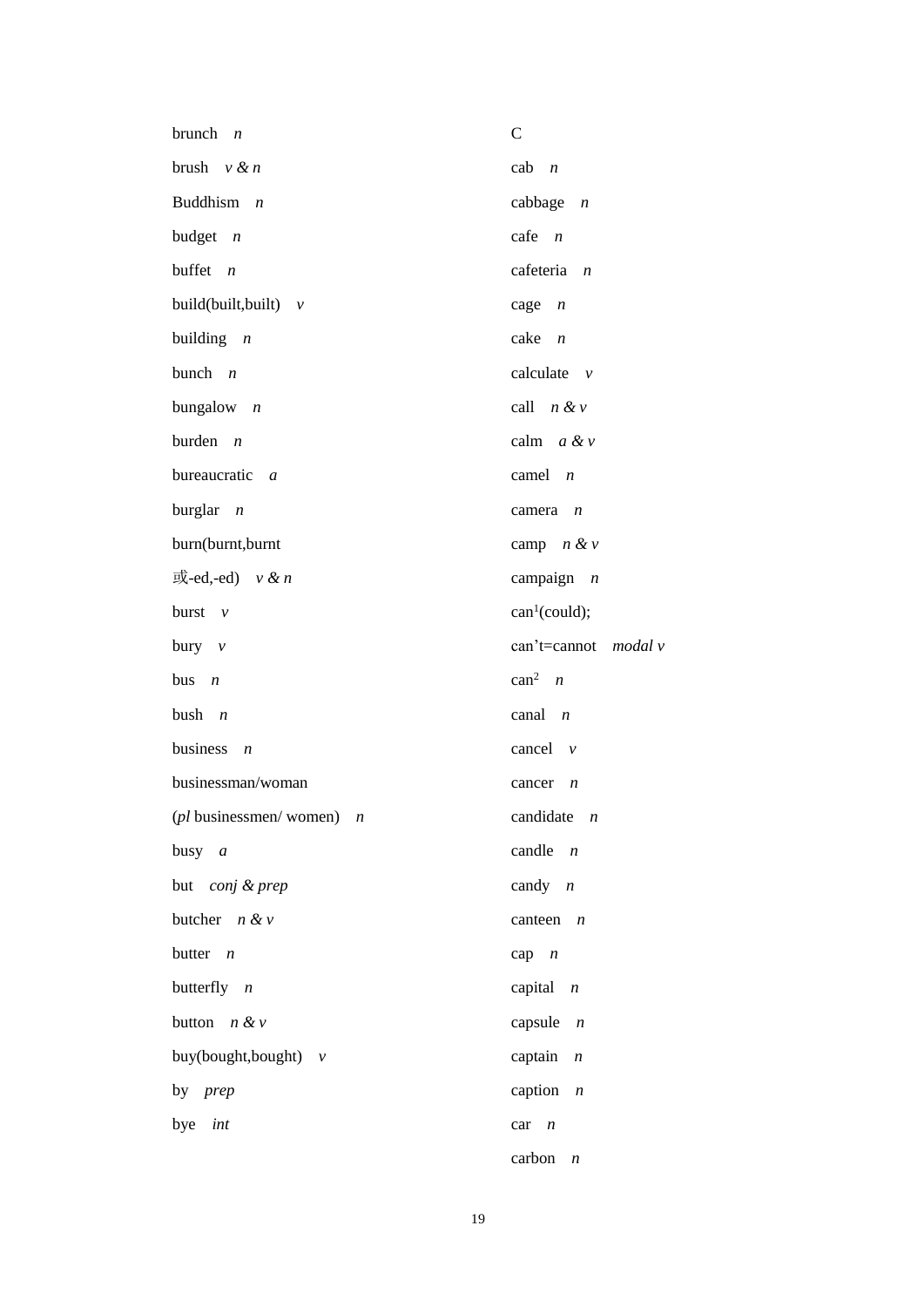| card $n$                  | ceiling $n$                |
|---------------------------|----------------------------|
| care $n \& v$             | celebrate $v$              |
| careful $a$               | celebration $n$            |
| careless $a$              | $cell \t n$                |
| carpenter $n$             | cent $n$                   |
| carpet $n$                | centigrade $a$             |
| carriage $n$              | centimetre                 |
| carrier $n$               | $(Am$ centimeter) $n$      |
| carrot $n$                | central $a$                |
| carry $v$                 | centre( $Am$ center) $n$   |
| cartoon $n$               | century $n$                |
| carve $\nu$               | ceremony $n$               |
| case $n$                  | certain a                  |
| cash $n \& v$             | certificate $n$            |
| cassette $n$              | chain $n$                  |
| $cast(cast, cast)$ v      | chair $n$                  |
| castle<br>$\overline{n}$  | chairman/woman             |
| $casual \, a$             | ( $pl$ chairmen/women) $n$ |
| $cat \t n$                | chalk $n$                  |
| catalogue $n$             | challenge $n$              |
| catastrophe $n$           | challenging $a$            |
| $catch(caught, caught)$ v | champion $n$               |
| category $n$              | chance $n$                 |
| cater $v$                 | change $n \& v$            |
| Catholic a                | changeable $a$             |
| cattle $n$                | channel $n$                |
| cause $n & v$             | chant $v \& n$             |
| caution $n$               | chaos $n$                  |
| cautious $a$              | chapter $n$                |
| cave $n$                  | character $n$              |
| CD=compact disk $n$       | characteristic $a \& n$    |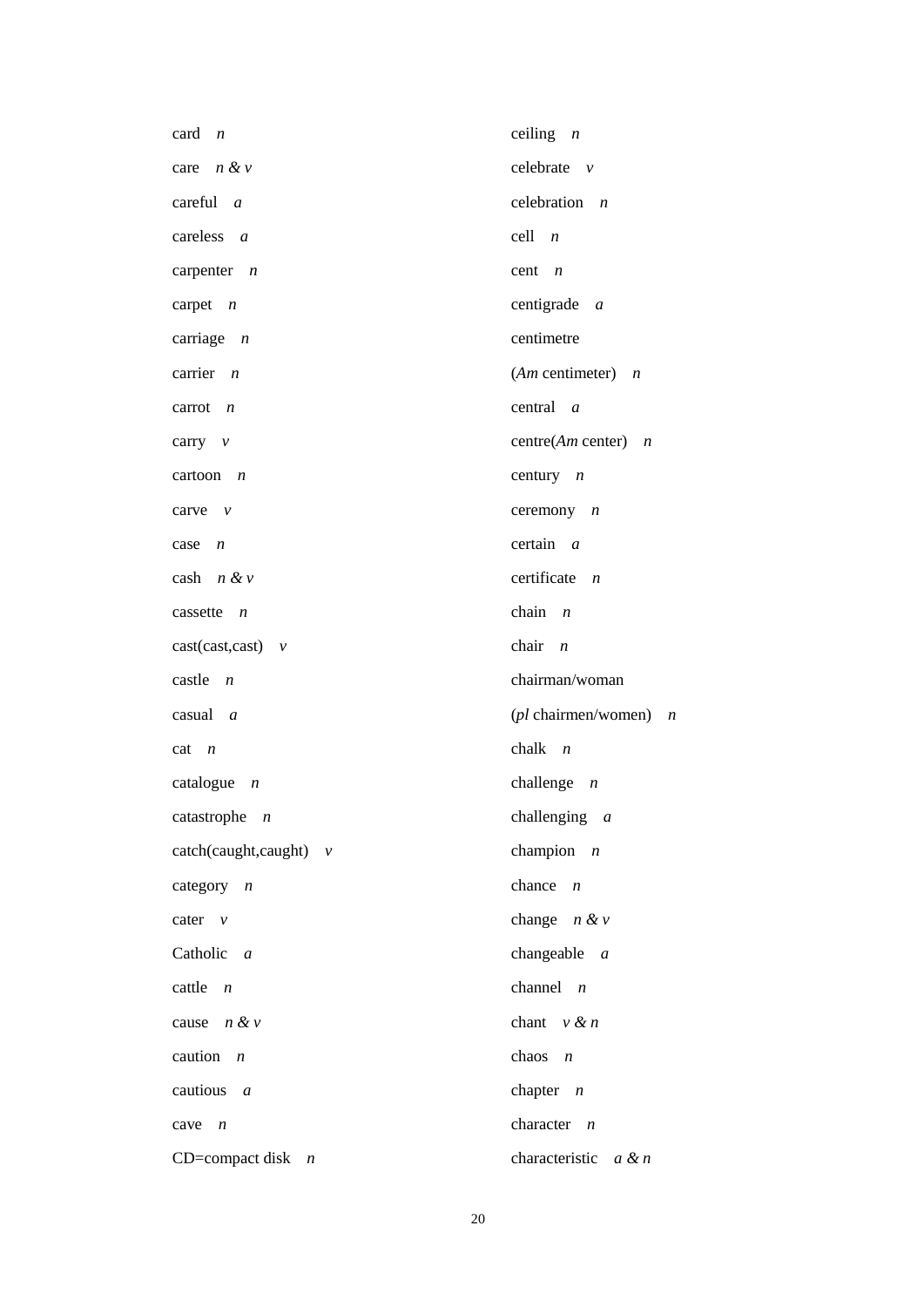| charge $v \& n$                      | Christmas $n$                  |
|--------------------------------------|--------------------------------|
| chart $n$                            | church $n$                     |
| chat $n \& v$                        | $cigar \t n$                   |
| cheap $a$                            | cigarette $n$                  |
| cheat $n & v$                        | cinema $n$                     |
| check $n \& v$                       | circle $n & v$                 |
| cheek $n$                            | $circuit$ <i>n</i>             |
| cheer $n & v$                        | circulate $\nu$                |
| cheerful $a$                         | $circumstance$ <i>n</i>        |
| cheers int                           | $circus$ <i>n</i>              |
| cheese $n$                           | citizen $n$                    |
| chef $n$                             | $city$ <i>n</i>                |
| chemical $a \& n$                    | $civil \t a$                   |
| chemist $n$                          | civilian $n$                   |
| chemistry $n$                        | civilization<br>$\overline{n}$ |
| cheque $(Am \text{ check})$ <i>n</i> | $clap \quad v$                 |
| chess $n$                            | clarify $v$                    |
| chest $n$                            | class $n$                      |
| chew $v$                             | classic $a$                    |
| chicken $n$                          | classify $\nu$                 |
| chief $a \& n$                       | classmate $n$                  |
| child $(pl$ children) $n$            | classroom<br>$\boldsymbol{n}$  |
| childhood $n$                        | $claw$ $n$                     |
| chocolate<br>$\overline{n}$          | clay $n$                       |
| choice $n$                           | clean $v \& a$                 |
| choir $n$                            | cleaner<br>$\boldsymbol{n}$    |
| choke $n \& v$                       | clear $a$                      |
| choose(chose,chosen) $v$             | clerk<br>$\boldsymbol{n}$      |
| chopsticks $n$                       | clever $a$                     |
| chorus<br>$\overline{n}$             | $click$ $v$                    |
| Christian $n$                        | climate $n$                    |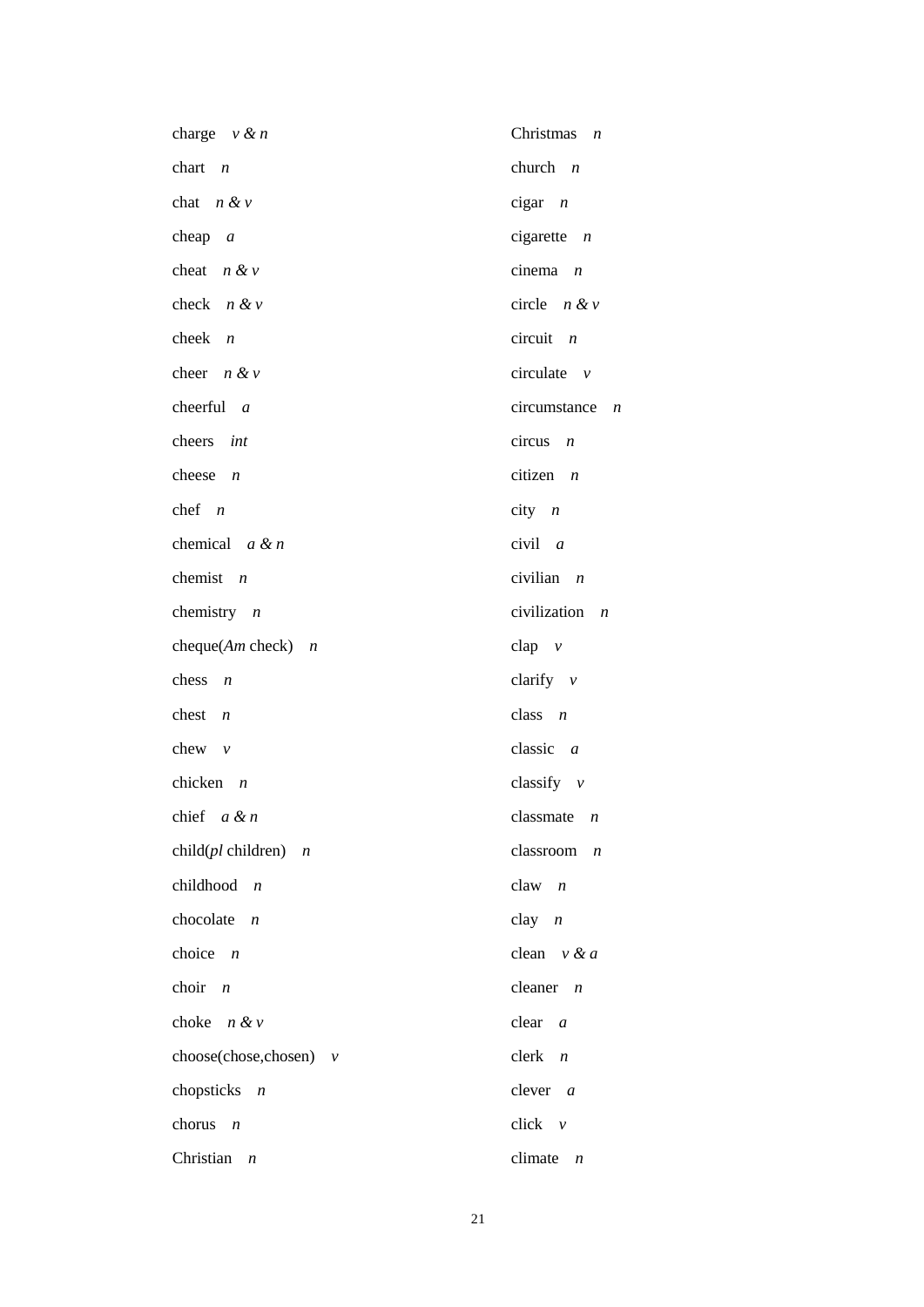| climb $v$                                       | $come(came, come)$ v          |
|-------------------------------------------------|-------------------------------|
| clinic $n$                                      | comedy $n$                    |
| $clock$ $n$                                     | comfort $n$                   |
| clone $v$                                       | comfortable a                 |
| close $a \& ad$                                 | command $n \& v$              |
| $\text{cloth}$ $n$                              | comment $n$                   |
| clothes $n$                                     | commercial a                  |
| clothing $n$                                    | commit $\nu$                  |
| cloud $n$                                       | commitment $n$                |
| cloudy $a$                                      | committee $n$                 |
| club $n$                                        | $common \, a$                 |
| clumsy $a$                                      | communicate $\nu$             |
| $\operatorname{coach}$ $n$                      | communication $n$             |
| $\cosh$ <i>n</i>                                | communism $n$                 |
| $\cos t$ $n$                                    | communist $n \& a$            |
| coat<br>$\overline{n}$                          | companion $n$                 |
| cocoa<br>$\boldsymbol{n}$                       | company $n$                   |
| $cofree$ $n$                                    | compare $\nu$                 |
| $\begin{bmatrix} \text{coin} & n \end{bmatrix}$ | compass $n$                   |
| coincidence $n$                                 | compensate $v$                |
| $\csc n$                                        | compete $v$                   |
| cold $a \& n$                                   | competence $n$                |
| $\text{collar}$ <i>n</i>                        | competition $n$               |
| colleague $n$                                   | complete $a \& v$             |
| collect $v$                                     | complex $a \& n$              |
| collection<br>$\boldsymbol{n}$                  | component<br>$\boldsymbol{n}$ |
| college $n$                                     | composition $n$               |
| collision $n$                                   | comprehension $n$             |
| colour(Am color) $n \& v$                       | compromise $v$                |
| comb $n & v$                                    | compulsory $a$                |
| combine<br>$\mathcal V$                         | computer<br>$\boldsymbol{n}$  |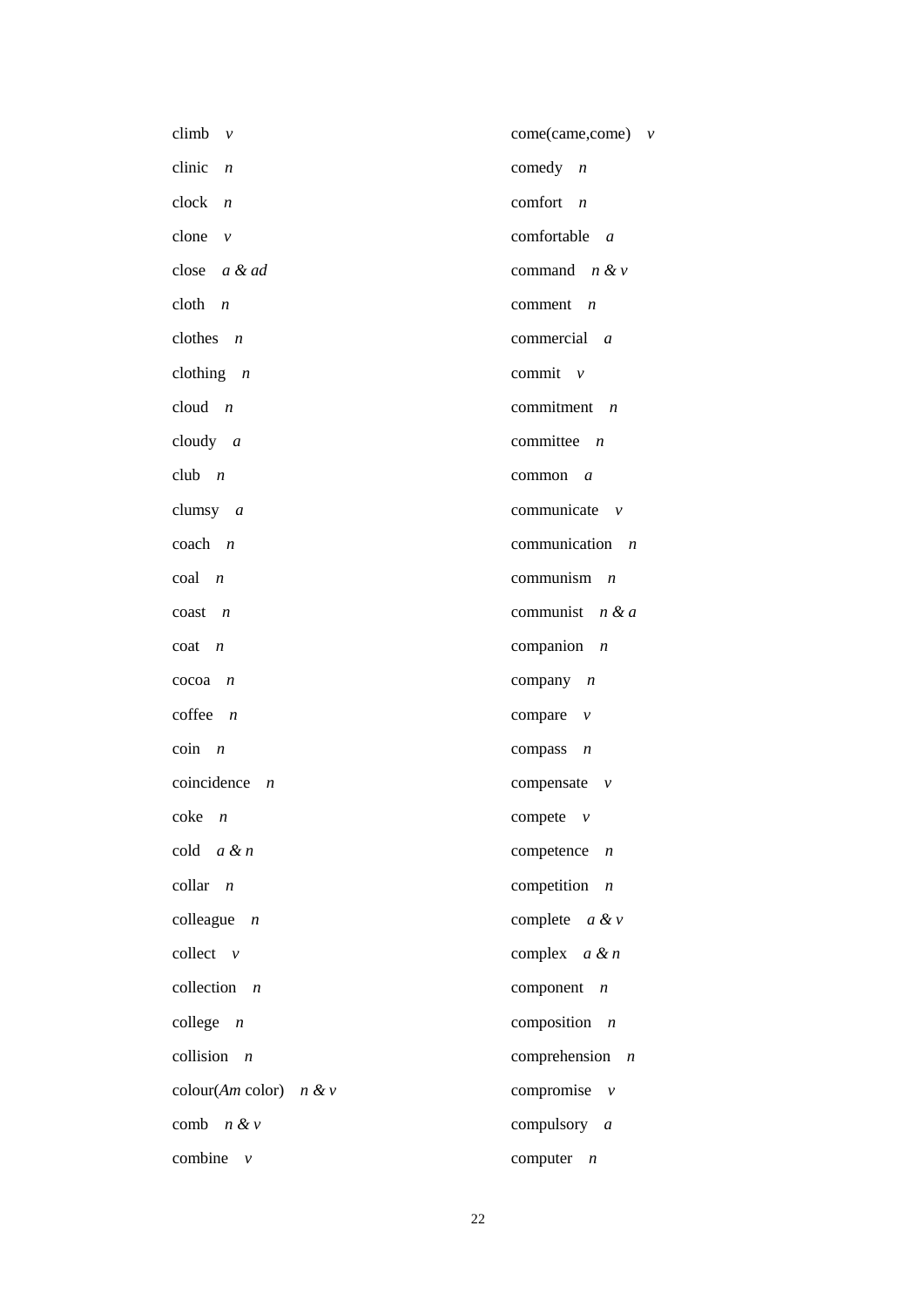| concentrate<br>$\mathcal V$     | constant $a$                     |
|---------------------------------|----------------------------------|
| concept $n$                     | constitution<br>$\overline{n}$   |
| concern $v \& n$                | construct $v$                    |
| concert $n$                     | construction<br>$\boldsymbol{n}$ |
| conclude $v$                    | consult $\nu$                    |
| conclusion $n$                  | consultant $n$                   |
| concrete $a$                    | consume $\nu$                    |
| condemn $v$                     | contain $\nu$                    |
| condition $n$                   | container $n$                    |
| conduct $v$                     | contemporary a                   |
| conductor $n$                   | content <sup>1</sup> $n$         |
| conference $n$                  | content <sup>2</sup> $a$         |
| confident $a$                   | continent $n$                    |
| confidential a                  | continue $\nu$                   |
| confirm $v$                     | contradict $\nu$                 |
| conflict $n$                    | contradictory a                  |
| confuse $v$                     | contrary $n & a$                 |
| congratulate $v$                | contribute $\nu$                 |
| congratulation $n$              | contribution $n$                 |
| connect $v$                     | control $v \& n$                 |
| connection $n$                  | $controversial \t a$             |
| conscience $n$                  | convenience<br>$\boldsymbol{n}$  |
| consensus $n$                   | convenient a                     |
| consequence $n$                 | conventional<br>$\mathfrak a$    |
| conservation $n$                | conversation<br>$\boldsymbol{n}$ |
| conservative $a$                | convey $v$                       |
| consider $\nu$                  | convince $\nu$                   |
| considerate a                   | $\cosh$ $n \& v$                 |
| consideration<br>$\overline{n}$ | cooker<br>$\boldsymbol{n}$       |
| consist $\nu$                   | cookie<br>$\boldsymbol{n}$       |
| consistent $a$                  | cool<br>$\overline{a}$           |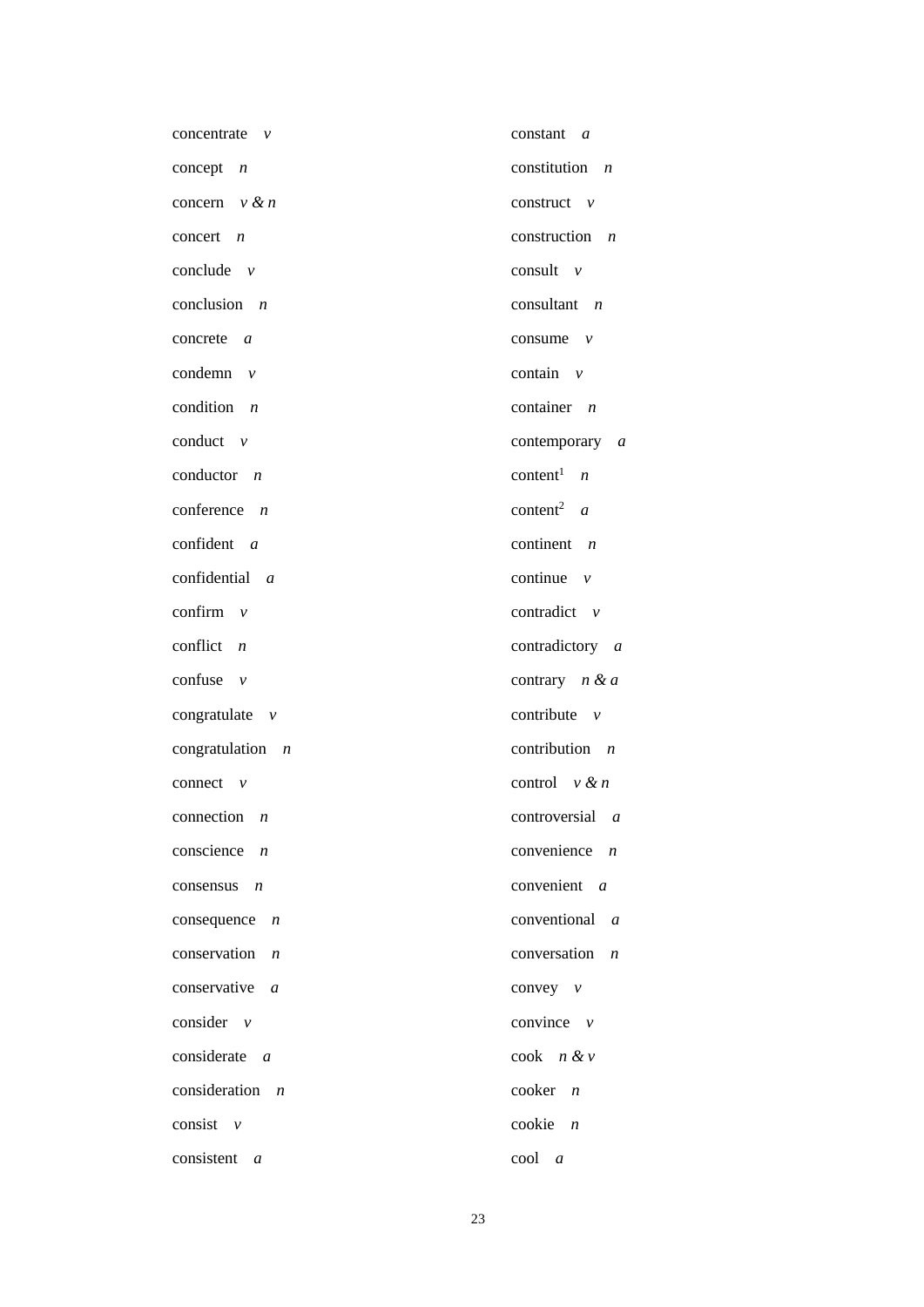| copy $n \& v$                | creature $n$                  |
|------------------------------|-------------------------------|
| corn<br>$\overline{n}$       | credit $n$                    |
| corner<br>$\overline{n}$     | $crew$ $n$                    |
| corporation $n$              | crime $n$                     |
| correct $v \& a$             | criminal $n$                  |
| correction $n$               | criterion( $pl$ criteria) $n$ |
| correspond $v$               | $\text{crop}$ $n$             |
| corrupt $a \& v$             | cross $n \& v$                |
| $cost$ $n & v$               | crossing $n$                  |
| $cosy(Am cosy)$ a            | $crossroads$ <i>n</i>         |
| cottage $n$                  | crowd $n \& v$                |
| cotton $n & d$               | cruel $a$                     |
| cough $n \& v$               | cry $n \& v$                  |
| could modal v                | cube $n$                      |
| count $\nu$                  | cubic $a$                     |
| counter $n$                  | cuisine $n$                   |
| country $n$                  | culture $n$                   |
| countryside $n$              | $cup p$ $n$                   |
| couple $n$                   | cupboard $n$                  |
| courage $n$                  | cure $n \& v$                 |
| $course \t n$                | curious $a$                   |
| $court \t n$                 | currency $n$                  |
| courtyard $n$                | curriculum $n$                |
| cousin $n$                   | curtain $n$                   |
| cover $n & v$                | cushion $n$                   |
| $cow \t n$                   | custom $n$                    |
| crash $v \& n$               | customer $n$                  |
| crayon $n$                   | customs $n$                   |
| crazy $a$                    | $cut(cut, cut)$ v & n         |
| cream<br>$\boldsymbol{n}$    | cycle $v$                     |
| create<br>$\boldsymbol{\nu}$ | cyclist $n$                   |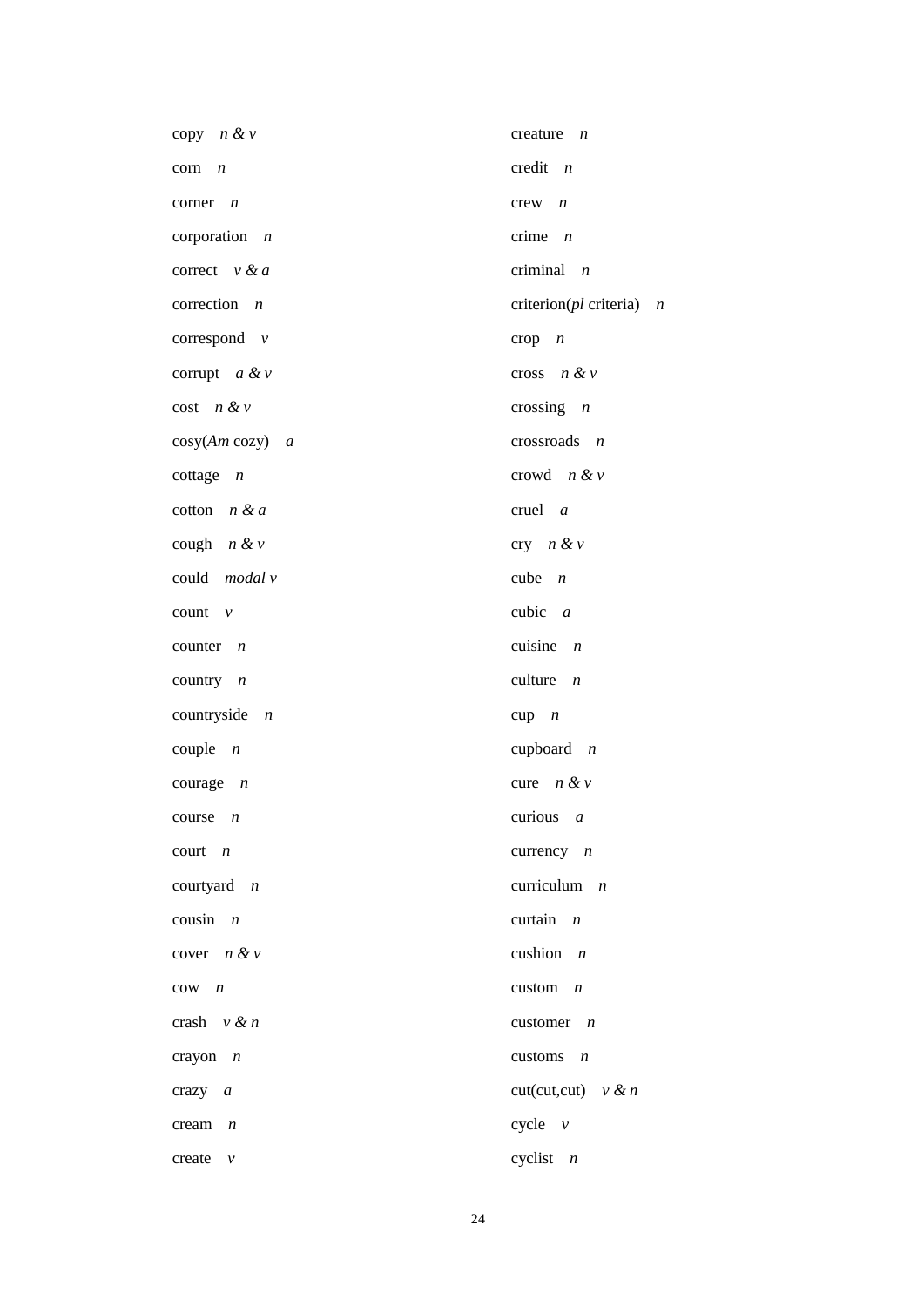|                             | $\text{ declare } v$       |
|-----------------------------|----------------------------|
| D                           | decline $v$                |
| $dad = daddy$ <i>n</i>      | decorate v                 |
| daily $a, ad \& n$          | $decoration$ <i>n</i>      |
| $d$ am $n$                  | decrease $v$               |
| damage $n \& v$             | $deed$ $n$                 |
| damp $a & n$                | deep a & ad                |
| dance $n \& v$              | $deer$ <i>n</i>            |
| danger $n$                  | $defeat$ $v$               |
| dangerous $a$               | defence( $Am$ defense) $n$ |
| dare $v \& \text{modal } v$ | defend $v$                 |
| dark $a \& n$               | degree $n$                 |
| darkness $n$                | delay $n \& v$             |
| dash $v \& n$               | delete $v \& n$            |
| $data \t n$                 | deliberately ad            |
| database $n$                | delicate $a$               |
| date $n & v$                | delicious $a$              |
| daughter $n$                | delight $n$                |
| $dawn$ <i>n</i>             | delighted $a$              |
| day $n$                     | deliver $v$                |
| $dead \, a$                 | demand $v$                 |
| deadline n                  | dentist $n$                |
| $deaf$ a                    | department(Dept.) $n$      |
| $deal$ $n$                  | departure $n$              |
| $dear \ a$                  | depend $v$                 |
| $death$ <i>n</i>            | deposit $v \& n$           |
| debate $n & v$              | $depth$ $n$                |
| $debt$ <i>n</i>             | describe $v$               |
| $decade$ $n$                | description $n$            |
| $decide$ $v$                | desert $v$ & $n$           |
| $decision \t n$             | deserve $v$                |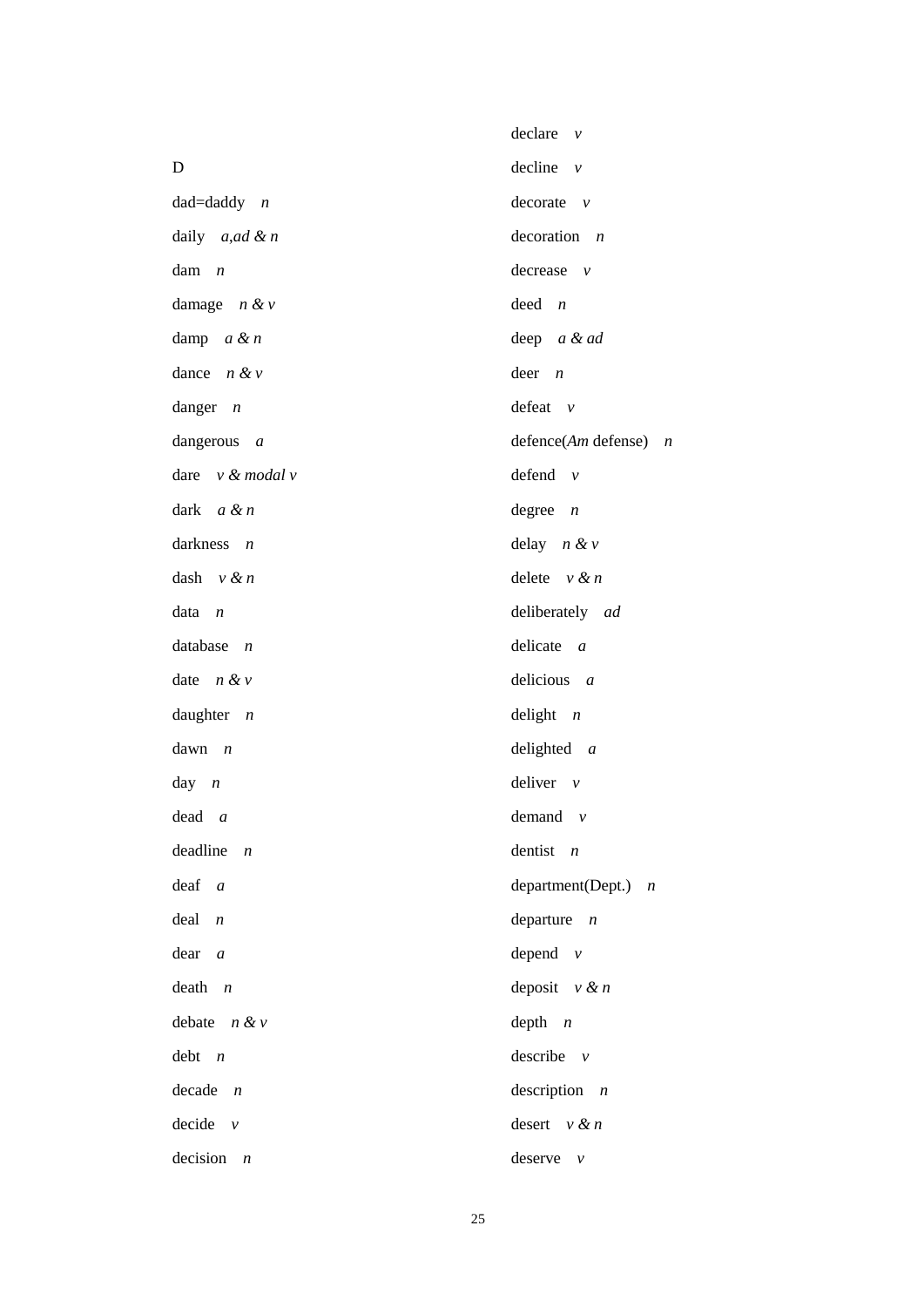| design $v \& n$                            | dilemma $n$                        |
|--------------------------------------------|------------------------------------|
| desire $v \& n$                            | dimension $n$                      |
| $\text{desk}$ <i>n</i>                     | dinner $n$                         |
| $desperate \ a$                            | dinosaur<br>$\overline{n}$         |
| $desert$ <i>n</i>                          | dioxide $n$                        |
| destination $n$                            | $dip$ $\nu$                        |
| $destroy \nu$                              | diploma<br>$\overline{n}$          |
| detective $n$                              | direct $a \& v$                    |
| determine $v$                              | direction $n$                      |
| $develp$ $v$                               | director<br>$\overline{n}$         |
| $development$ $n$                          | directory $n$                      |
| $devote$ $v$                               | dirty $a$                          |
| $devotion$ $n$                             | disability $n$                     |
| diagram<br>$\overline{n}$                  | disabled $a$                       |
| $dial$ $v$                                 | disadvantage<br>$\boldsymbol{n}$   |
| $dialogue(Am\ dialog)$<br>$\boldsymbol{n}$ | disagree<br>$\mathcal{V}$          |
| diamond<br>$\overline{n}$                  | disagreement<br>$\boldsymbol{n}$   |
| $diary$ <i>n</i>                           | disappear $\nu$                    |
| dictation<br>$\overline{n}$                | disappoint $v$                     |
| dictionary $n$                             | disappointed $a$                   |
| $\text{die}$ v                             | disaster $n$                       |
| diet<br>$\boldsymbol{n}$                   | discount<br>$\overline{n}$         |
| differ $v$                                 | discourage $v$                     |
| difference $n$                             | discover $v$                       |
| different<br>$\overline{a}$                | discovery<br>$\boldsymbol{n}$      |
| difficult<br>$\overline{a}$                | discrimination<br>$\boldsymbol{n}$ |
| difficulty $n$                             | discuss<br>$\mathcal{V}$           |
| $dig(dug, dug)$ v                          | discussion<br>$\boldsymbol{n}$     |
| digest<br>$\nu$                            | disease<br>$\boldsymbol{n}$        |
| digital $a$                                | disgusting $a$                     |
| dignity $n$                                | dish<br>$\boldsymbol{n}$           |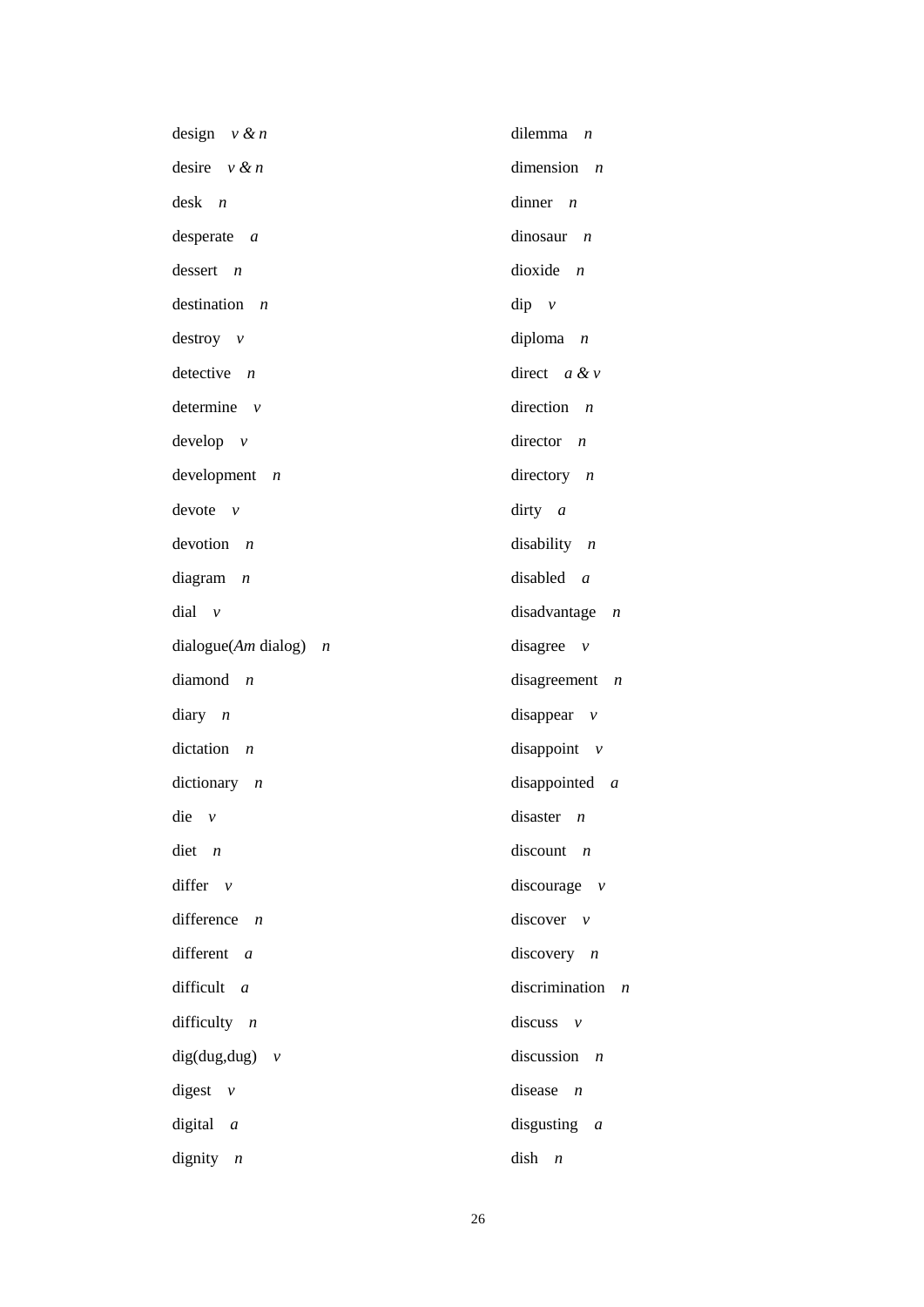| disk=disc<br>$\overline{n}$  | downstairs<br>ad         |
|------------------------------|--------------------------|
| dislike $\nu$                | downtown $ad, n \& a$    |
| dismiss $v$                  | dozen<br>$\overline{n}$  |
| distance $n$                 | Dr=doctor $n$            |
| distant a                    | draft $n & v$            |
| distinction $n$              | $drag \nu$               |
| distinguish $v$              | $draw(drew, drawn)$ v    |
| distribute $\nu$             | drawback $n$             |
| district $n$                 | drawer $n$               |
| disturb $v$                  | dream(dreamt,dreamt      |
| disturbing $a$               | 或-ed,-ed) $n & v$        |
| $dive$ $v$                   | dress $n \& v$           |
| diverse $a$                  | drill $n \& v$           |
| divide $\nu$                 | $drink(drank,drunk)$ v   |
| division $n$                 | drive(drove,driven) $v$  |
| divorce $\nu$                | driver $n$               |
| $dizzy \t a$                 | drop $n \& v$            |
| $do(di, done)$ v             | drug<br>$\boldsymbol{n}$ |
| $doctor \t n$                | drum<br>$\boldsymbol{n}$ |
| document<br>$\boldsymbol{n}$ | drunk $a$                |
| $\log$ <i>n</i>              | $\text{dry}$ v & a       |
| $d$ oll $n$                  | $duck$ <i>n</i>          |
| $dollar$ <i>n</i>            | due $a$                  |
| donate $\nu$                 | $dull \ a$               |
| $door \t n$                  | dumpling $n$             |
| dormitory(dorm) $n$          | during prep              |
| dot n                        | $dusk$ <i>n</i>          |
| double $a \& n$              | dust $n$                 |
| doubt $n & v$                | dustbin $n$              |
| down prep & ad               | dusty $a$                |
| download $n & v$             | duty $n$                 |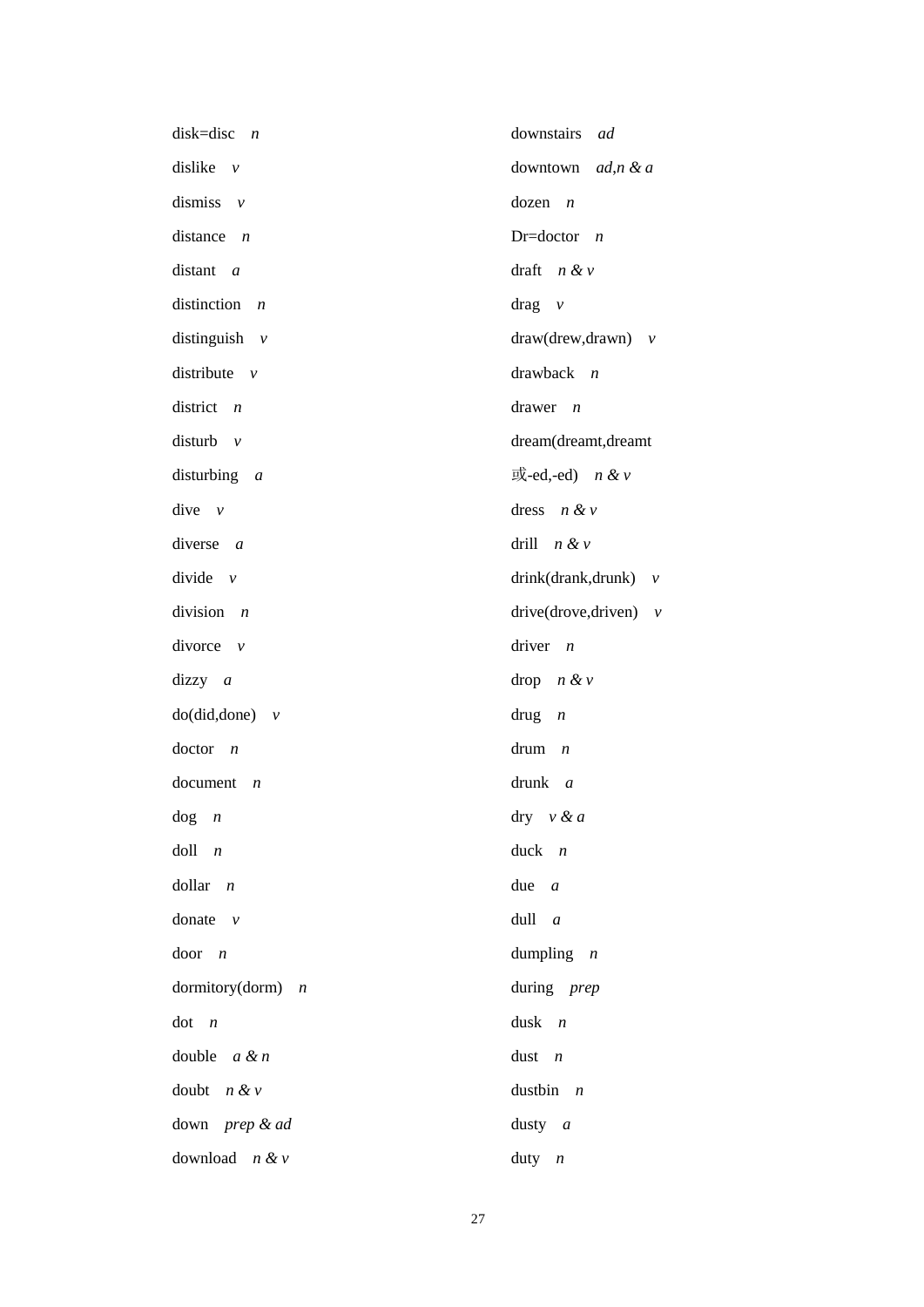| DVD=digital versatile disk $n$ | $elect \nu$                   |
|--------------------------------|-------------------------------|
| dynamic $a$                    | electric $a$                  |
| dynasty $n$                    | electrical a                  |
|                                | electricity $n$               |
| E                              | electronic $a$                |
| each a & pron                  | elegant $a$                   |
| eager a                        | elephant $n$                  |
| eagle $n$                      | else ad                       |
| $ear \t n$                     | e-mail $n \& v$               |
| early a & ad                   | embarrass $v$                 |
| earn<br>$\mathcal V$           | embassy $n$                   |
| earth $n$                      | emergency $n$                 |
| earthquake $n$                 | emperor $n$                   |
| east $a, ad \& n$              | employ $v$                    |
| Easter $n$                     | empty $a$                     |
| eastern a                      | encourage $v$                 |
| easy $a$                       | encouragement $n$             |
| $eat(ate, eaten)$ v            | end $n \& v$                  |
| ecology $n$                    | ending $n$                    |
| edge n                         | endless $a$                   |
| edition $n$                    | enemy $n$                     |
| editor $n$                     | energetic a                   |
| educate $v$                    | energy $n$                    |
| education $n$                  | engine $n$                    |
| educator $n$                   | engineer $n$                  |
| $effect$ <i>n</i>              | enjoy $v$                     |
| effort $n$                     | enjoyable a                   |
| $egg$ $n$                      | enlarge $v$                   |
| eggplant $n$                   | enough <i>pron,a &amp; ad</i> |
| either a,conj & ad             | enquiry $n$                   |
| $elder \t n$                   | enter $v$                     |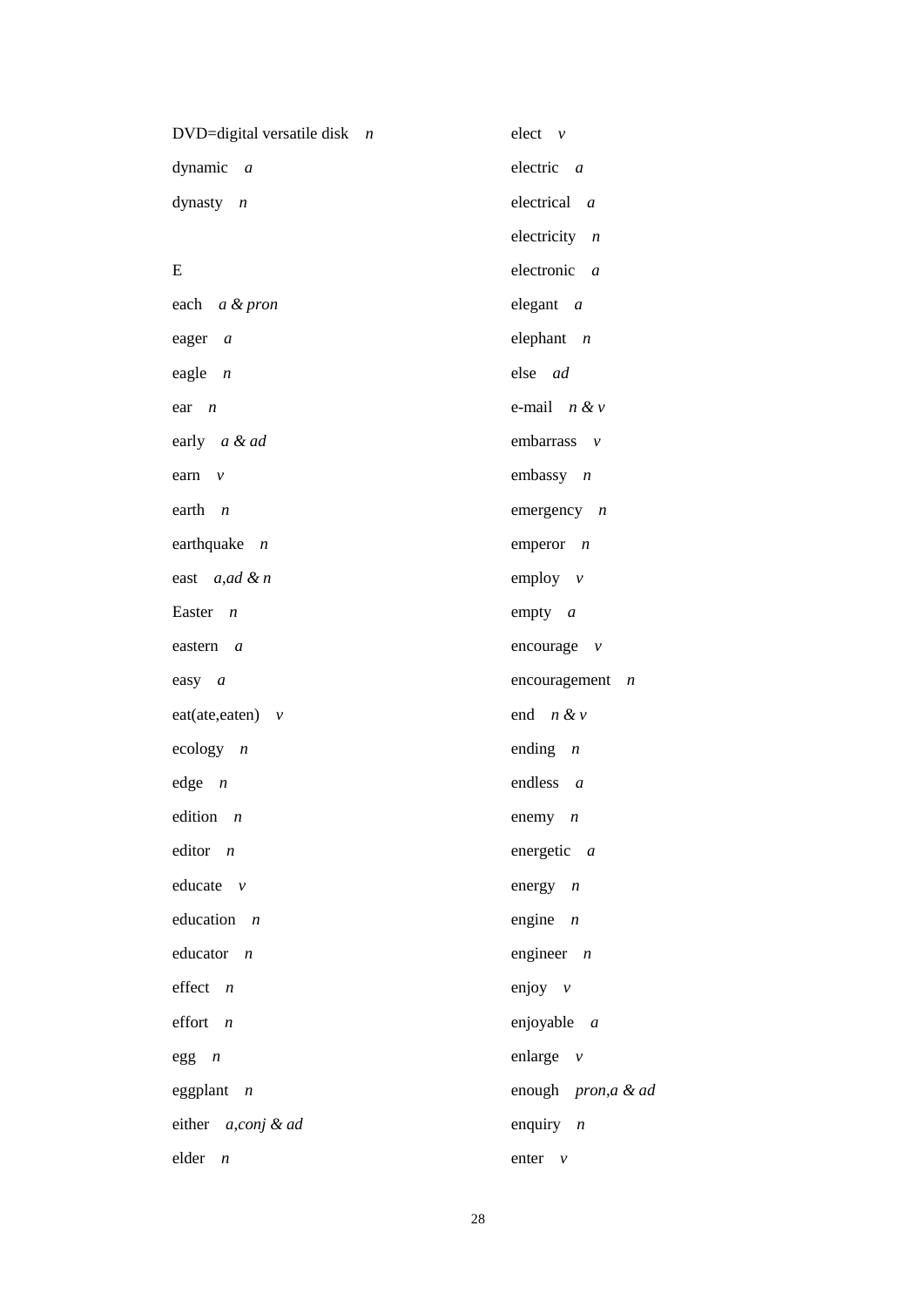| enterprise $n$    | everything pron               |
|-------------------|-------------------------------|
| entertainment $n$ | everywhere ad                 |
| enthusiastic $a$  | evidence $n$                  |
| entire a          | evident $a$                   |
| entrance $n$      | evolution $n$                 |
| entry $n$         | $\text{exact}$ a              |
| envelope $n$      | $exam = examination$ <i>n</i> |
| environment $n$   | examine $\nu$                 |
| envy $v \& n$     | example $n$                   |
| equal $a \& v$    | excellent a                   |
| equality $n$      | except prep                   |
| equip $v$         | exchange $n \& v$             |
| equipment $n$     | excite $v$                    |
| eraser $n$        | excuse $n \& v$               |
| $error \t n$      | exercise $n \& v$             |
| erupt $\nu$       | exhibition $n$                |
| escape $n \& v$   | $exist \quad v$               |
| especially ad     | existence $n$                 |
| $essay$ $n$       | $exit \, n$                   |
| Europe $n$        | expand $\nu$                  |
| European $a \& n$ | $expect$ $v$                  |
| evaluate $v$      | expectation $n$               |
| even ad           | expense $n$                   |
| evening $n$       | expensive $a$                 |
| event $n$         | experience $n$                |
| eventually ad     | experiment $n$                |
| ever ad           | expert $n$                    |
| every $a$         | explain $v$                   |
| everybody pron    | explanation $n$               |
| everyday $a$      | explicit $a$                  |
| everyone pron     | explode $v$                   |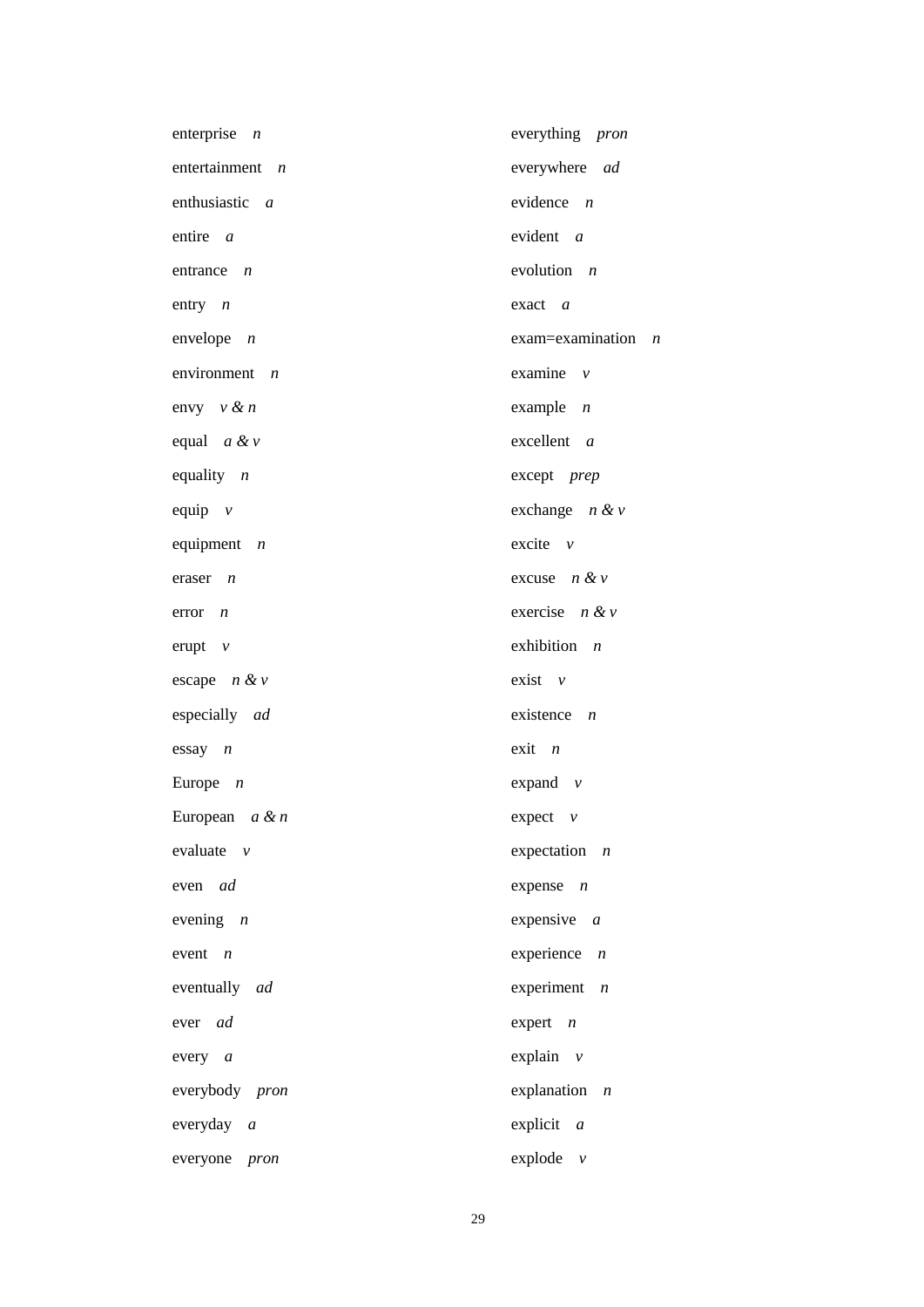| explore $v$                                     | fantastic a                         |
|-------------------------------------------------|-------------------------------------|
| export $n & v$                                  | fantasy $n$                         |
| expose v                                        | far(farther,farthest                |
| express $v \& n$                                | $\vec{p}$ further, furthest) a & ad |
| expression $n$                                  | fare $n$                            |
| extension $n$                                   | farm $n$                            |
| $extra$ a                                       | farmer $n$                          |
| extraordinary a                                 | fast a & ad                         |
| extreme<br>$\overline{a}$                       | fasten $v$                          |
| $eye$ $n$                                       | fat $n & a$                         |
| eyesight $n$                                    | father $n$                          |
|                                                 | fault $n$                           |
| $\mathbf F$                                     | favour(Am favor) $n$                |
| face $n \& v$                                   | favourite(Am favorite) $a \& m$     |
| facial $a$                                      | fax $n & v$                         |
| fact $n$                                        | fear $n$                            |
| factory $n$                                     | feast $n$                           |
| fade $v$                                        | feather $n$                         |
| fail $v \& n$                                   | federal a                           |
| failure $n$                                     | fee $n$                             |
| fair <sup>1</sup> <i>a</i>                      | feed(fed,fed) $v$                   |
| fair <sup>2</sup> $n$                           | feel(felt, felt) $v$                |
| faith<br>$\overline{n}$                         | feeling $n$                         |
| fall <sup>1</sup> (fell, fallen) $v$            | fellow $n$                          |
| fall <sup>2</sup> ( <i>Am</i> )=autumn <i>n</i> | female $a \& n$                     |
| false $a$                                       | fence $n$                           |
| familiar a                                      | ferry $n$                           |
| family $n$                                      | festival $n \& a$                   |
| famous<br>$\overline{a}$                        | fetch $v$                           |
| fan $n$                                         | fever $n$                           |
| fancy $n, v \& a$                               | few pron & a                        |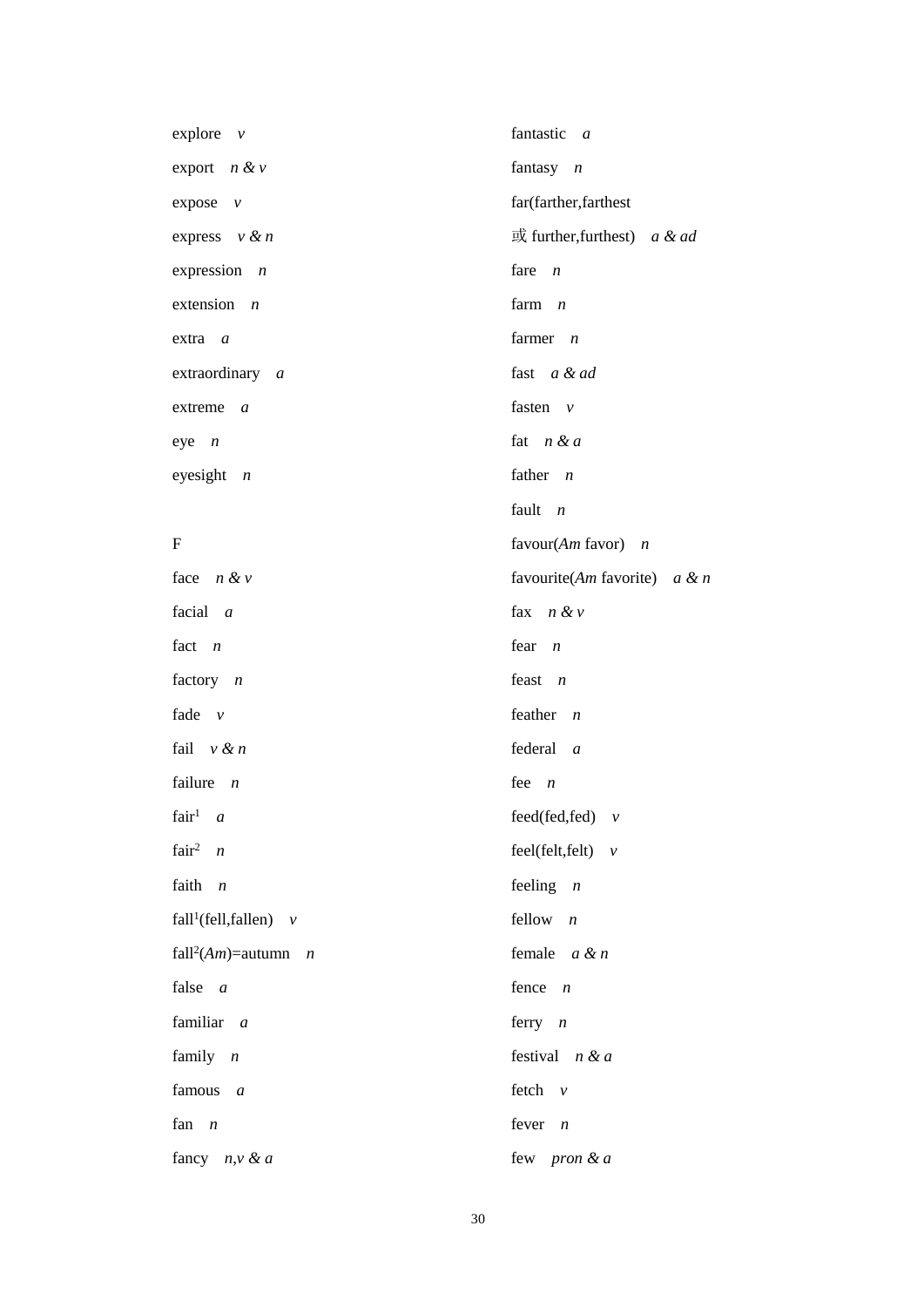| fibre(Am fiber) $n$                   | flat <sup>2</sup> $n$              |
|---------------------------------------|------------------------------------|
| fiction $n$                           | flee(fled,fled) $v$                |
| field $n$                             | flesh $n$                          |
| fierce a                              | flexible $a$                       |
| fight(fought,fought) $n \& v$         | flight $n$                         |
| figure $n \& v$                       | float $v$                          |
| file $n$                              | flood $n & v$                      |
| fill $\nu$                            | floor $n$                          |
| film $n \& v$                         | flour $n$                          |
| final $a$                             | flow $v$                           |
| finance $n$                           | flower $n$                         |
| find(found, found) $v$                | flu $n$                            |
| fine <sup>1</sup> $a$                 | fluency $n$                        |
| fine <sup>2</sup> $\nu$               | fluent $a$                         |
| finger $n$                            | fly <sup>1</sup> (flew, flown) $v$ |
| fingernail $n$                        | fly <sup>2</sup> $n$               |
| finish $v \& n$                       | focus $v \& n$                     |
| fire $n \& v$                         | fog $n$                            |
| fireworks $n$                         | foggy $a$                          |
| $firm1$ <i>n</i>                      | fold $v$                           |
| $firm^2 \quad a$                      | folk $n & a$                       |
| fish $n \& v$                         | follow $v$                         |
| fisherman<br>$\overline{n}$           | fond $a$                           |
| fist<br>$\overline{n}$                | food<br>$\boldsymbol{n}$           |
| fit $a \& v$                          | fool $n & v$                       |
| fix<br>$\nu$                          | foolish<br>$\overline{a}$          |
| flag $n$                              | foot(pl feet) $n$                  |
| flame<br>$\overline{n}$               | football $n$                       |
| flash<br>$\boldsymbol{n}$             | for prep & conj                    |
| flashlight $n$                        | forbid(forbade,forbidden) v        |
| flat <sup>1</sup><br>$\boldsymbol{a}$ | force<br>$\mathcal V$              |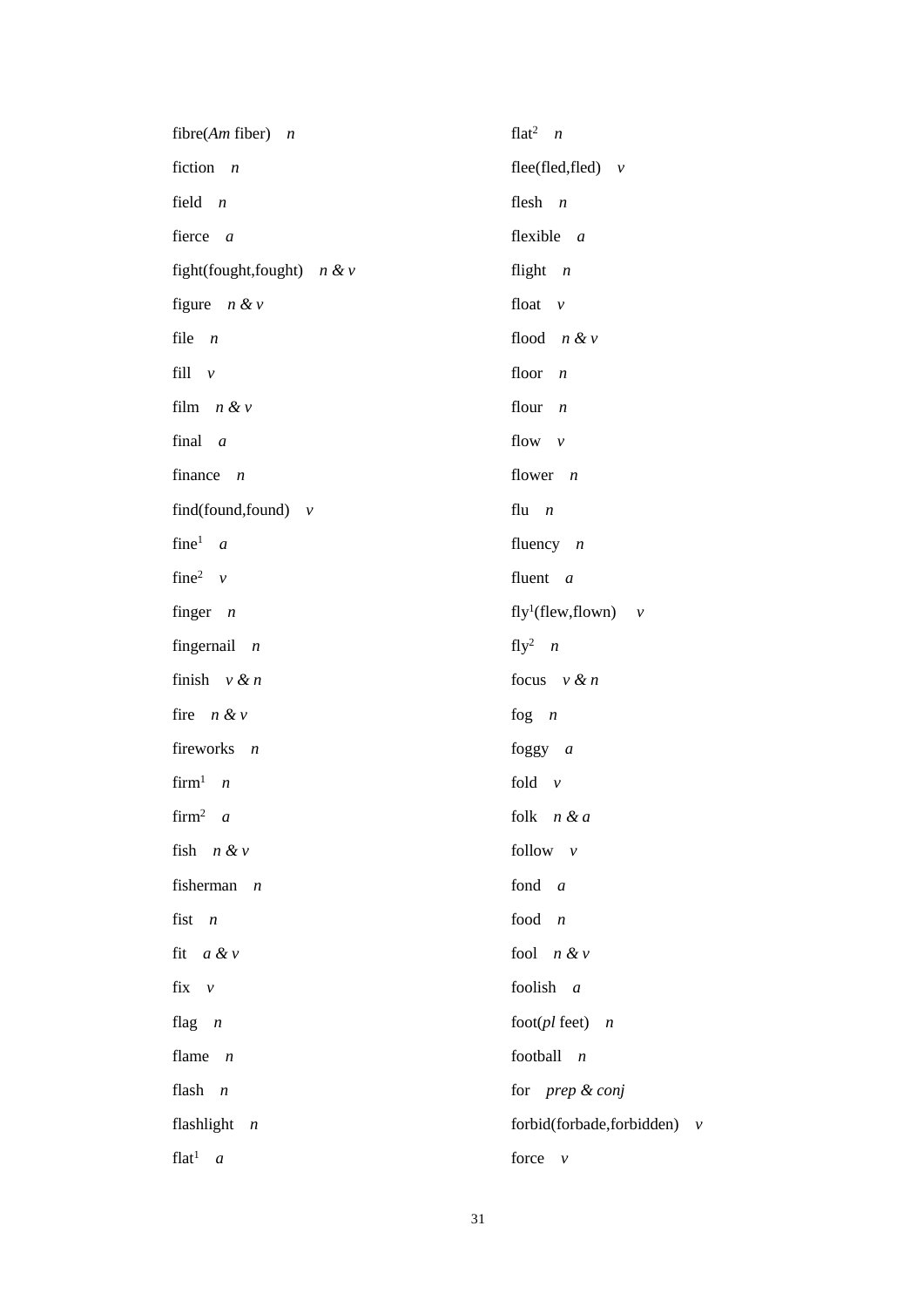| forecast $n \& v$                   | frequent $a$                            |
|-------------------------------------|-----------------------------------------|
| forehead $n$                        | fresh $a$                               |
| foreign $a$                         | friction $n$                            |
| foreigner $n$                       | fridge=refrigerator<br>$\boldsymbol{n}$ |
| foresee(foresaw, foreseen) $v$      | friend $n$                              |
| forest $n$                          | friendly $a$                            |
| forever ad                          | friendship $n$                          |
| forget(forgot,forgot/forgotten) $v$ | frighten $v$                            |
| forgetful $a$                       | frog $n$                                |
| forgive(forgave, forgiven) $v$      | from prep                               |
| fork $n$                            | front $a \& n$                          |
| form $n \& v$                       | frontier $n$                            |
| format $n$                          | frost $n$                               |
| former $a$                          | fruit $n$                               |
| fortnight $n$                       | fry $\nu$                               |
| fortunate $a$                       | fuel $n$                                |
| fortune $n$                         | full $a$                                |
| forward ad                          | fun $n & a$                             |
| foster $v$                          | function $n \& v$                       |
| found $v$                           | fundamental a                           |
| fountain $n$                        | funeral $n$                             |
| fox $n$                             | funny $a$                               |
| fragile $a$                         | fur $n$                                 |
| fragrant $a$                        | furnished a                             |
| framework $n$                       | furniture $n$                           |
| franc $n$                           | future $n$                              |
| free $a$                            |                                         |
| freedom $n$                         | G                                       |
| freeway $n$                         | gain $v$                                |
| freeze(froze,frozen) $v$            | gallery $n$                             |
| freezing $a$                        | gallon $n$                              |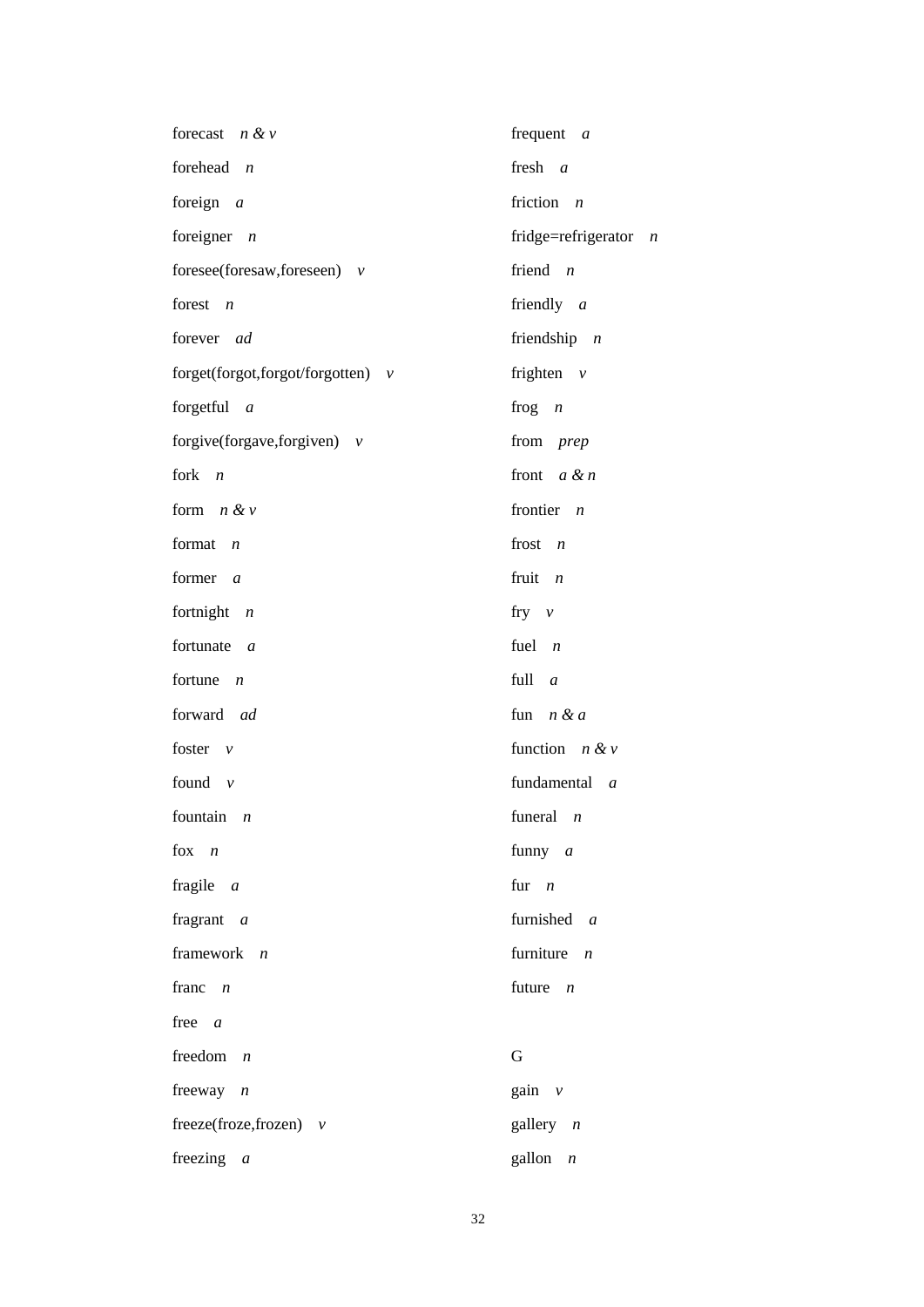| game<br>$\overline{n}$      | glue $n$                                           |
|-----------------------------|----------------------------------------------------|
| garage n                    | $go(went, gone)$ $v$                               |
| garbage <i>n</i>            | $goal \t n$                                        |
| garden <i>n</i>             | $\text{goal}$ $n$                                  |
| garlic <i>n</i>             | $\text{god}$ $n$                                   |
| garment n                   | gold $n & a$                                       |
| gas<br>$\overline{n}$       | golden a                                           |
| gate $n$                    | $g$ olf $n$                                        |
| gather $\nu$                | good(better,best) a                                |
| gay a                       | goods $n$                                          |
| general <i>a &amp; n</i>    | $\text{goose}(pl \text{ geese})$<br>$\overline{n}$ |
| generation <i>n</i>         | govern $v$                                         |
| generous<br>$\overline{a}$  | government $n$                                     |
| gentle a                    | $grade$ <i>n</i>                                   |
| gentleman<br>$\overline{n}$ | gradual a                                          |
| geography n                 | graduate $v$                                       |
| geometry $n$                | graduation $n$                                     |
| gesture $n$                 | grain<br>$\boldsymbol{n}$                          |
| $get(got, got)$ $v$         | gram<br>$\boldsymbol{n}$                           |
| $g$ ift <i>n</i>            | grammar<br>$\boldsymbol{n}$                        |
| gifted a                    | grand $a$                                          |
| giraffe<br>$\boldsymbol{n}$ | grandchild $n$                                     |
| girl<br>$\overline{n}$      | granddaughter $n$                                  |
| give(gave,given) $v$        | grandma=grandmother<br>$\overline{\phantom{a}}$    |
| glad a                      | grandpa=grandfather<br>$\boldsymbol{n}$            |
| glance $v$                  | grandparents<br>$\overline{n}$                     |
| glare<br>$\mathcal V$       | grandson $n$                                       |
| glass<br>$\boldsymbol{n}$   | granny $n$                                         |
| globe<br>$\boldsymbol{n}$   | grape<br>$\boldsymbol{n}$                          |
| glory<br>$\boldsymbol{n}$   | graph $n$                                          |
| glove<br>$\boldsymbol{n}$   | grasp<br>$\mathcal V$                              |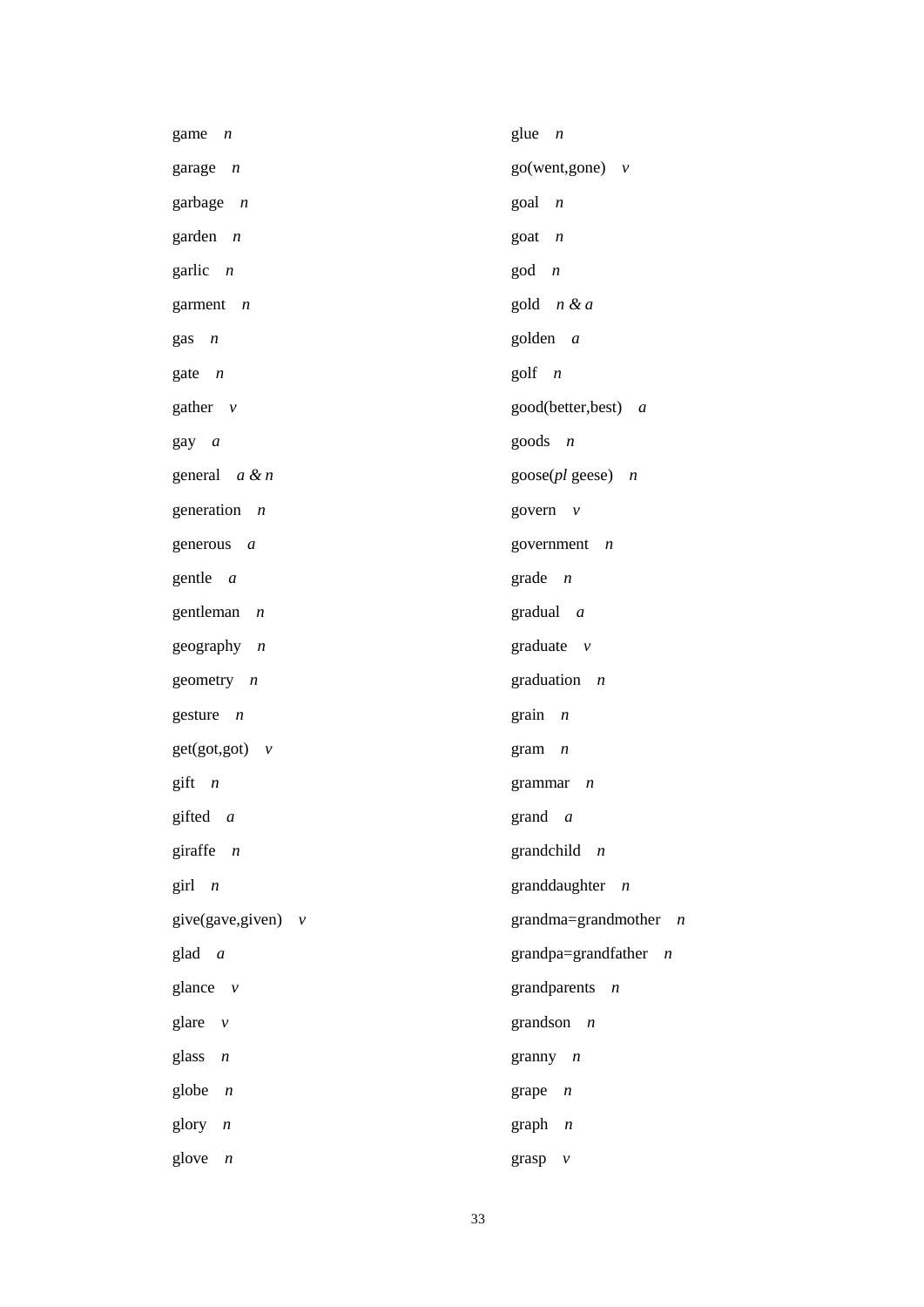| grass $n$            | hair $n$                                          |
|----------------------|---------------------------------------------------|
| grateful $a$         | haircut $n$                                       |
| gravity $n$          | half $a \& n$                                     |
| great a & ad         | hall $n$                                          |
| greedy $a$           | ham $n$                                           |
| green $a \& n$       | hamburger $n$                                     |
| greengrocer $n$      | hammer $n$                                        |
| greet $v$            | hand $n & v$                                      |
| greeting $n$         | handbag $n$                                       |
| $grey(Am\ gray)$ a   | handful $n$                                       |
| $grill$ <i>n</i>     | handkerchief $n$                                  |
| grocer $n$           | handle $n \& v$                                   |
| grocery $n$          | handsome $a$                                      |
| ground $n$           | handwriting $n$                                   |
| group $n$            | handy $a$                                         |
| $grow(grew,grown)$ v | hang(hung,hung $\overrightarrow{xy}$ -ed,-ed) $v$ |
| growth $n$           | happen $v$                                        |
| guarantee $v$        | happiness $n$                                     |
| guard $n$            | happy $a$                                         |
| guess $v$            | harbour(Am harbor) $n$                            |
| guest $n$            | hard $ad \& a$                                    |
| guidance $n$         | hardly ad                                         |
| guide $n$            | hardship $n$                                      |
| guilty $a$           | hardworking a                                     |
| guitar $n$           | harm $n & v$                                      |
| $gun \t n$           | harmful $a$                                       |
| gym=gymnasium $n$    | harmony $n$                                       |
| gymnastics $n$       | harvest $n & v$                                   |
|                      | hat $n$                                           |
| H                    | hatch $v$                                         |
| habit $n$            | hate $v \& n$                                     |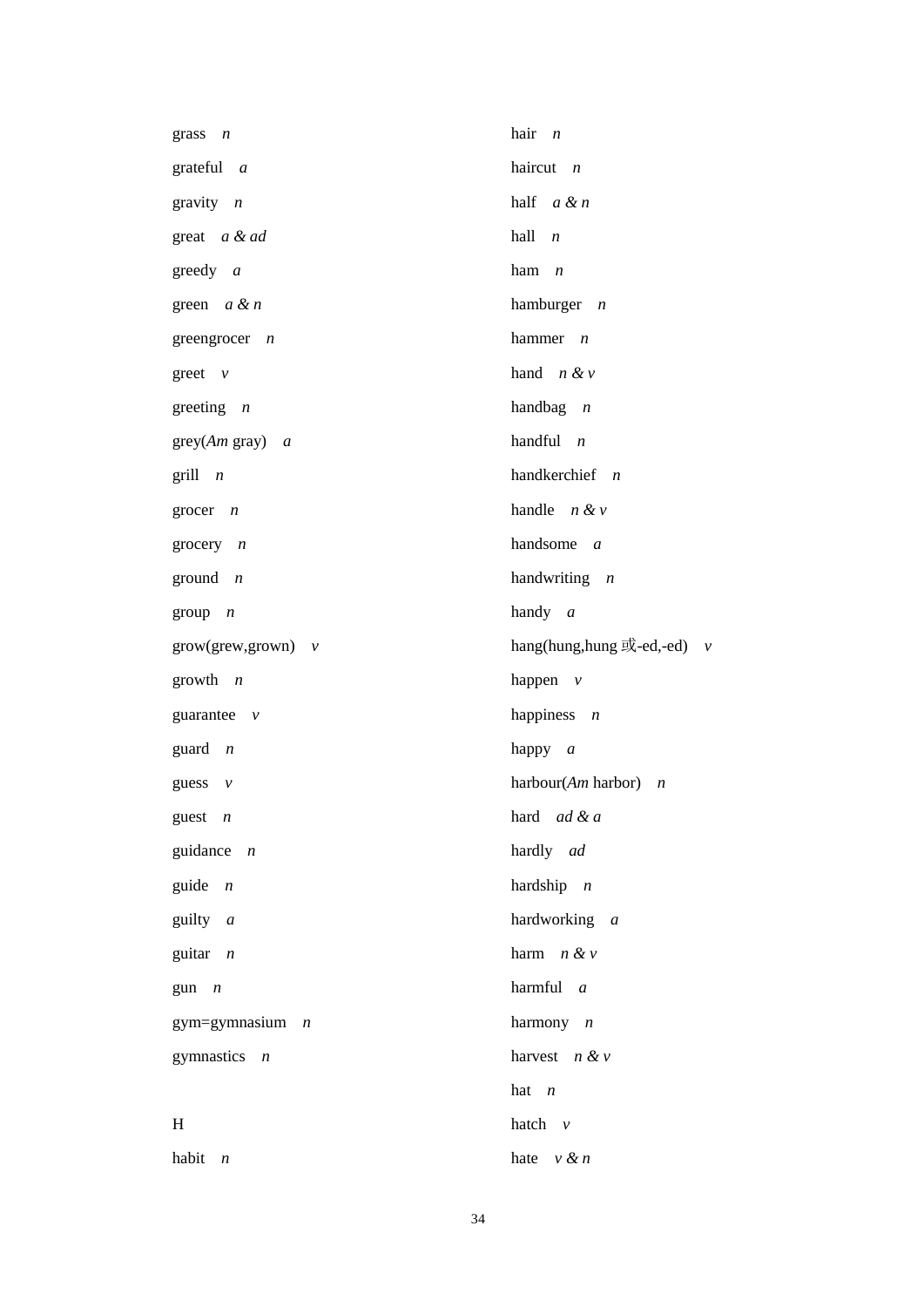| have(has,had,had) $v$     | hide(hid,hidden) $v$                 |
|---------------------------|--------------------------------------|
| he pron                   | high a & ad                          |
| head $n \& v$             | highway $n$                          |
| headache $n$              | hill n                               |
| headline $n$              | him pron                             |
| headmaster $n$            | himself pron                         |
| headmistress $n$          | hire $\nu$                           |
| health $n$                | his pron                             |
| healthy $a$               | history $n$                          |
| hear(heard,heard) $v$     | hit(hit,hit) $v \& n$                |
| hearing $n$               | hobby $n$                            |
| heart $n$                 | $hold(held, held)$ v                 |
| heat $n$                  | hole $n$                             |
| heaven $n$                | holiday $n$                          |
| heavy $a$                 | holy $a$                             |
| $heel$ $n$                | home $n \&ad$                        |
| height $n$                | homeland $n$                         |
| helicopter $n$            | hometown $n$                         |
| hello int                 | homework $n$                         |
| helmet $n$                | honest a                             |
| help $n \& v$             | honey $n$                            |
| helpful<br>$\overline{a}$ | honour $(Am \text{ honor})$<br>n & v |
| hen<br>$\overline{n}$     | hook $n & v$                         |
| her <i>pron</i>           | hope $n \& v$                        |
| herb<br>$\boldsymbol{n}$  | hopeful $a$                          |
| here<br>ad                | hopeless $a$                         |
| hero<br>$\boldsymbol{n}$  | horrible<br>$\mathfrak{a}$           |
| hers pron                 | horse<br>$\overline{n}$              |
| herself pron              | hospital $n$                         |
| hesitate<br>$\nu$         | host $n \& v$                        |
| hi<br>int                 | hostess<br>$\boldsymbol{n}$          |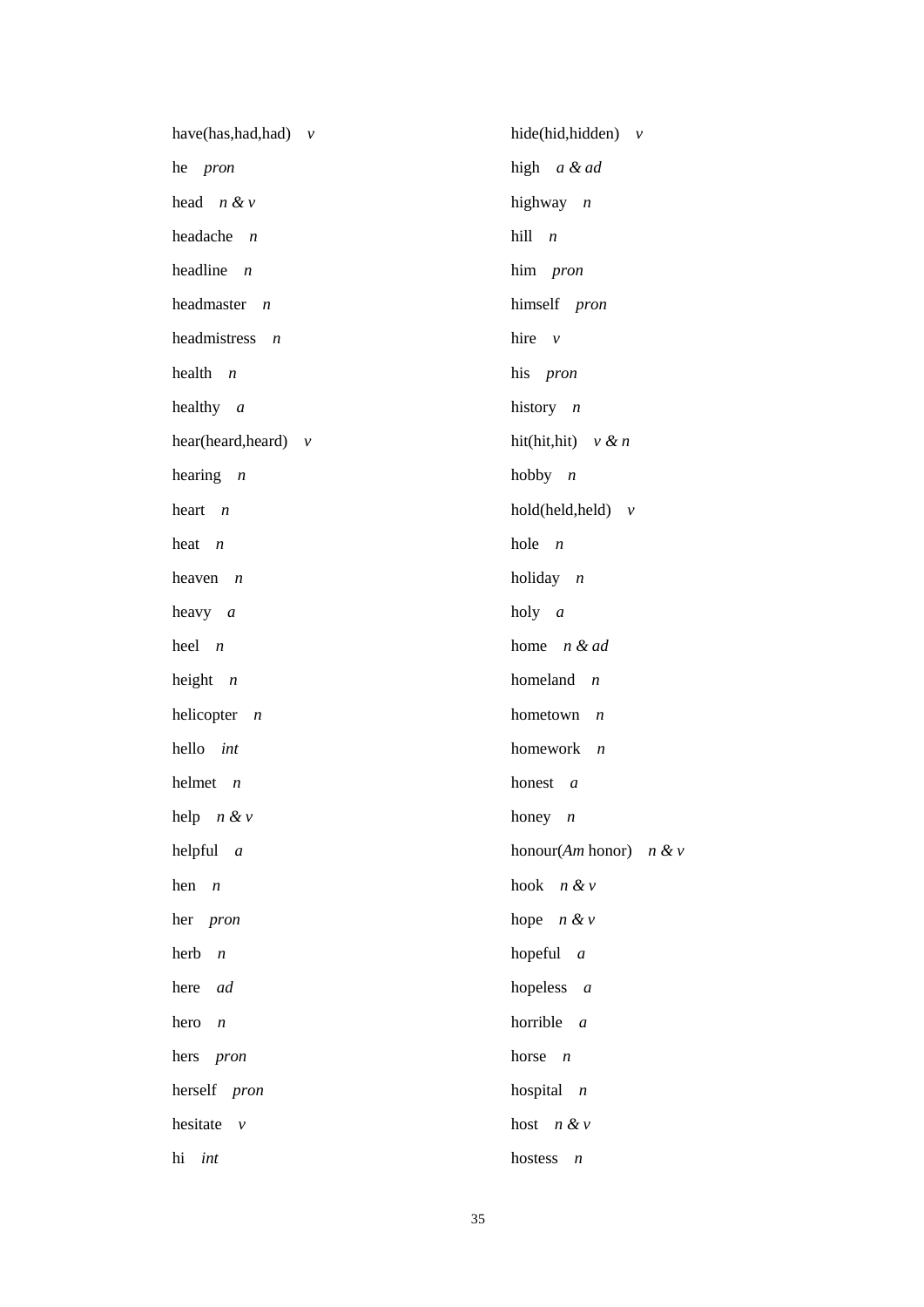| hot a                       | identification $n$                     |
|-----------------------------|----------------------------------------|
| hotdog $n$                  | identity $n$                           |
| hotel $n$                   | idiom $n$                              |
| hour $n$                    | if conj                                |
| house<br>$\boldsymbol{n}$   | ignore $v$                             |
| housewife $n$               | ill $a$                                |
| housework $n$               | illegal $a$                            |
| how ad                      | illness $n$                            |
| however ad & conj           | imagine $v$                            |
| howl $\nu$                  | immediately ad                         |
| hug $v$                     | immigration $n$                        |
| huge $a$                    | import $v \& n$                        |
| human $a \& n$              | importance $n$                         |
| human being $n$             | important a                            |
| humorous a                  | impossible $a$                         |
| humour(Am humor) $n$        | impress $v$                            |
| hunger $n$                  | impression $n$                         |
| hungry a                    | improve $\nu$                          |
| hunt $v$                    | in prep & ad                           |
| hunter $n$                  | inch $n$                               |
| hurricane $n$               | incident $n$                           |
| hurry $v$                   | include $\nu$                          |
| $hurt(hurt, hurt)$ $\nu$    | income<br>$\boldsymbol{n}$             |
| husband $n$                 | increase $v \& n$                      |
| hydrogen $n$                | indeed $a$                             |
|                             | independence<br>$\boldsymbol{n}$       |
| I                           | independent a                          |
| I pron                      | indicate<br>$\boldsymbol{\mathcal{V}}$ |
| ice<br>$\overline{n}$       | industry $n$                           |
| ice-cream<br>$\overline{n}$ | influence $n \& v$                     |
| idea<br>$\boldsymbol{n}$    | inform<br>$\mathcal V$                 |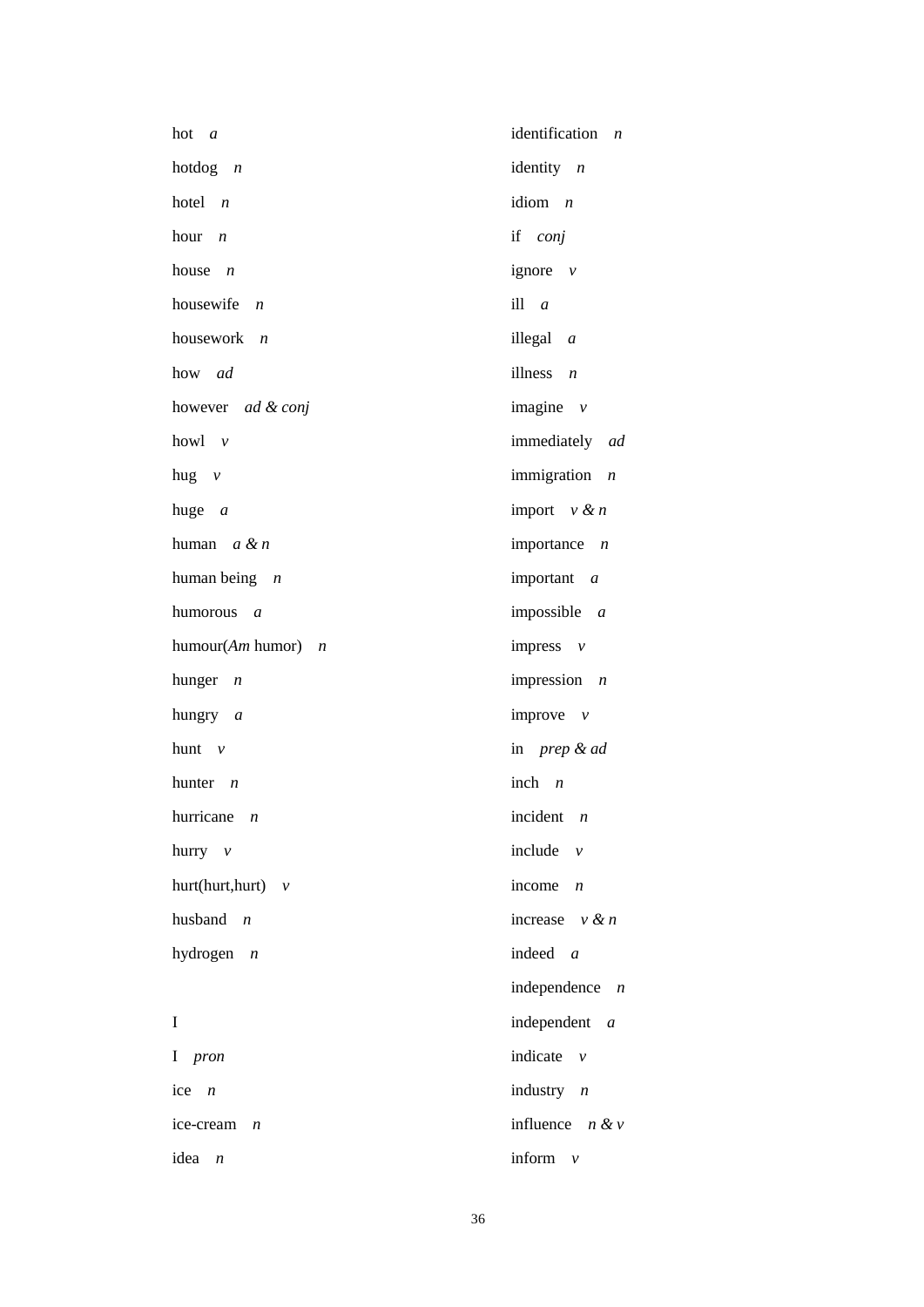| information<br>$\overline{n}$ | interval $n$                              |
|-------------------------------|-------------------------------------------|
| initial a                     | interview $n \& v$                        |
| injure $v$                    | into prep                                 |
| injury $n$                    | introduce $v$                             |
| ink $n$                       | introduction $n$                          |
| inn $n$                       | invent $v$                                |
| innocent $a$                  | invention $n$                             |
| insect $n$                    | invitation $n$                            |
| insert $v$                    | invite $\nu$                              |
| inside prep & ad              | iron $n \& v$                             |
| insist $v$                    | irrigation $n$                            |
| inspect $\nu$                 | is $v(be)$                                |
| inspire $v$                   | island $n$                                |
| instant a                     | it pron                                   |
| instead ad                    | its pron                                  |
| institute $n$                 | itself pron                               |
| institution $n$               |                                           |
| instruct $v$                  | $\bf J$                                   |
| instruction $n$               | jacket $n$                                |
| instrument $n$                | jam $n$                                   |
| insurance $n$                 | $jar \t n$                                |
| insure $\nu$                  | jaw $n$                                   |
| intelligence $n$              | $j$ azz $n$                               |
| intend $v$                    | jeans $n$                                 |
| intention $n$                 | jeep $n$                                  |
| interest $n$                  | jet $n$                                   |
| interesting $a$               | jewellery(Am jewelry)<br>$\boldsymbol{n}$ |
| international a               | job $n$                                   |
| Internet $n$                  | jog<br>$\mathcal{V}$                      |
| interpreter $n$               | join<br>$\mathcal{V}$                     |
| interrupt $v$                 | joke<br>$\sqrt{n}$                        |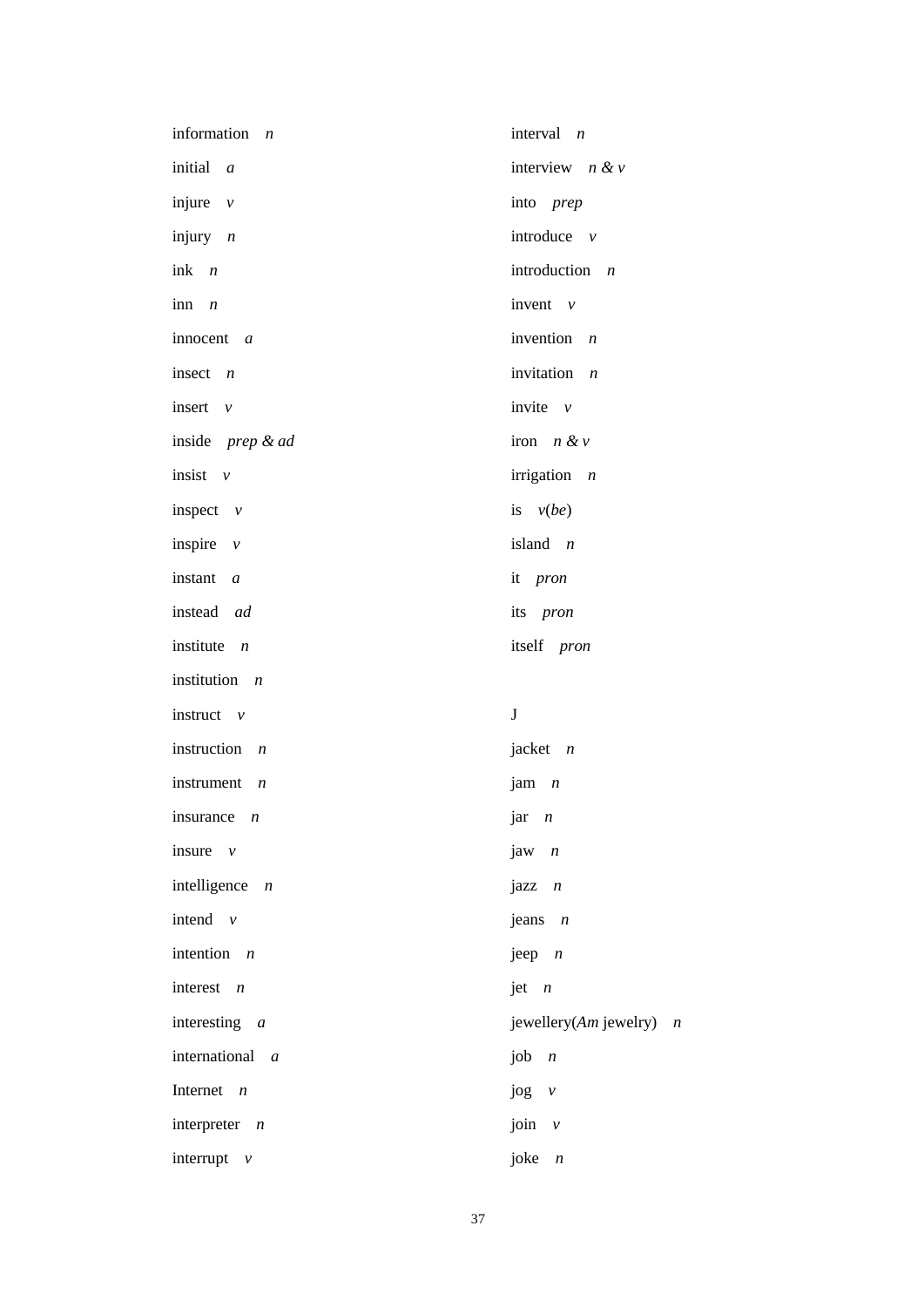| journalist $n$      | kiss $n \& v$                |
|---------------------|------------------------------|
| journey $n$         | kitchen $n$                  |
| joy $n$             | kite $n$                     |
| judge $n \& v$      | knee $n$                     |
| judgement           | knife( <i>pl</i> knives) $n$ |
| $(Am$ judgment) $n$ | knock $n \& v$               |
| juice $n$           | know(knew,known) $v$         |
| jump $n \& v$       | knowledge $n$                |
| jungle $n$          |                              |
| junior $a$          | L                            |
| just a & ad         | $lab = laboratory$ <i>n</i>  |
| justice $n$         | labour(Am labor) $n$         |

lack *n & v*

lady *n*

### K

| kangaroo n                  | lake<br>$\boldsymbol{n}$   |
|-----------------------------|----------------------------|
| $keep(keyt, kept) \quad v$  | lamb $n$                   |
| kettle $n$                  | lame $a$                   |
| $key \t n$                  | lamp $n$                   |
| keyboard $n$                | land $n \& v$              |
| kick v & n                  | language $n$               |
| kid n                       | lantern $n$                |
| kill v                      | lap $n$                    |
| kilo <i>n</i>               | large $a$                  |
| kilogram n                  | last $a \& v$              |
| kilometre(Am kilometer) $n$ | late a & ad                |
| $\text{kind}^1$ <i>n</i>    | latter $n$                 |
| kind <sup>2</sup> a         | laugh $n \& v$             |
| kindergarten <i>n</i>       | laughter $n$               |
| kindness n                  | laundry $n$                |
| $\lim g$ <i>n</i>           | $law \t n$                 |
| kingdom<br>$\boldsymbol{n}$ | lawyer<br>$\boldsymbol{n}$ |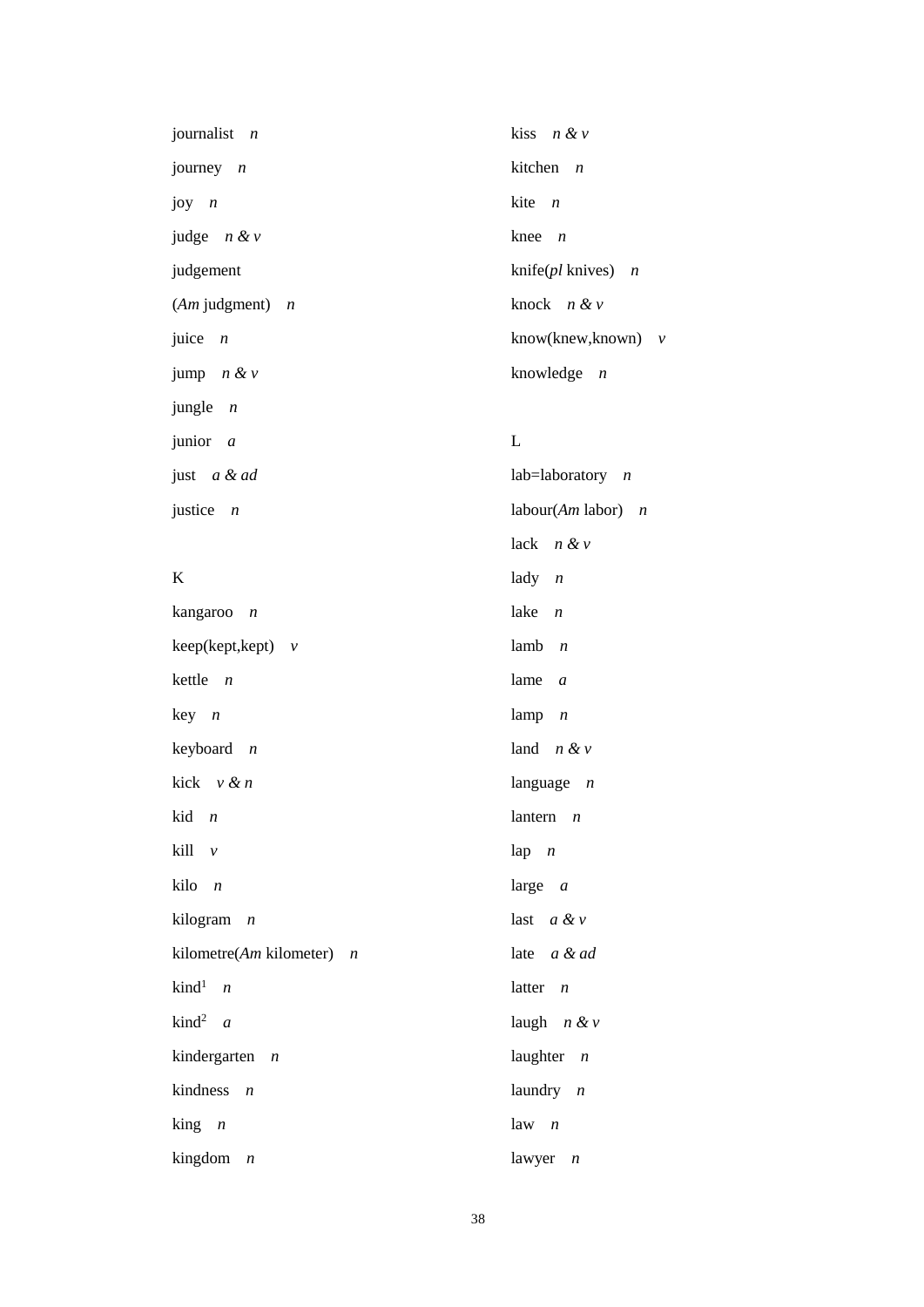| lay(laid,laid) $v$           | lie <sup>2</sup> (lay,lain) $v$ |
|------------------------------|---------------------------------|
| $lazy \t a$                  | life( $pl$ lives) $n$           |
| lead(led,led) $v \& n$       | lift $v \& n$                   |
| leader $n$                   | light $n, v \& a$               |
| leaf( $pl$ leaves) $n$       | lightning $n$                   |
| league $n$                   | like $v \& prep$                |
| leak $v$                     | likely a                        |
| learn(learnt,learnt          | $limit \quad v$                 |
| 或-ed,-ed) v                  | line $n \& v$                   |
| least $n$                    | link $v \& n$                   |
| leather $n$                  | $\lim n$                        |
| leave(left,left) $v$         | $lip \t n$                      |
| lecture<br>$\overline{n}$    | liquid $n & d$                  |
| left $a, ad \& n$            | list $n \& v$                   |
| $leg \t n$                   | listen $v$                      |
| $\text{legal } a$            | literature $n$                  |
| lemon $n & a$                | literary $a$                    |
| lemonade $n$                 | litre(Am liter) $n$             |
| lend(lent,lent) $v$          | litter $v$                      |
| length<br>$\boldsymbol{n}$   | little(less, least) $a$         |
| $lesson$ <i>n</i>            | live $v \& a$                   |
| $let(left,let)$ $v$          | lively $a$                      |
| letter $n$                   | $load$ $n$                      |
| $level \, n$                 | $\log f$ <i>n</i>               |
| liberation<br>$\overline{n}$ | $local \t a$                    |
| liberty $n$                  | $lock$ $n & v$                  |
| librarian $n$                | lonely $a$                      |
| library $n$                  | long $a \& ad$                  |
| license<br>$\boldsymbol{n}$  | look $n \& v$                   |
| lid<br>$\boldsymbol{n}$      | loose<br>$\boldsymbol{a}$       |
| lie <sup>1</sup> $n \& v$    | $lorry$ <i>n</i>                |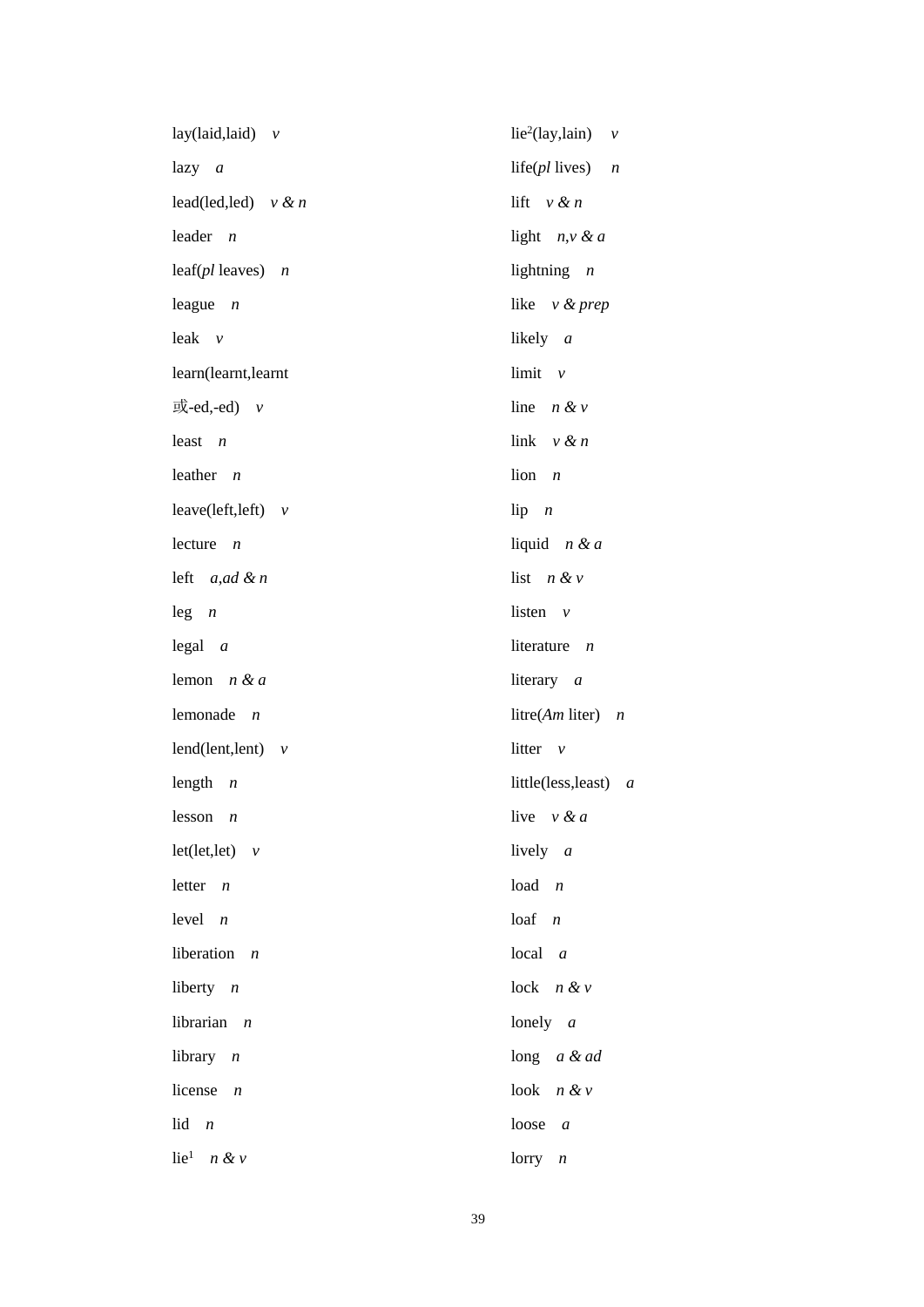| $lose (lost, lost)$ v             | manage $\nu$                |
|-----------------------------------|-----------------------------|
| $loss$ <i>n</i>                   | manager $n$                 |
| $lot \t n$                        | mankind $n$                 |
| $loud \t a$                       | manner $n$                  |
| lounge $n$                        | many(more, most) pron & $a$ |
| love $n \& v$                     | $map$ $n$                   |
| lovely $a$                        | maple $n$                   |
| low a & ad                        | marathon $n$                |
| luck $n$                          | marble $n$                  |
| lucky $a$                         | march $n \& v$              |
| luggage $n$                       | mark $n & v$                |
| lunch $n$                         | market $n$                  |
| lung $n$                          | marriage $n$                |
|                                   | marry $v$                   |
| M                                 | mask $n & v$                |
| machine $n$                       | $mass \t n$                 |
| $mad \, a$                        | master $v \& n$             |
| $madam/madame$ <i>n</i>           | $\text{mat}$ <i>n</i>       |
| magazine $n$                      | match $v \& n$              |
| magic $a$                         | material $n$                |
| $maid \t n$                       | mathematics                 |
| mail $n & v$                      | $=$ math/maths <i>n</i>     |
| mailbox $n$                       | matter $n \& v$             |
| $main$ a                          | mature $a$                  |
| mainland $n$                      | maximum $a \& n$            |
| major $a$                         | may modal v                 |
| majority $n$                      | maybe ad                    |
| make <sup>1</sup> $n$             | me pron                     |
| make <sup>2</sup> (made,made) $v$ | $\text{meal}$ <i>n</i>      |
| male $a \& n$                     | $mean(mean, meant)$ $v$     |
| $man(pl$ men) <i>n</i>            | meaning $n$                 |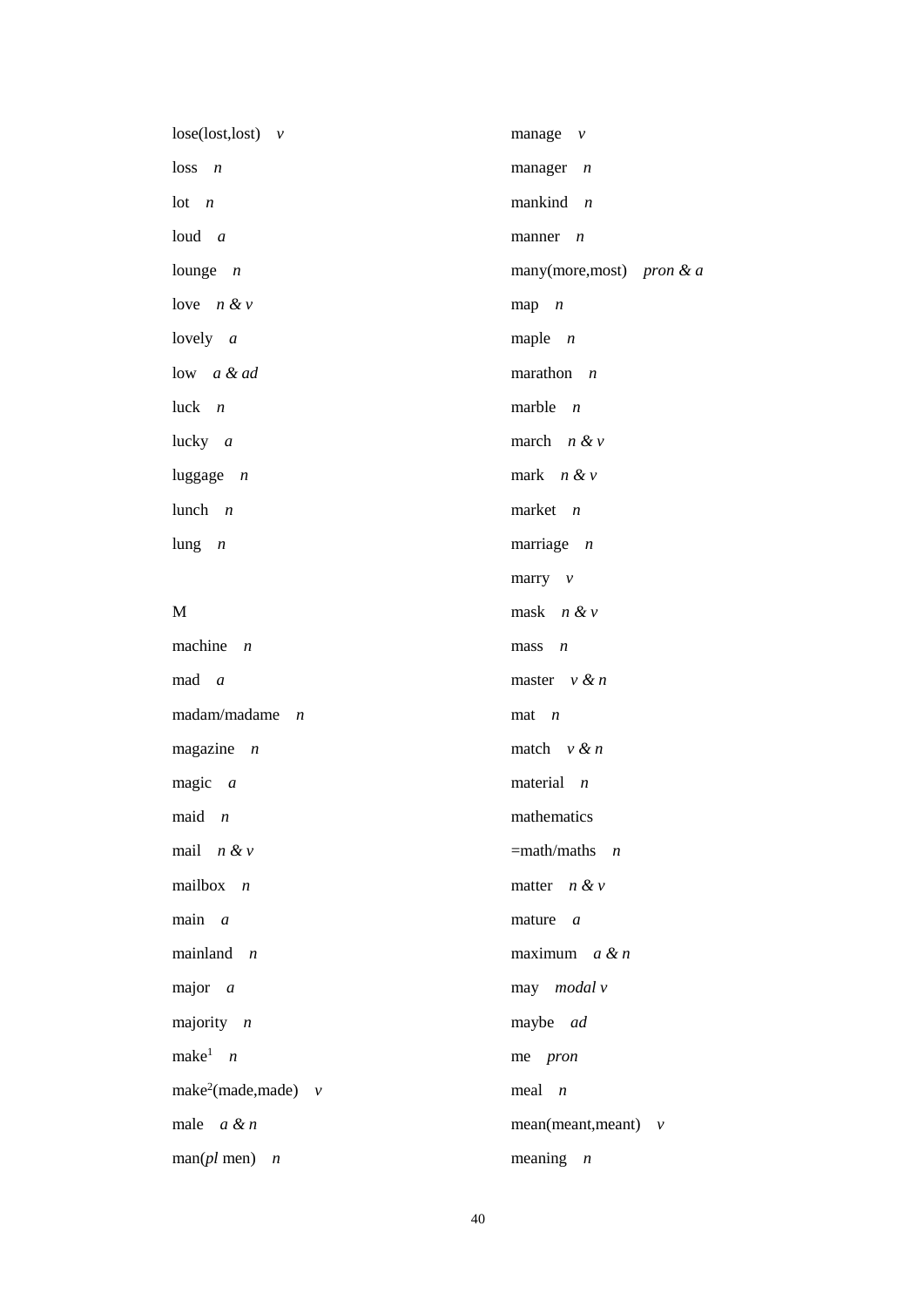| means $n$               | microwave $n$                      |
|-------------------------|------------------------------------|
| meanwhile ad            | middle $n$                         |
| measure $\nu$           | midnight $n$                       |
| $meat$ <i>n</i>         | might modal v                      |
| $\text{medal}$ <i>n</i> | mild $a$                           |
| media $n$               | mile $n$                           |
| medical $a$             | milk $n & v$                       |
| medicine $n$            | millimetre                         |
| medium $n$              | $(Am$ millimeter) $n$              |
| meet(met,met) $v \& n$  | millionaire $n$                    |
| meeting $n$             | mind $n & v$                       |
| melon $n$               | mine <sup>1</sup> $n \& v$         |
| member $n$              | $mine2$ pron                       |
| memorial $n \& a$       | mineral $n$                        |
| memory $n$              | minibus $n$                        |
| mend $v$                | $minimum \, a$                     |
| mental $a$              | minister $n$                       |
| mention $n \& v$        | ministry $n$                       |
| $menu$ <i>n</i>         | minority $n$                       |
| merchant $a \& n$       | minus <i>prep</i> & $a$            |
| merciful $a$            | minute $n$                         |
| $mercy$ <i>n</i>        | mirror $n$                         |
| merely ad               | $miss1$ <i>n</i>                   |
| $merry$ a               | $miss2$ v                          |
| mess $n$                | missile $n$                        |
| $message$ <i>n</i>      | $mist$ <i>n</i>                    |
| messy a                 | mistake                            |
| metal $n & a$           | (mistook, mistaken) $v \& n$       |
| method $n$              | mistaken a                         |
| metre( $Am$ meter) $n$  | misunderstand                      |
| microscope $n$          | (misunderstood, misunderstood) $v$ |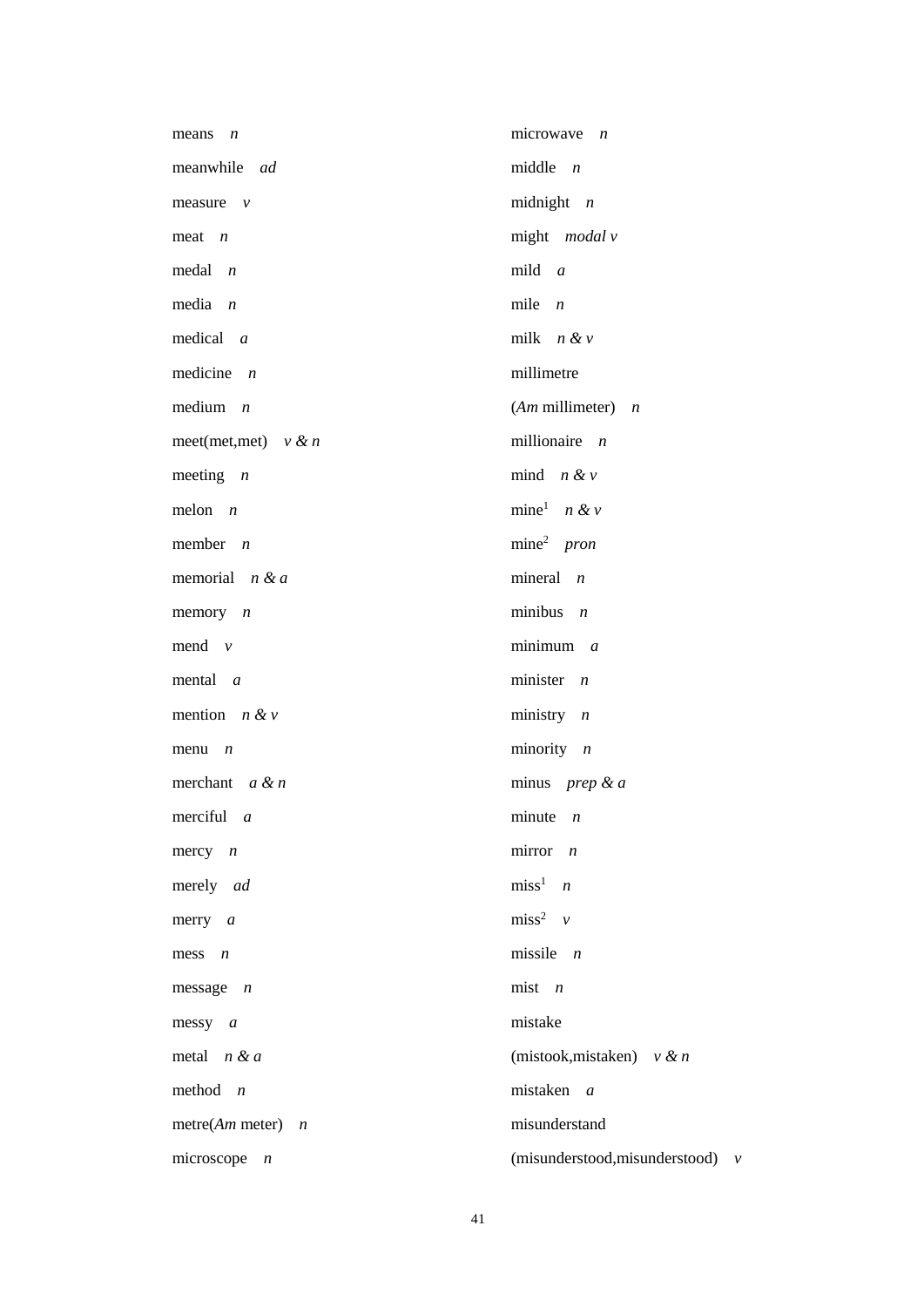| $mix \quad v$                   | mourn $\nu$                  |
|---------------------------------|------------------------------|
| mixture<br>$\overline{n}$       | $mouse(pl$ mice) <i>n</i>    |
| mobile $a$                      | moustache $n$                |
| model $n$                       | mouth $n$                    |
| modem $n$                       | move $\nu$                   |
| modern $a$                      | movement $n$                 |
| modest a                        | movie $n$                    |
| mom=mum<br>$\boldsymbol{n}$     | Mr.(mister) $n$              |
| moment $n$                      | Mrs.(mistress) $n$           |
| mommy=mummy $n$                 | $Ms.$ $n$                    |
| money $n$                       | much a & ad                  |
| monitor $n$                     | $mud$ <i>n</i>               |
| monkey $n$                      | $muddy \, a$                 |
| month $n$                       | multiply $v$                 |
| monument $n$                    | murder $v$                   |
| moon<br>$\overline{n}$          | $museum$ <i>n</i>            |
| mop $n \& v$                    | mushroom<br>$\boldsymbol{n}$ |
| moral $a \& n$                  | music $n$                    |
| more(much,many) $a, ad \& n$    | musical $a \& n$             |
| morning $n$                     | musician $n$                 |
| Moslem $n$                      | must <i>modal</i> $\nu$      |
| mosquito $n$                    | $mustard$ <i>n</i>           |
| most a & ad                     | mutton $n$                   |
| mother $n$                      | my pron                      |
| motherland $n$                  | myself pron                  |
| motivation $n$                  |                              |
| motor $n$                       | ${\bf N}$                    |
| motorcycle $n$                  | $nail$ $n$                   |
| motto $n$                       | name $n & v$                 |
| mountain $n$                    | narrow $a$                   |
| mountainous<br>$\boldsymbol{a}$ | nation $n$                   |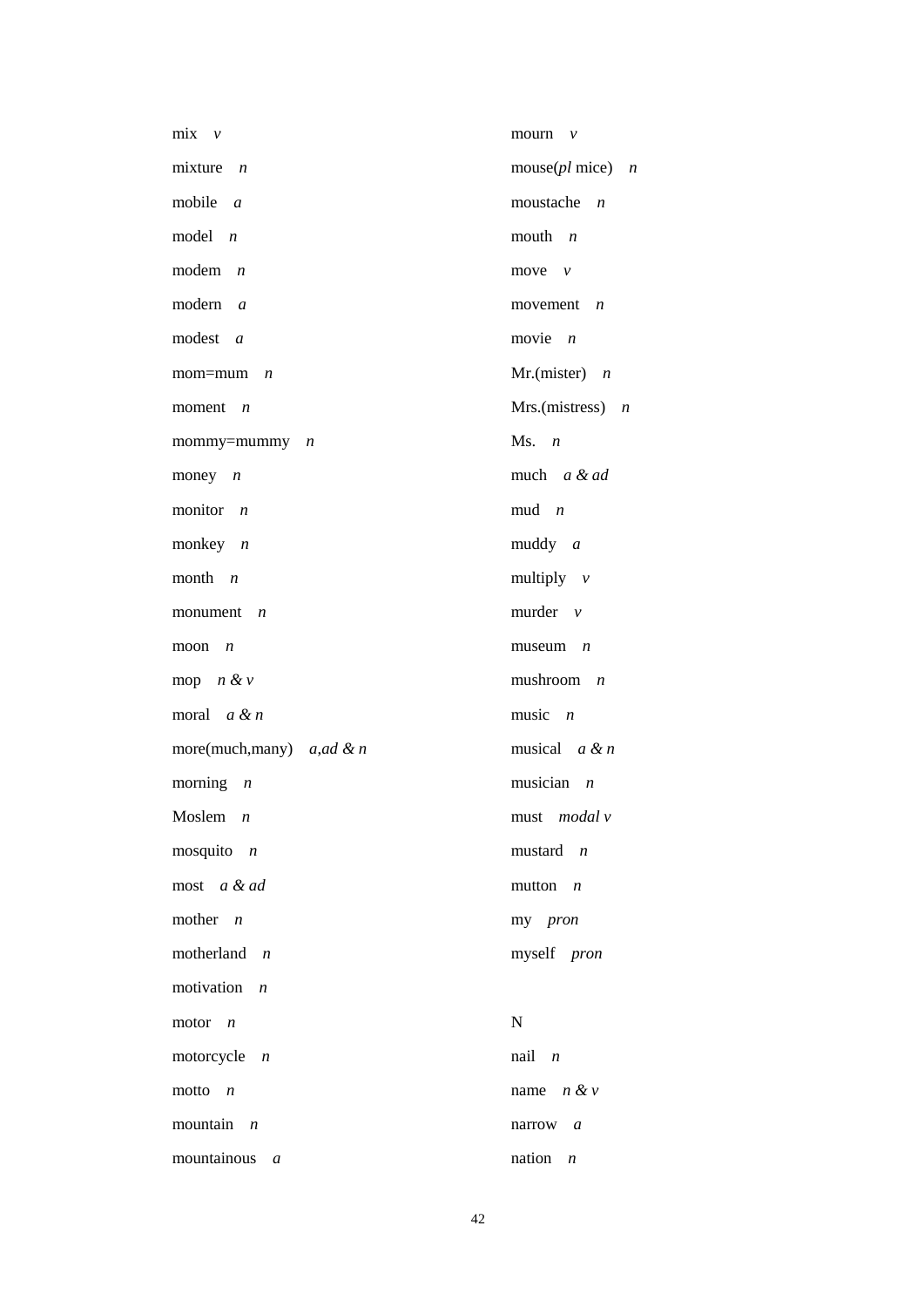| national a                          | nice $a$                 |
|-------------------------------------|--------------------------|
| nationality $n$                     | niece $n$                |
| nationwide ad                       | $night$ $n$              |
| native $a$                          | no $ad \& a$             |
| natural a                           | No.=number $n$           |
| nature $n$                          | noble $a$                |
| navy $n$                            | nobody $n & pron$        |
| near <i>a,ad &amp; prep</i>         | $nod \, v$               |
| nearly a                            | noise $n$                |
| nearly ad                           | noisy $a$                |
| $neat \, a$                         | none pron                |
| necessary a                         | noodle $n$               |
| $neck$ <i>n</i>                     | noon<br>$\overline{n}$   |
| $necklace$ <i>n</i>                 | nor conj                 |
| need n & modal v                    | normal $n & a$           |
| $needle$ $n$                        | north $a, ad \& n$       |
| $negotiate \quad v$                 | northeast $n$            |
| $neighbor(Am \neq n)$ neighbor) $n$ | northern <i>a</i>        |
| neighbourhood                       | northwest $n$            |
| $(Am$ neighborhood) $n$             | nose<br>$\boldsymbol{n}$ |
| neither $a$                         | not <i>ad</i>            |
| nephew $n$                          | note $n \& v$            |
| nervous a                           | notebook $n$             |
| $nest \t n$                         | nothing pron,n & a       |
| $net \quad n$                       | notice $n \& v$          |
| $network$ $n$                       | novel $n$                |
| never <i>ad</i>                     | novelist $n$             |
| new a                               | now ad                   |
| $news$ $n$                          | nowadays ad              |
| newspaper $n$                       | nowhere ad               |
| next a & ad                         | nuclear $a$              |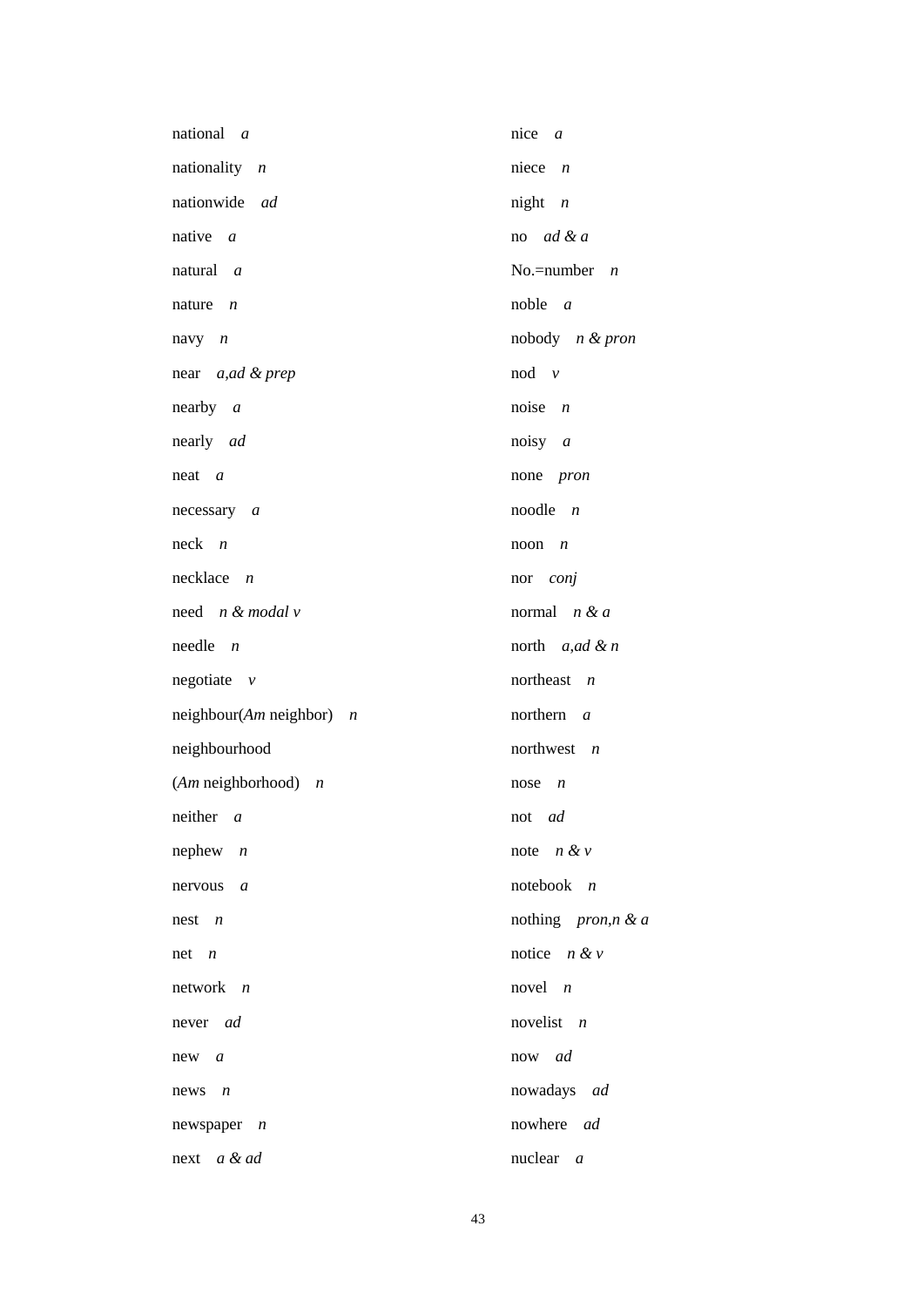| $numb \t a$           | O.K. ad                   |
|-----------------------|---------------------------|
| number $n$            | $old \ a$                 |
| nurse $n$             | Olympic(s) $a \& n$       |
| nursery $n$           | on prep & ad              |
| nut $n$               | once $n, ad \& conj$      |
| nutrition $n$         | one pron                  |
|                       | oneself pron              |
| $\mathbf O$           | onion $n$                 |
| obey $\nu$            | only a & ad               |
| object $n$            | onto <i>prep</i>          |
| observe $v$           | open $a \& v$             |
| obtain $v$            | opening $n$               |
| obvious $a$           | opera $n$                 |
| $occupation$ <i>n</i> | operate $v$               |
| $occupy \quad v$      | operation $n$             |
| $occur$ $v$           | operator $n$              |
| $ocean \t n$          | opinion $n$               |
| Oceania $n$           | oppose $v$                |
| $o$ 'clock $n$        | opposite $n \& a$         |
| of prep               | optimistic $a$            |
| off prep & ad         | optional <i>a</i>         |
| offence $n$           | or <i>conj</i>            |
| offer $n & v$         | $\quad \text{or} \quad a$ |
| office $n$            | orange $n & d$            |
| officer $n$           | orbit $n$                 |
| official $n & a$      | order $n & v$             |
| offshore a            | ordinary $a$              |
| often ad              | $organ \t n$              |
| oh <i>int</i>         | organise(Am organize) $v$ |
| oil $n \& v$          | organisation              |
| oilfield $n$          | (Am organization) $n$     |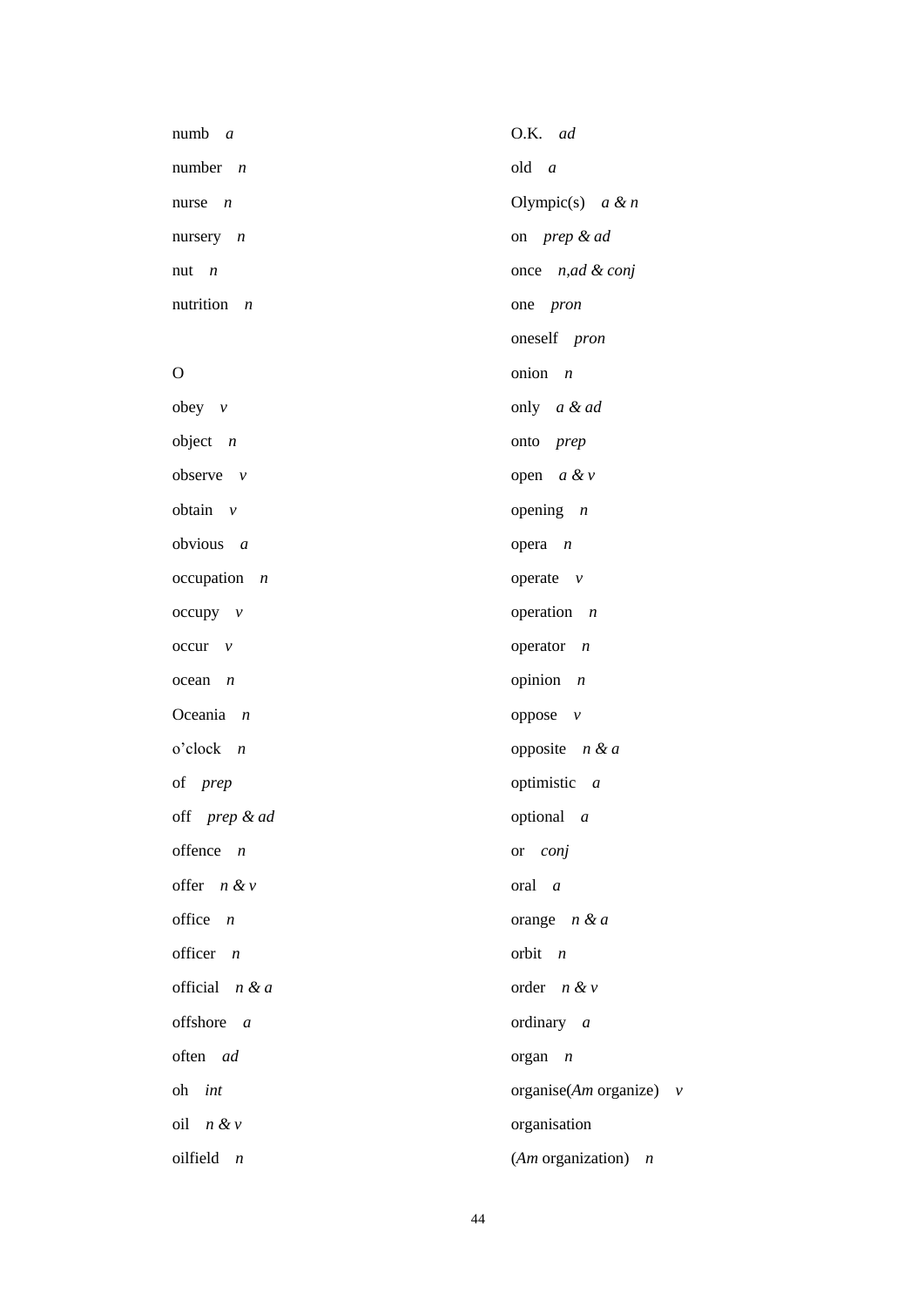| origin $n$                | oxygen $n$                 |
|---------------------------|----------------------------|
| other <i>pron &amp; a</i> |                            |
| otherwise ad              | ${\bf P}$                  |
| ought <i>modal</i> v      | pace $n$                   |
| our <i>pron</i>           | Pacific a                  |
| ours <i>pron</i>          | pack $n \& v$              |
| ourselves <i>pron</i>     | package $n$                |
| out <i>ad</i>             | packet $n$                 |
| $outcome$ $n$             | paddle $n$                 |
| outdoors ad               | page $n$                   |
| outer <i>a</i>            | pain $n$                   |
| outgoing a                | painful $a$                |
| outing $n$                | paint $n \& v$             |
| outline $n$               | painter $n$                |
| $output \t n$             | painting $n$               |
| outside n,ad & prep       | pair $n$                   |
| outspoken a               | palace $n$                 |
| outstanding a             | pale <i>a</i>              |
| outward(s) ad             | pan $n$                    |
| oval n & ad               | pancake $n$                |
| over <i>prep</i> & ad     | panda $n$                  |
| overcoat $n$              | panic $a \& v$             |
| overcome<br>$\mathcal{V}$ | paper $n$                  |
| overhead a                | paperwork $n$              |
| overlook v                | paragraph $n$              |
| overweight $a$            | parallel $a \& n$          |
| $owe \quad v$             | parcel $n$                 |
| own a & v                 | pardon $n$                 |
| owner<br>$\overline{n}$   | parent $n$                 |
| ownership $n$             | park <sup>1</sup> <i>n</i> |
| $\alpha$ (pl oxen) n      | park <sup>2</sup> $\nu$    |

45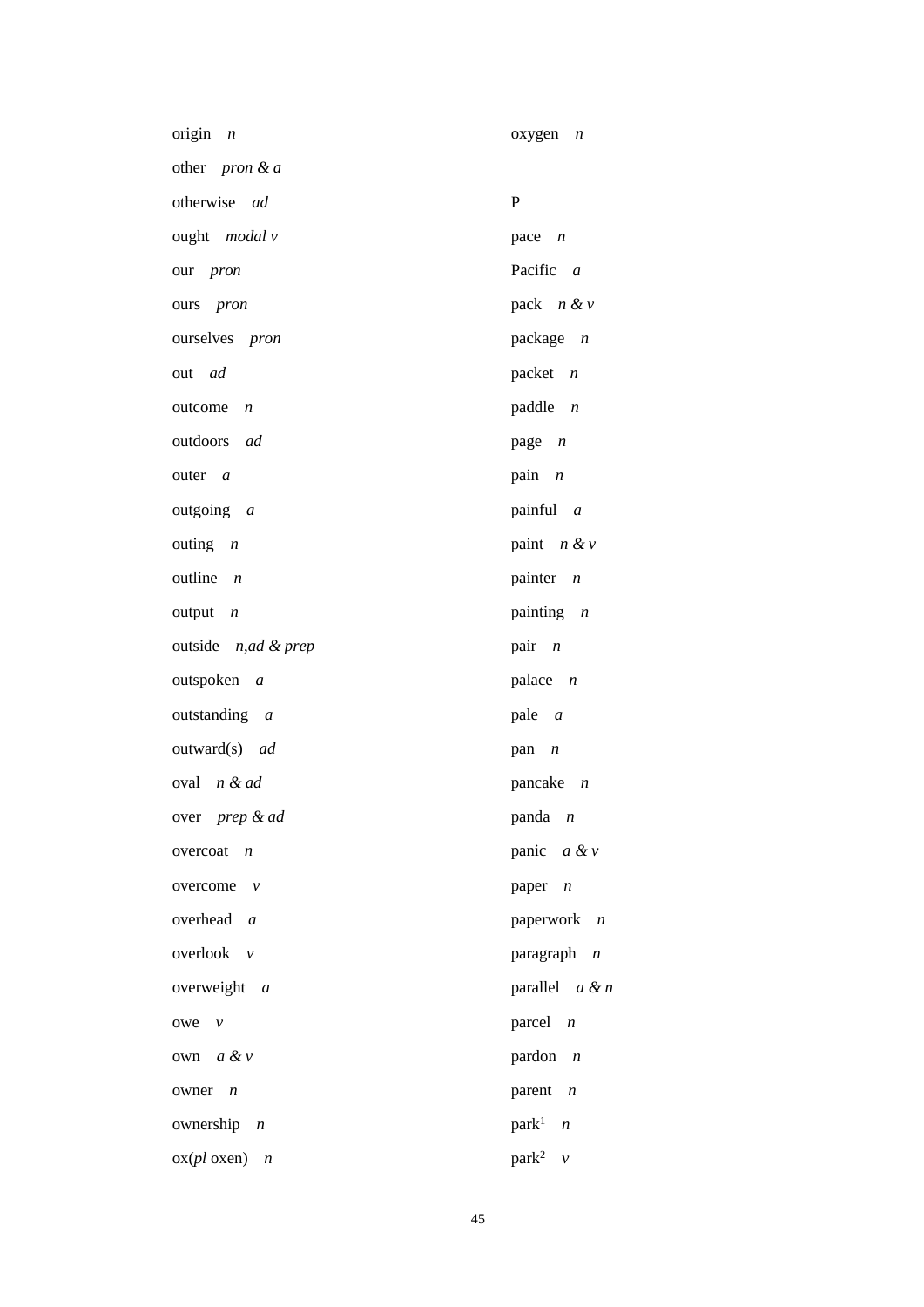| parking <i>n</i>                          | $pear$ $n$                     |
|-------------------------------------------|--------------------------------|
| parrot $n$                                | pedestrian<br>$\boldsymbol{n}$ |
| part $n, a \& v$                          | pen $n$                        |
| participate v                             | pence $n$                      |
| particular a                              | pencil $n$                     |
| partly ad                                 | penny $n$                      |
| partner $n$                               | pension $n$                    |
| part-time a & ad                          | people $n$                     |
| party $n$                                 | pepper $n$                     |
| pass $v$                                  | per prep                       |
| passage $n$                               | percent $n$                    |
| passenger n                               | percentage $n$                 |
| passer-by $n$                             | perfect a                      |
| passive a                                 | perform $v$                    |
| passport n                                | performance $n$                |
| past ad,n & prep                          | performer $n$                  |
| patent $n$                                | perfume<br>$\boldsymbol{n}$    |
| path $n$                                  | perhaps ad                     |
| patience $n$                              | period $n$                     |
| patient <sup>1</sup> $n$                  | permanent a                    |
| patient <sup>2</sup> $a$                  | permission $n$                 |
| pattern $n$                               | permit $v \& n$                |
| pause $n \& v$                            | person<br>$\boldsymbol{n}$     |
| pavement $n$                              | personal $a$                   |
| pay(paid,paid) $v \& n$                   | personnel $n$                  |
| P.C.=personal computer<br>$\overline{n}$  | personally ad                  |
| P.E.=physical education<br>$\overline{n}$ | persuade $v$                   |
| $pea$ $n$                                 | pest $n$                       |
| peace $n$                                 | pet $n$                        |
| peaceful $a$                              | petrol $n$                     |
| $peach$ <i>n</i>                          | phenomenon                     |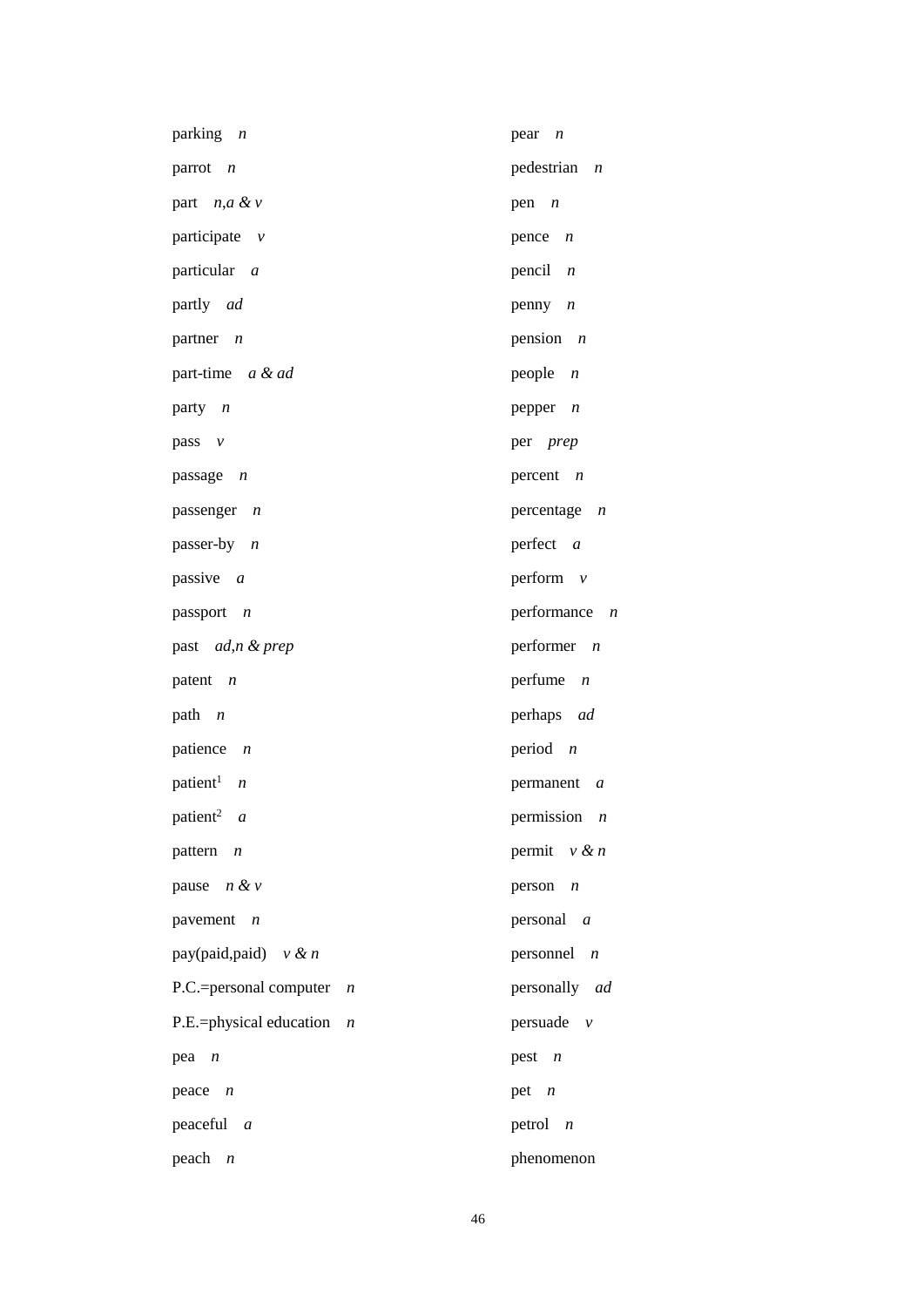| ( $pl$ phenomena) $n$      | place $n \& v$               |
|----------------------------|------------------------------|
| phone = telephone $n \& v$ | plain<br>$\boldsymbol{a}$    |
| $photo = photograph \t n$  | plan $n \& v$                |
| photograph n               | plane<br>$\overline{n}$      |
| photographer $n$           | planet $n$                   |
| phrase $n$                 | plant $v \& n$               |
| physical a                 | plastic a                    |
| physician $n$              | plate<br>$\overline{n}$      |
| physicist $n$              | platform $n$                 |
| physics $n$                | play $v \& n$                |
| pianist $n$                | playground $n$               |
| piano $n$                  | pleasant a                   |
| pick $v$                   | please $\nu$                 |
| picnic $n \& v$            | pleased a                    |
| picture $n$                | pleasure $n$                 |
| pie $n$                    | plenty $n$                   |
| piece $n$                  | plot $v \& n$                |
| $\pi$                      | plug $n$                     |
| pile<br>$\overline{n}$     | plus $v$ & prep              |
| pill<br>$\boldsymbol{n}$   | p.m./pm,P.M./PM abbr         |
| pillow $n$                 | pocket $n$                   |
| pilot $n$                  | poem $n$                     |
| pin $n \& v$               | poet $n$                     |
| pine $n$                   | point $v \& n$               |
| pineapple $n$              | poison $n$                   |
| ping-pong $n$              | poisonous a                  |
| pink $a & n$               | pole $n$                     |
| pint $n$                   | police $n$                   |
| pioneer<br>$\overline{n}$  | policeman/woman              |
| pipe $n$                   | (pl policemen/policewomen) n |
| pity<br>$\boldsymbol{n}$   | policy $n$                   |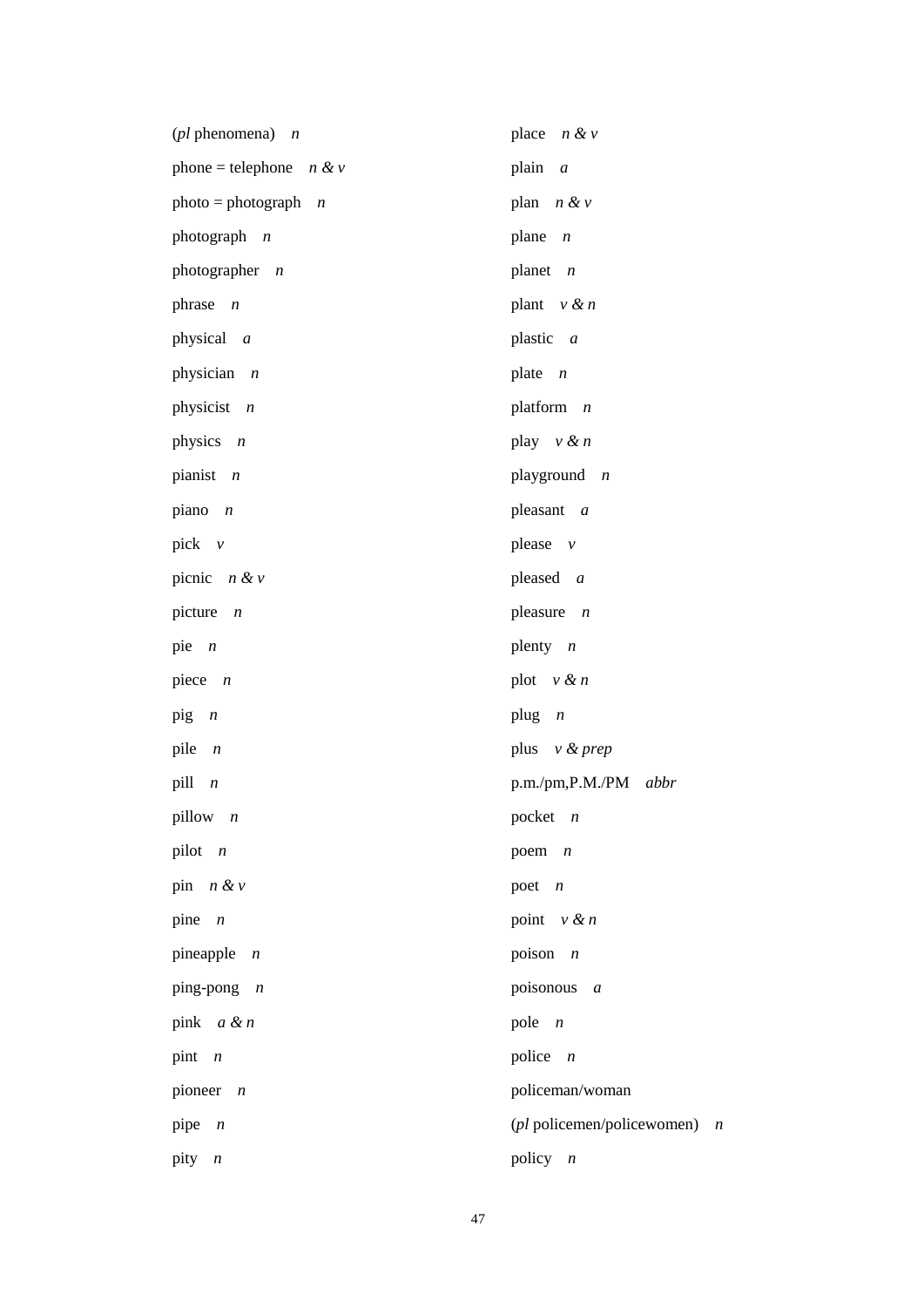| polish $\nu$               | $postman(pl$ postmen)<br>$\boldsymbol{n}$ |
|----------------------------|-------------------------------------------|
| polite a                   | postpone $v$                              |
| political a                | pot $n$                                   |
| politician $n$             | potato $n$                                |
| politics $n$               | potential <i>a</i>                        |
| pollute $v$                | pound $n$                                 |
| pollution $n$              | pour $v$                                  |
| pond $n$                   | powder $n$                                |
| $pool \t n$                | power $n$                                 |
| poor a                     | powerful a                                |
| $pop = popular \ a$        | practical $a$                             |
| popcorn $n$                | practice $n \& v$                         |
| popular a                  | practise( <i>Am</i> practice) $v$         |
| population $n$             | praise $n \& v$                           |
| pork $n$                   | $pray \quad v$                            |
| porridge $n$               | prayer $n$                                |
| port <i>n</i>              | precious $a$                              |
| portable <i>a</i>          | precise $a$                               |
| porter $n$                 | predict $v$                               |
| position $n$               | prefer $v$                                |
| positive a                 | preference $n$                            |
| possess $v$                | pregnant $a$                              |
| possession $n$             | prejudice $n$                             |
| possibility $n$            | premier $n$                               |
| possible $a$               | preparation $n$                           |
| $post1$ <i>n</i>           | prepare $v$                               |
| post <sup>2</sup> $v \& n$ | prescription $n$                          |
| postage $n$                | present <sup>1</sup> <i>a</i> & <i>v</i>  |
| postcard $n$               | present <sup>2</sup> <i>n</i>             |
| postcode $n$               | presentation $n$                          |
| poster $n$                 | preserve $v$                              |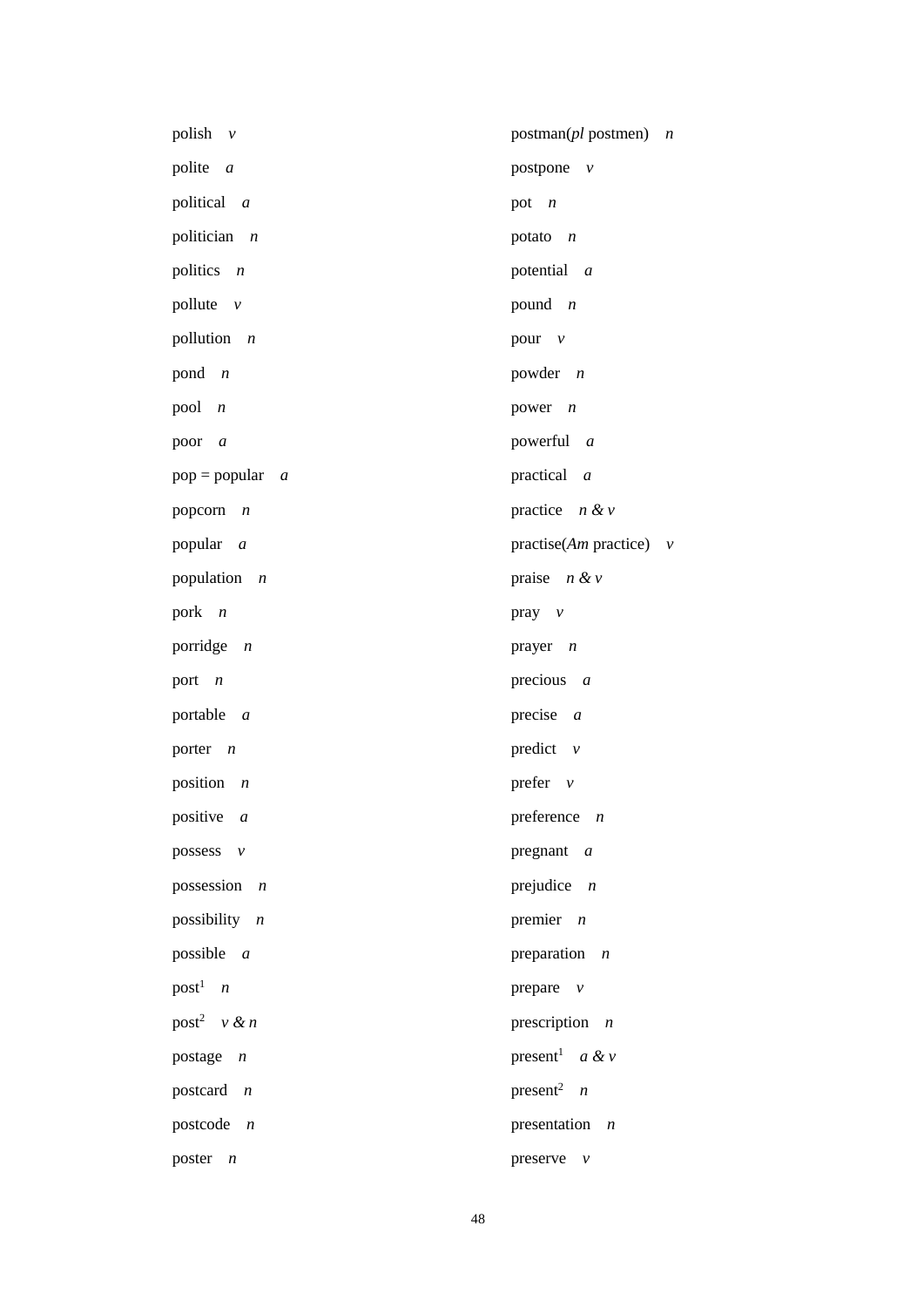| president $n$                             | progress $n \& v$           |
|-------------------------------------------|-----------------------------|
| $press1$ v                                | prohibit $v$                |
| $press^2$ <i>n</i>                        | project $n$                 |
| pressure $n$                              | promise $n \& v$            |
| pretend $v$                               | promote $v$                 |
| pretty $a$                                | pronounce $v$               |
| prevent $v$                               | pronunciation $n$           |
| preview $v$                               | proper <i>a</i>             |
| previous $a$                              | properly ad                 |
| price $n$                                 | protect $v$                 |
| pride $n$                                 | protection $n$              |
| primary a                                 | proud $a$                   |
| primitive $a$                             | prove $v$                   |
| principle $n$                             | provide $v$                 |
| print $v$                                 | province $n$                |
| prison $n$                                | psychology $n$              |
| prisoner $n$                              | pub $n$                     |
| private $a$                               | public $a \& n$             |
| privilege $n$                             | publish $v$                 |
| prize $n$                                 | pull $v \& n$               |
| probably ad                               | pulse $n$                   |
| problem $n$                               | pump v                      |
| procedure $n$                             | punctual <i>a</i>           |
| process $n & v$                           | punctuation $n$             |
| produce $v$                               | punish $v$                  |
| product $n$                               | punishment $n$              |
| production<br>$\overline{n}$              | pupil $n$                   |
| profession $n$                            | purchase $v$                |
| professor $n$                             | pure <i>a</i>               |
| profit $n$                                | purple $n & d$              |
| programme(Am program)<br>$\boldsymbol{n}$ | purpose<br>$\boldsymbol{n}$ |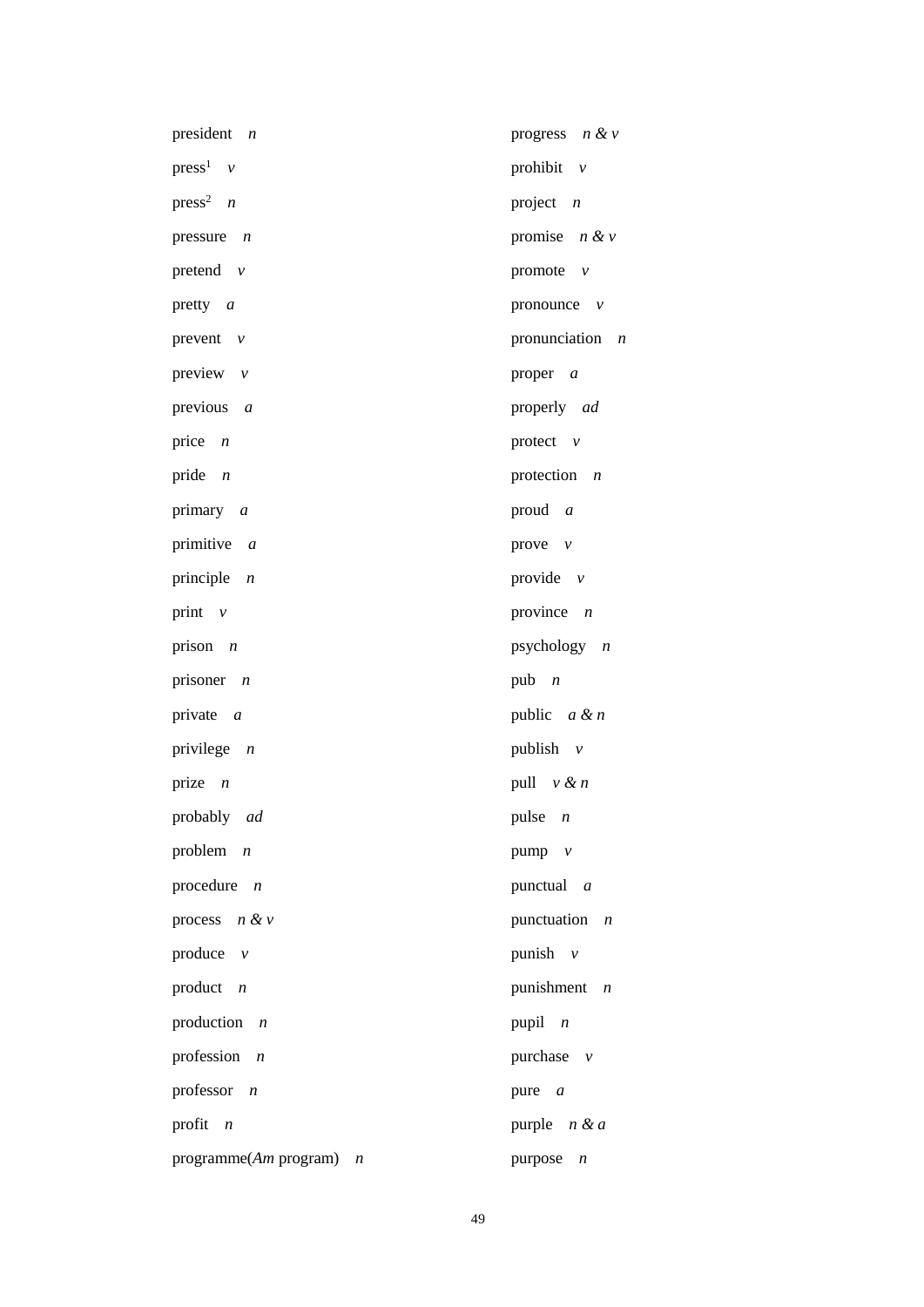| purse $n$         | radium $n$              |
|-------------------|-------------------------|
| push $n \& v$     | rag<br>$\boldsymbol{n}$ |
| $put(put, put)$ v | $rail$ $n$              |
| puzzle $n$        | railway $n$             |
| pyramid $n$       | rain $n \& v$           |
|                   | rainbow $n$             |
| Q                 | raincoat $n$            |
| quake $n \& v$    | rainfall $n$            |
| qualification $n$ | rainy $a$               |
| quality $n$       | raise $v$               |
| quantity $n$      | random $a$              |
| quarrel $v \& n$  | range $n \& v$          |
| quarter $n$       | rank $n$                |
| queen $n$         | rapid $a$               |
| question $v \& n$ | rare $a$                |
| questionnaire $n$ | rat $n$                 |
| queue $n \& v$    | rate $n \& v$           |
| quick a & ad      | rather ad               |
| quiet $a$         | raw $a$                 |
| quilt $n$         | ray $n$                 |
| quit $\nu$        | $razor$ $n$             |
| quite ad          | reach $v$               |
| quiz $n$          | react $v$               |
|                   | read(read,read) $v$     |
| $\mathbf R$       | reading $n$             |
| rabbit $n$        | ready $a$               |
| race $v \& n$     | $real$ a                |
| $racial \, a$     | realise(Am realize) $v$ |
| radiation $n$     | reality $n$             |
| radio $n$         | really ad               |
| radioactive a     | reason $v \& n$         |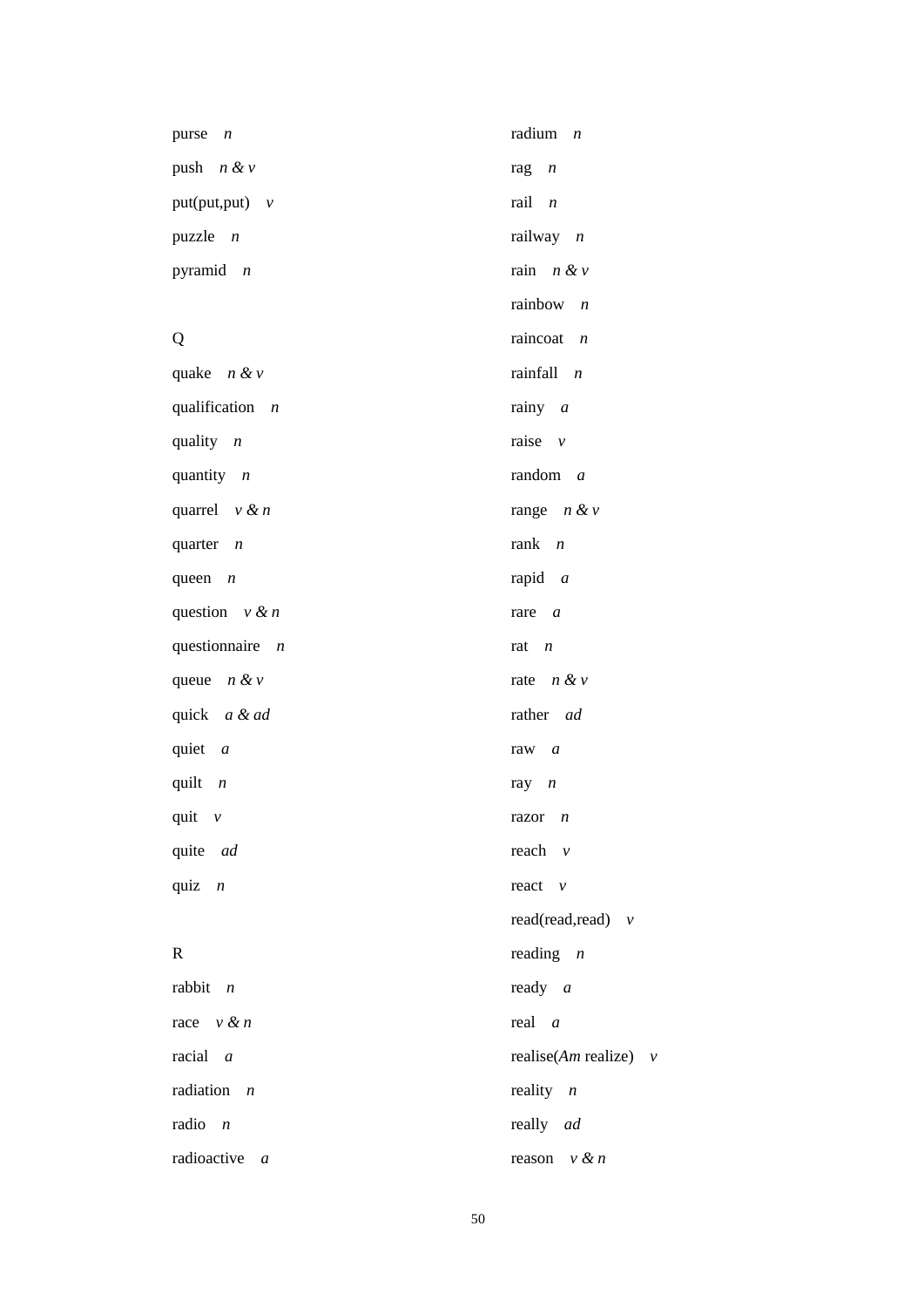| reasonable<br>$\overline{a}$  | regret $n \& v$                    |
|-------------------------------|------------------------------------|
| rebuild(rebuilt, rebuilt) $v$ | regular $a$                        |
| receipt $n$                   | regulation $n$                     |
| receive $\nu$                 | reject $v$                         |
| receiver $n$                  | relate $v$                         |
| $recent \, a$                 | relation $n$                       |
| reception $n$                 | relationship $n$                   |
| receptionist $n$              | relative $n$                       |
| recipe $n$                    | relax $v$                          |
| recite $\nu$                  | relay $n \& v$                     |
| recognize(Am recognize) $v$   | relevant $a$                       |
| recommend $v$                 | reliable $a$                       |
| record $n \& v$               | relief $n$                         |
| $reorder$ <i>n</i>            | religion $n$                       |
| $recover \quad v$             | religious $a$                      |
| recreation<br>$\overline{n}$  | $rely \quad v$                     |
| rectangle $n & a$             | remain $v$                         |
| $recycle \quad v$             | remark $n$                         |
| red $n & a$                   | remember $v$                       |
| $reduce \quad v$              | remind $v$                         |
| $refer \quad v$               | remote $a$                         |
| referee $n$                   | $remove \quad v$                   |
| reference $n$                 | rent $n \& v$                      |
| reflect $v$                   | repair $n \& v$                    |
| reform $v \& n$               | repeat $v$                         |
| refresh $v$                   | replace $v$                        |
| refrigerator $n$              | reply $n \& v$                     |
| refuse<br>$\mathcal{V}$       | report $n \& v$                    |
| regard $v \& n$               | reporter $n$                       |
| regardless a                  | represent $v$                      |
| register $n \& v$             | representative<br>$\boldsymbol{n}$ |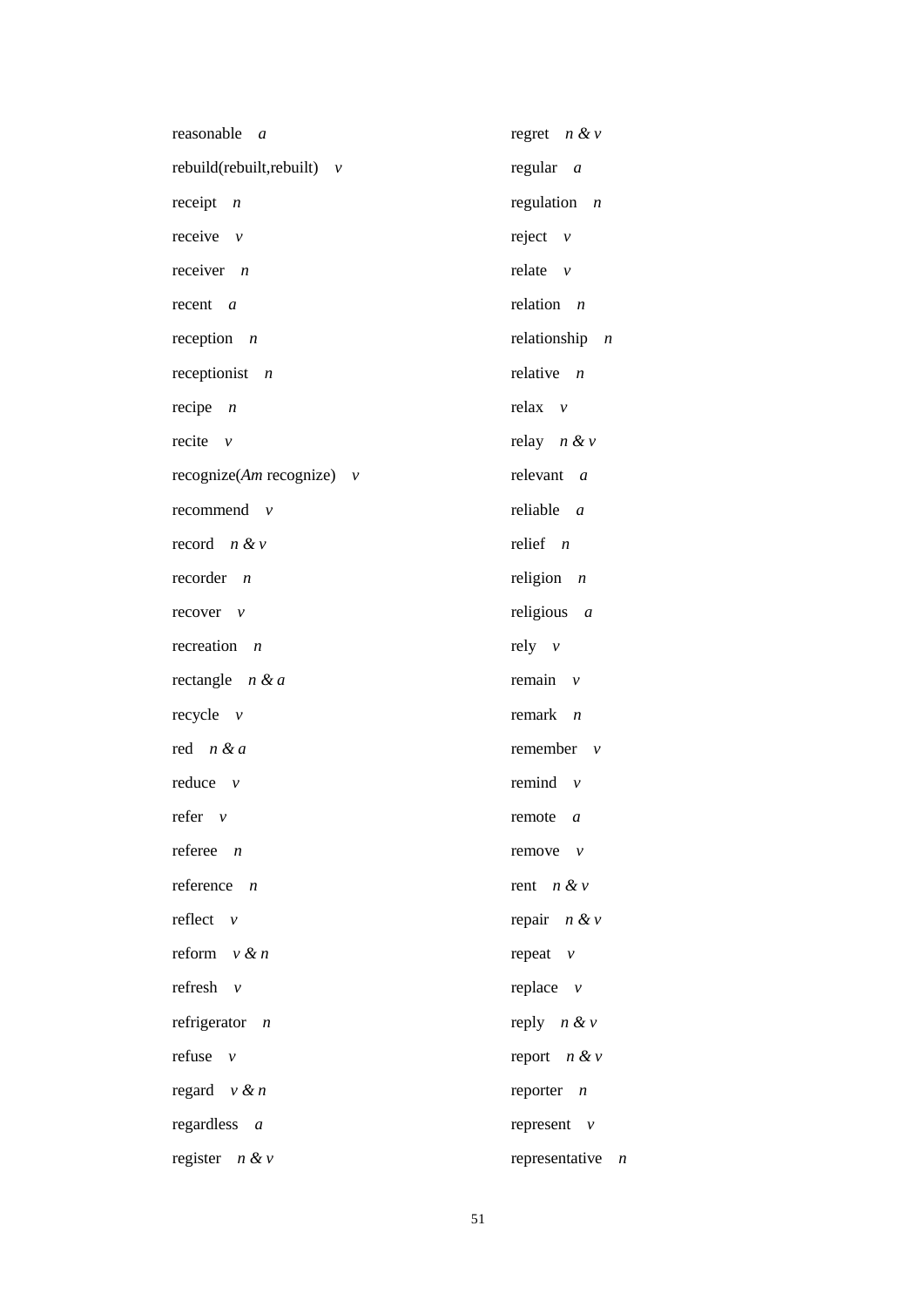| republic $n$                  | $\vec{p}$ ridded, ridded) $v$ |
|-------------------------------|-------------------------------|
| reputation $n$                | riddle $n$                    |
| request $n$                   | ridiculous a                  |
| require $v$                   | ride(rode,ridden) $v \& n$    |
| requirement $n$               | right n,a & ad                |
| rescue $v$                    | rigid $a$                     |
| research $n$                  | ring(rang,rung) $v \& n$      |
| resemble $v$                  | ripe $a$                      |
| reservation $n$               | ripen $v$                     |
| reserve $n & v$               | rise(rose, risen) $v$         |
| resign $v$                    | risk $n \& v$                 |
| resist $v$                    | river $n$                     |
| respect $v \& n$              | road $n$                      |
| respond $v$                   | roast $v$                     |
| responsibility $n$            | rob $v$                       |
| rest $n \& v$                 | robot $n$                     |
| restaurant<br>$\overline{n}$  | $rock \t n$                   |
| restriction<br>$\overline{n}$ | rocket $n$                    |
| $result \t n$                 | $role \t n$                   |
| retell<br>$\mathcal V$        | roll $v \& n$                 |
| retire $\nu$                  | roof $n$                      |
| return $v$                    | room $n$                      |
| review $v \& n$               | rooster $n$                   |
| revision $n$                  | root $n$                      |
| revolution $n$                | rope $n$                      |
| reward $n$                    | rose<br>$\boldsymbol{n}$      |
| rewind<br>$\mathcal{V}$       | rot $\nu$                     |
| rhyme $n \& v$                | rough $a$                     |
| rice $n$                      | round ad, prep & a            |
| rich $a$                      | roundabout $a \& n$           |
| rid(rid,rid                   | routine<br>$\boldsymbol{n}$   |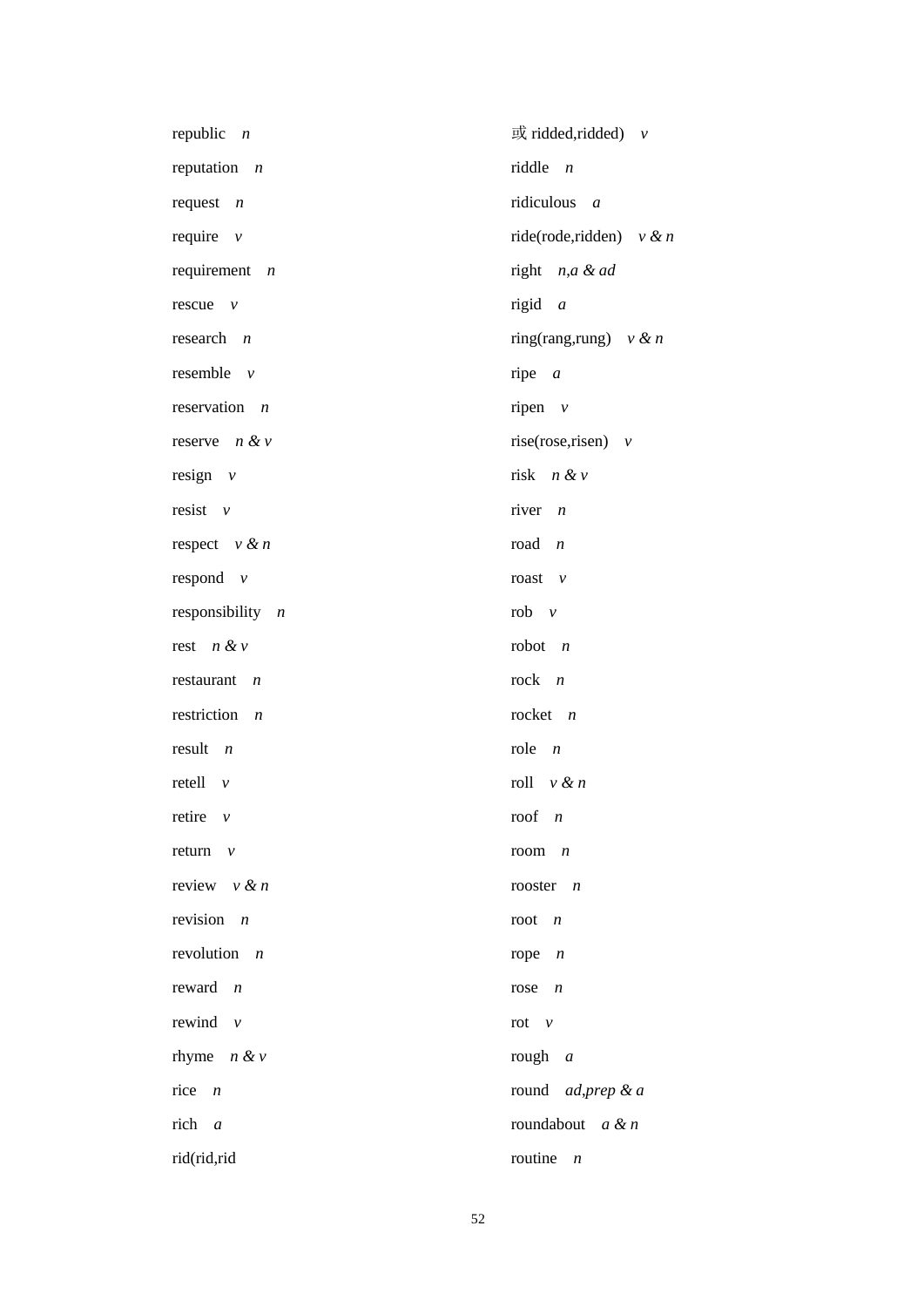| row $n \& v$                           | sand $n$                       |
|----------------------------------------|--------------------------------|
| royal a                                | sandwich $n$                   |
| rubber $n$                             | satellite $n$                  |
| rubbish $n$                            | satisfaction $n$               |
| rude $a$                               | satisfy $v$                    |
| rugby $n$                              | saucer $n$                     |
| ruin $v \& n$                          | sausage $n$                    |
| rule $n \& v$                          | save $\nu$                     |
| ruler $n$                              | say(said,said) $v$             |
| $run(ran, run)$ $v$                    | saying $n$                     |
| rush $v$                               | scan $v$                       |
|                                        | scar $n$                       |
| S                                      | scare $v$                      |
| sacred a                               | scarf $n$                      |
| sacrifice $v$                          | scene $n$                      |
| sad a                                  | scenery $n$                    |
| sadness $n$                            | sceptical( $Am$ skeptical) $a$ |
| safe $a$                               | schedule $n \& v$              |
| safety $n$                             | scholar $n$                    |
| sail $n \& v$                          | scholarship $n$                |
| sailor $n$                             | school $n$                     |
| salad $n$                              | schoolbag $n$                  |
| salary $n$                             | schoolboy/girl $n$             |
| sale $n$                               | schoolmate $n$                 |
| salesgirl $n$                          | science<br>$\boldsymbol{n}$    |
| salesman/woman                         | scientific $a$                 |
| $(pl \text{ salesman/women})$ <i>n</i> | scientist $n$                  |
| salt<br>$\overline{n}$                 | scissors<br>$\boldsymbol{n}$   |
| salty $a$                              | scold $v$                      |
| salute $n \& v$                        | score $n & v$                  |
| n & a<br>same                          | scratch $v \& n$               |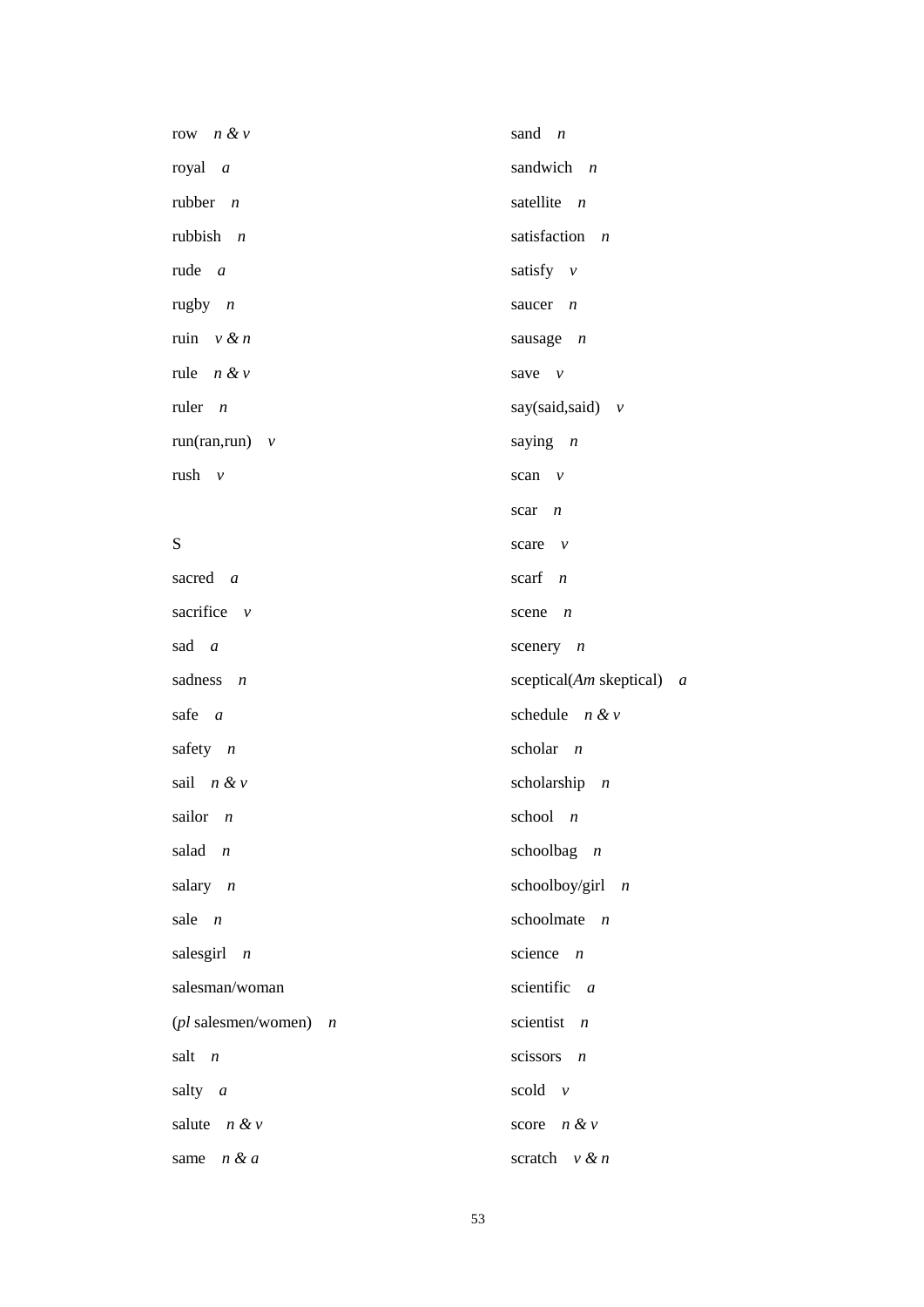| scream<br>$\overline{n}$ | senior $a \& n$              |
|--------------------------|------------------------------|
| screen $n$               | sense $n$                    |
| sculpture $n$            | sensitive $a$                |
| $sea$ $n$                | sentence<br>$\boldsymbol{n}$ |
| seagull $n$              | separate $v \& a$            |
| seal $n$                 | separation $n$               |
| search $n \& v$          | serious $a$                  |
| seashell $n$             | servant $n$                  |
| seaside $n$              | serve $\nu$                  |
| season<br>$\overline{n}$ | service $n$                  |
| seat $n$                 | session $n$                  |
| seaweed <i>n</i>         | set(set,set) $v \& n$        |
| second $a \& n$          | settle $v$                   |
| secret $a & n$           | settlement $n$               |
| secretary $n$            | settler $n$                  |
| section $n$              | several <i>pron</i> $\&a$    |
| secure $a$               | severe<br>$\boldsymbol{a}$   |
| security $n$             | sew(sewed,sewn/sewed) v      |
| $see (saw, seen)$ v      | $sex$ $n$                    |
| seed $n$                 | shabby $a$                   |
| seek v                   | shade $n$                    |
| seem<br>$\mathcal V$     | shadow $n$                   |
| seize $v$                | shake(shook,shaken) $v$      |
| seldom ad                | shall modal v                |
| select $v$               | shallow a                    |
| self $n$                 | shame<br>$\boldsymbol{n}$    |
| selfish a                | shape $n \& v$               |
| $self(sold,sold)$ $v$    | share<br>$\mathcal V$        |
| semicircle $n$           | shark<br>$\boldsymbol{n}$    |
| seminar $n$              | sharp $a$                    |
| send(sent,sent) $v$      | sharpen $\nu$                |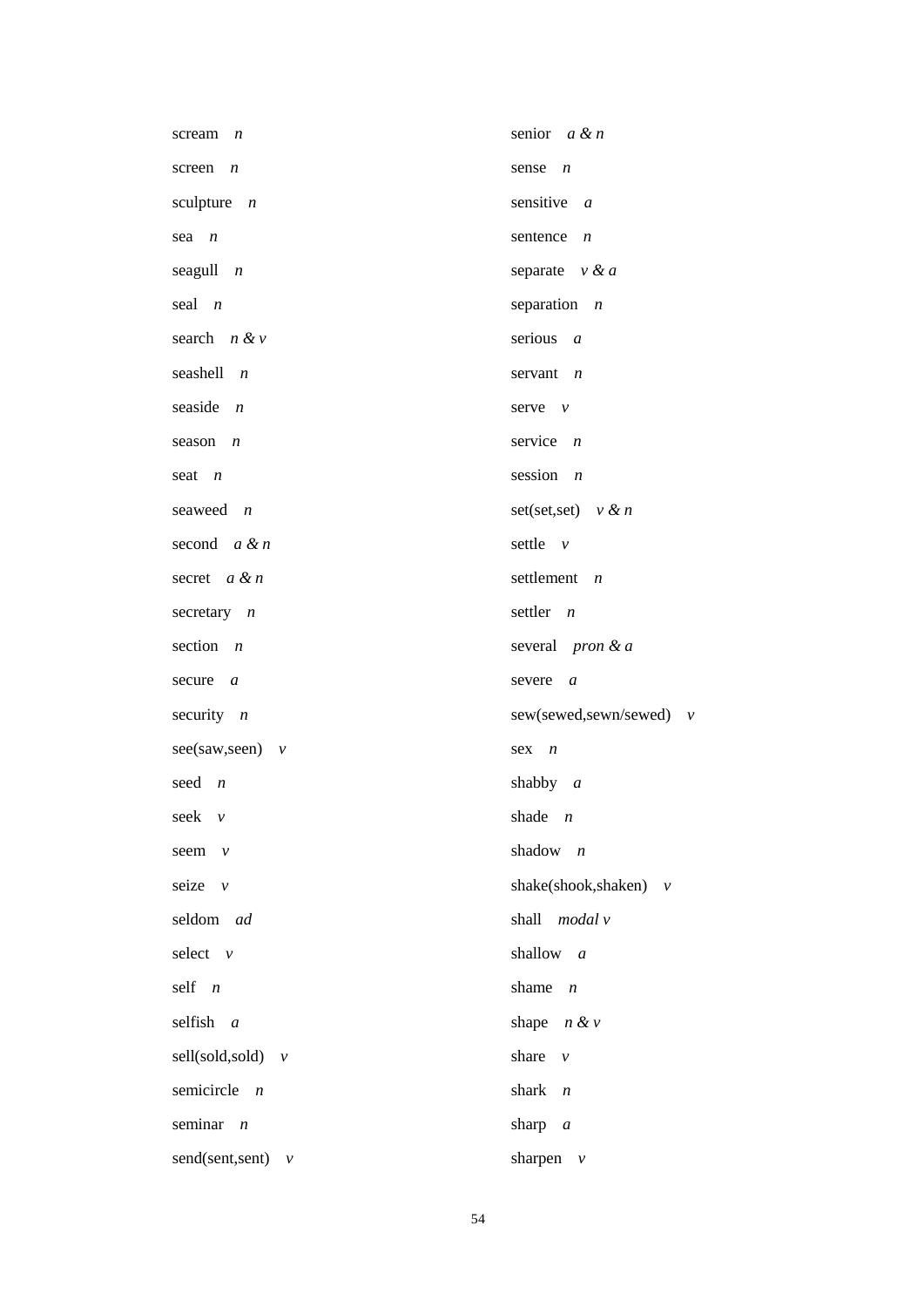| sharpener<br>$\boldsymbol{n}$   | $\vec{E}$ shrunk, shrunken) $v$  |
|---------------------------------|----------------------------------|
| shave                           | shut(shut,shut) $v$              |
| (shaved, shaved/shaven) v       | shuttle<br>$\boldsymbol{n}$      |
| shaver<br>$\boldsymbol{n}$      | shy $a$                          |
| she pron                        | sick a                           |
| sheep( $pl$ sheep) $n$          | sickness<br>$\boldsymbol{n}$     |
| sheet $n$                       | side<br>$\overline{n}$           |
| shelf( $pl$ shelves) $n$        | sideroad(Am sidewalk) $n$        |
| shelter<br>$\boldsymbol{n}$     | sideways ad                      |
| shine(shone,shone) $v$          | sigh $v \& n$                    |
| ship $n \& v$                   | sight $n$                        |
| shirt<br>$\overline{n}$         | sight<br>seeing $n$              |
| shock $v$                       | signal<br>$\overline{n}$         |
| shoe<br>$\overline{n}$          | signature $n$                    |
| shoot(shot,shot) $v \& n$       | significance<br>$\boldsymbol{n}$ |
| shop $v \& n$                   | silence<br>$\overline{n}$        |
| shopkeeper $n$                  | silent a                         |
| shopping $n$                    | silk n                           |
| shore<br>$\boldsymbol{n}$       | silly a                          |
| short<br>$\boldsymbol{a}$       | silver $n$                       |
| shortcoming $n$                 | similar a                        |
| shortly ad                      | simple $a$                       |
| shorts $n$                      | simplify $v$                     |
| shot $n$                        | since ad,conj & prep             |
| should modal v                  | sincerely ad                     |
| shoulder $n$                    | sing(sang,sung) $v$              |
| shout $n & v$                   | single $a$                       |
| show                            | sink(sank,sunk) $v \& n$         |
| (showed, shown/showed) $v \& n$ | $\sin$ <i>n</i>                  |
| shower<br>$\overline{n}$        | sister $n$                       |
| shrink(shrank,shrunk            | $sit(sat,sat)$ $\nu$             |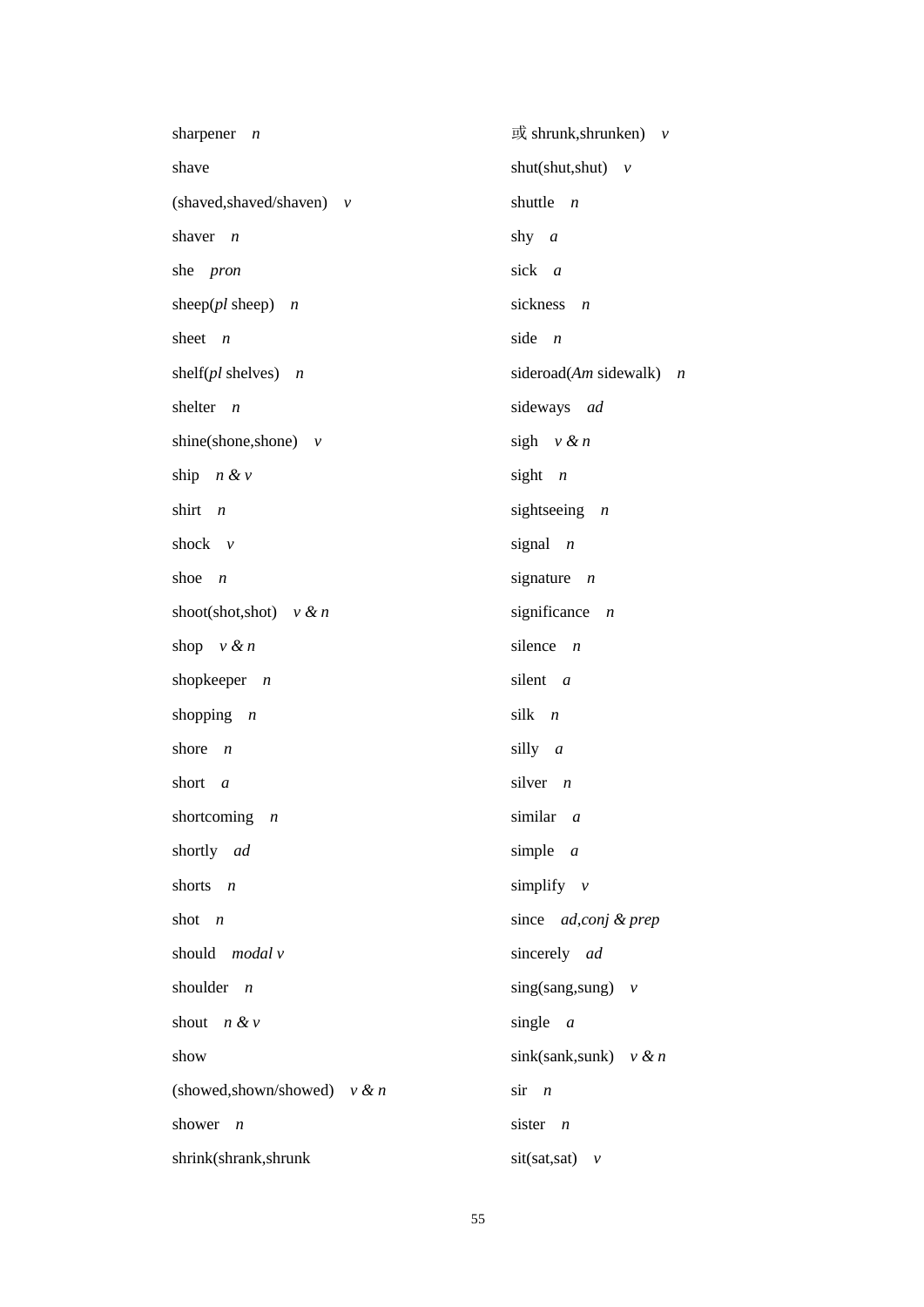| situation<br>$\overline{n}$           | smoker $n$            |
|---------------------------------------|-----------------------|
| size $n$                              | smooth a              |
| skate v                               | snake $n$             |
| skateboard n                          | sneaker $n$           |
| ski n & v                             | sneeze $v$            |
| skilful a                             | sniff $\nu$           |
| skill<br>$\overline{n}$               | snow $n & v$          |
| skin n                                | snowy $a$             |
| skip $v$                              | so ad & conj          |
| skirt<br>$\overline{n}$               | soap $n$              |
| sky $n$                               | sob $n \& v$          |
| skyscraper $n$                        | soccer $n$            |
| slave $n$                             | social $a$            |
| slavery $n$                           | socialism $n$         |
| sleep <sup>1</sup> $n$                | socialist a           |
| sleep <sup>2</sup> (slept, slept) $v$ | society $n$           |
| sleepy $a$                            | sock $n$              |
| sleeve $n$                            | socket $n$            |
| slice $n$                             | $\sin n$              |
| slide $n \& v$                        | soft a                |
| slight a                              | software $n$          |
| slim a                                | soil n                |
| $slip$ $n$                            | solar a               |
| slow ad                               | soldier $n$           |
| small a                               | solid $a \& n$        |
| smart a                               | some a & pron         |
| smell(smelt,smelt                     | somebody pron         |
| 或-ed,-ed) $v \& n$                    | somehow <i>ad</i>     |
| smile $n & v$                         | someone <i>pron</i>   |
| smog $n$                              | something <i>pron</i> |
| smoke $n \& v$                        | sometimes<br>ad       |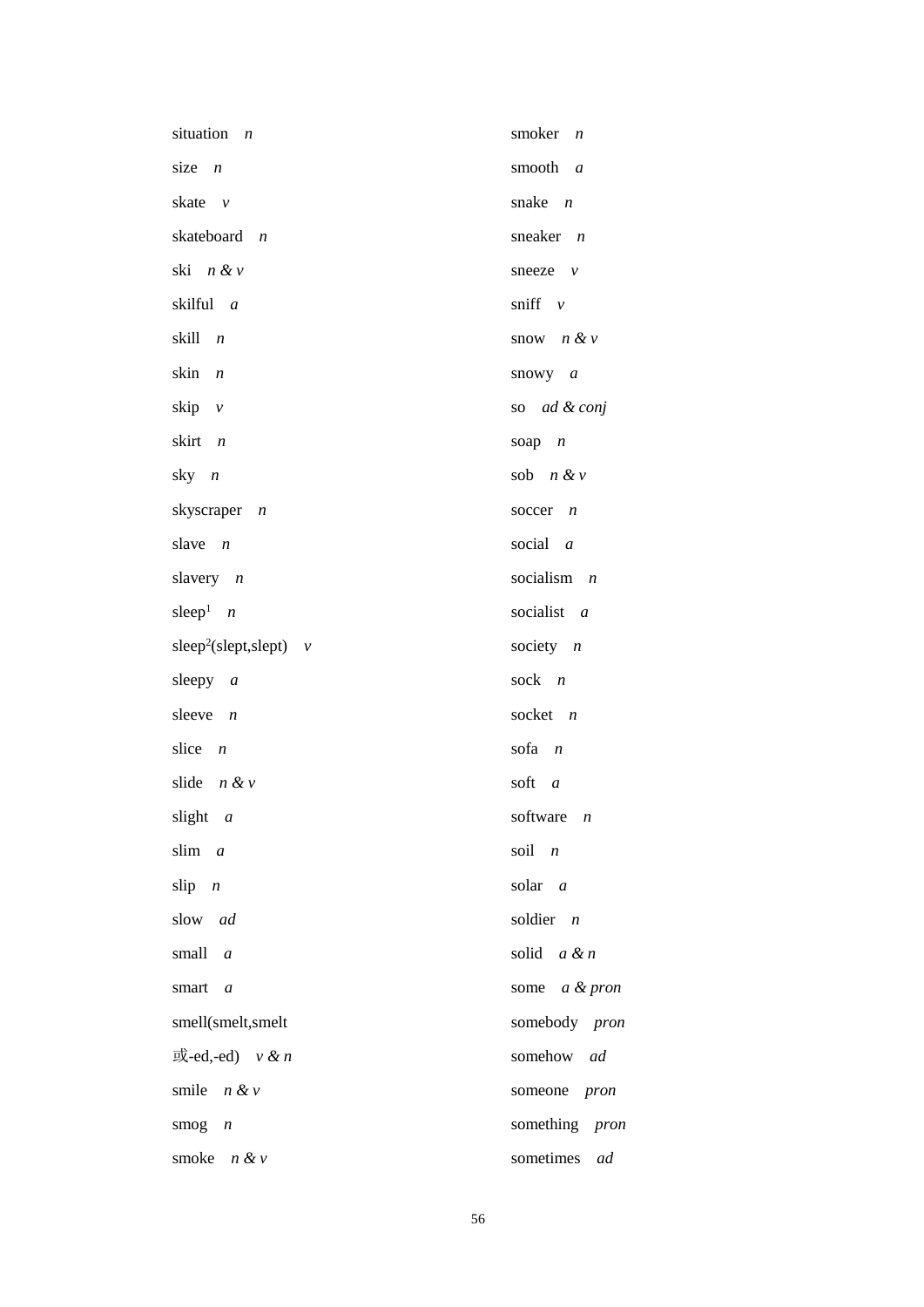| somewhere<br>ad              | spelling $n$                                     |
|------------------------------|--------------------------------------------------|
| son<br>$\boldsymbol{n}$      | spend(spent,spent) $v$                           |
| song<br>$\boldsymbol{n}$     | spin $v \& n$                                    |
| ad<br>soon                   | spirit $n$                                       |
| sorrow $n$                   | spiritual a                                      |
| sorry $a$                    | spit $v$                                         |
| sort $v \& n$                | splendid $a$                                     |
| soul $n$                     | split $v$                                        |
| sound $v \& n$               | spoken $a$                                       |
| soup<br>$\overline{n}$       | spokesman/woman                                  |
| sour<br>$\boldsymbol{a}$     | ( <i>pl</i> spokesmen/women)<br>$\boldsymbol{n}$ |
| south $a, ad \& n$           | sponsor $n$                                      |
| southeast $n$                | spoon $n$                                        |
| southern<br>$\overline{a}$   | spoonful $n$                                     |
| southwest $n$                | sport $n$                                        |
| souvenir<br>$\boldsymbol{n}$ | spot $n & v$                                     |
| sow(sowed,sown/-ed) $v$      | spray $n \& v$                                   |
| space $n$                    | spread(spread,spread) $v$                        |
| spaceship $n$                | spring $n$                                       |
| spade $n$                    | spy $n & v$                                      |
| spare $a$                    | square $n & d$                                   |
| sparrow $n$                  | squeeze $v$                                      |
| speak(spoke,spoken) $v$      | squirrel $n$                                     |
| speaker $n$                  | stable $a$                                       |
| spear $n$                    | stadium $n$                                      |
| special $a$                  | staff n                                          |
| specialist $n$               | stage $n$                                        |
| specific $a$                 | stain $n$                                        |
| speech $n$                   | stainless $a$                                    |
| speed $n \& v$               | stair n                                          |
| spell $v$                    | stamp $n$                                        |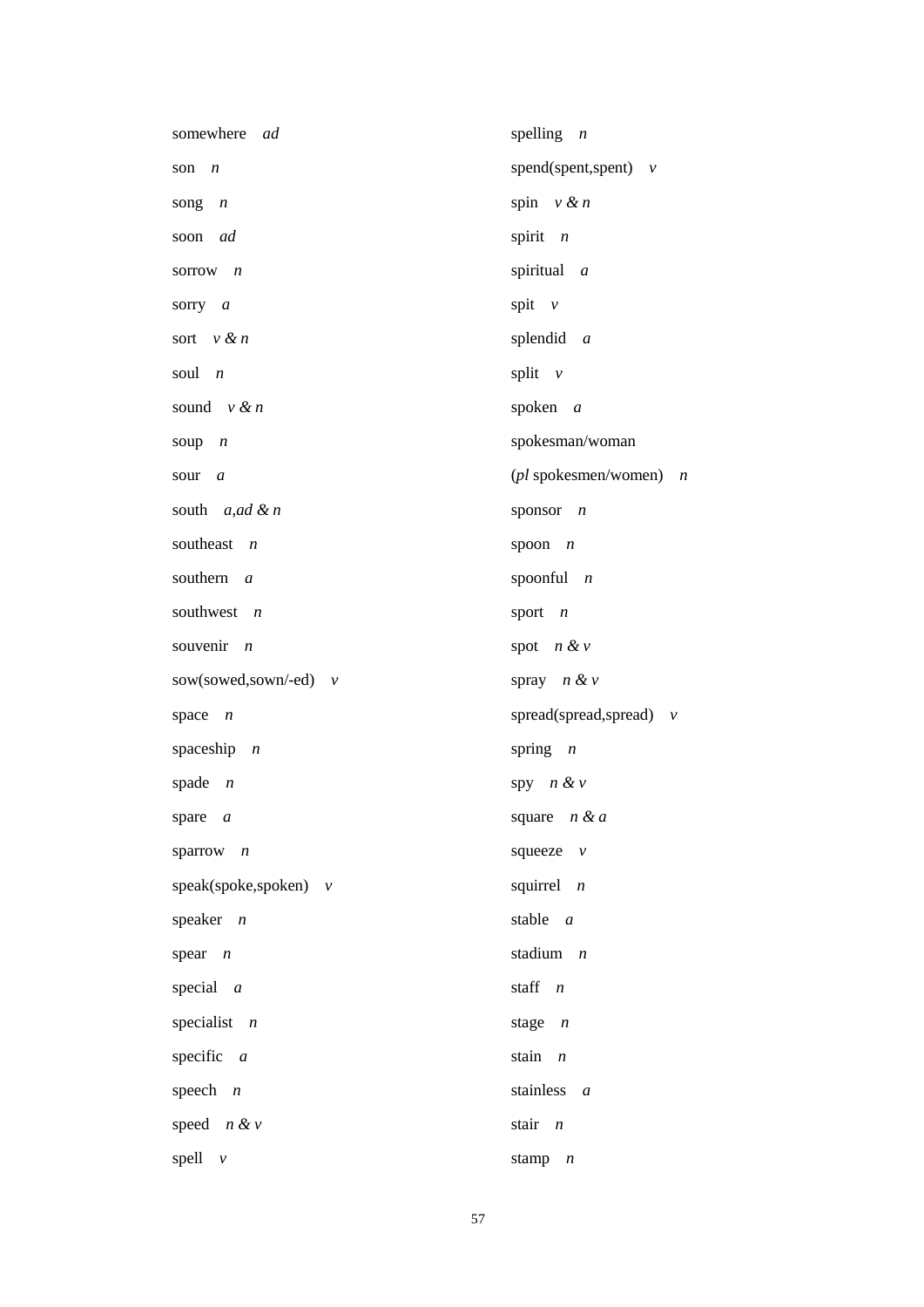| stand(stood,stood) $v \& n$  | storage $n$                          |
|------------------------------|--------------------------------------|
| standard n & a               | store $n \& v$                       |
| star <i>n</i>                | storm $n$                            |
| stare $v$                    | story $n$                            |
| start $\nu$                  | stout $a$                            |
| starvation<br>$\overline{n}$ | stove $n$                            |
| starve $\nu$                 | straight a & ad                      |
| state $n$                    | straightforward a & adv              |
| station <i>n</i>             | strait $n$                           |
| statement n                  | strange $a$                          |
| statesman/woman              | stranger $n$                         |
| (pl statesmen/women) n       | straw $n$                            |
| statistics <i>n</i>          | strawberry $n$                       |
| statue $n$                   | stream $n$                           |
| status<br>$\overline{n}$     | street $n$                           |
| stay $n \& v$                | strength $n$                         |
| steady a                     | strengthen $v$                       |
| steak <i>n</i>               | stress $n & v$                       |
| steal(stole,stolen) $v$      | strict a                             |
| steam $n$                    | strike                               |
| steel <i>n</i>               | (struck, struck / stricken) $v \& n$ |
| steep $a$                    | string $n$                           |
| step $n \& v$                | strong $a$                           |
| steward <i>n</i>             | struggle $v$                         |
| stewardess $n$               | stubborn $a$                         |
| stick(stuck,stuck) $v \& n$  | student $n$                          |
| still a & ad                 | studio $n$                           |
| stocking $n$                 | study $v \& n$                       |
| stomach n                    | stupid $a$                           |
| stone $n$                    | style $n$                            |
| stop $n \& v$                | subject $n$                          |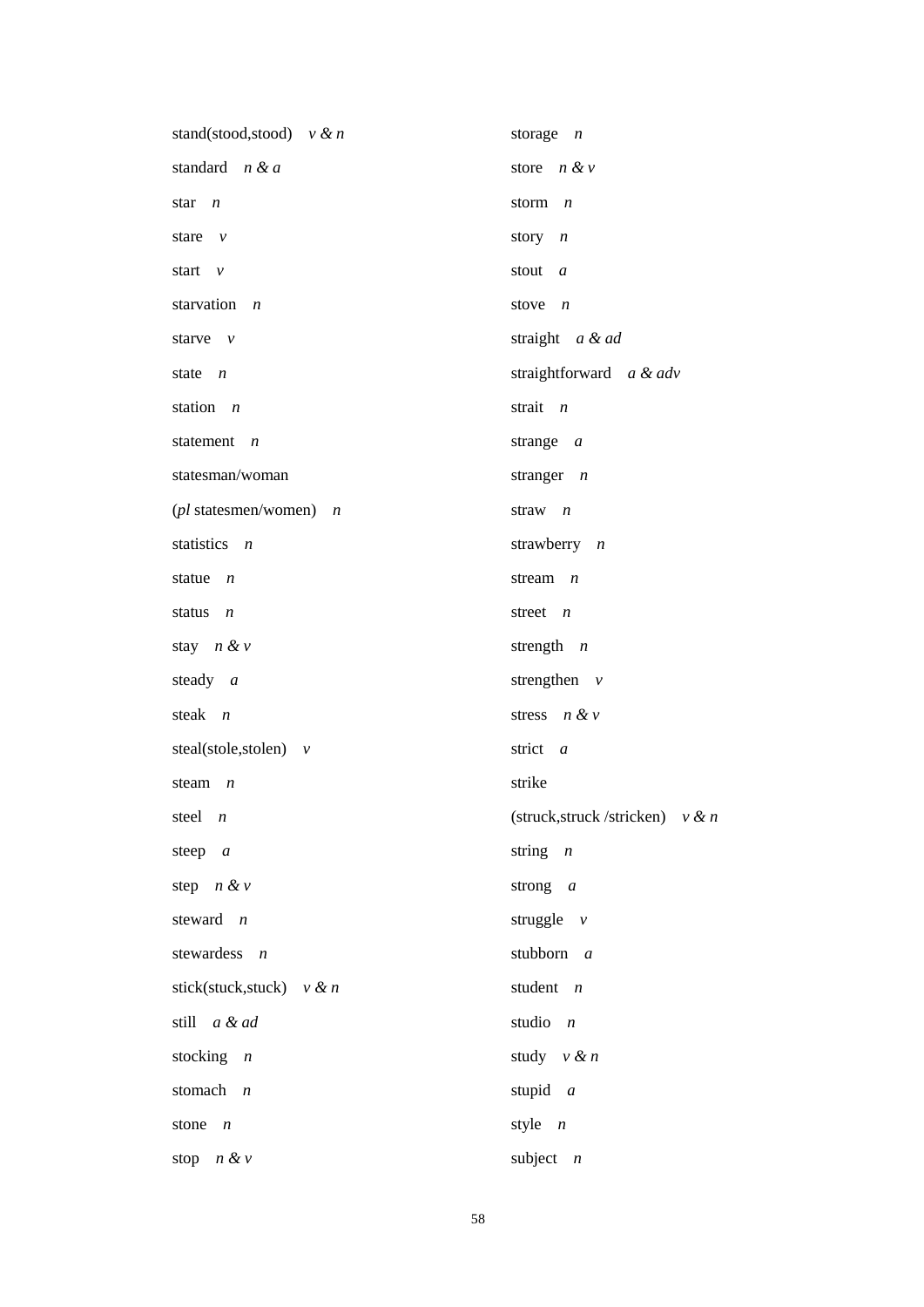| subjective $a$               | supply $v \& n$             |
|------------------------------|-----------------------------|
| submit $v$                   | support $v \& n$            |
| subscribe $v$                | suppose $v$                 |
| substitute $\nu$             | supreme $a$                 |
| succeed $\nu$                | sure a & ad                 |
| success $n$                  | surface $n$                 |
| successful a                 | surgeon $n$                 |
| such <i>ad, pron &amp; a</i> | surplus $n$                 |
| suck $\nu$                   | surprise $v \& n$           |
| sudden a                     | surround $\nu$              |
| suffer $\nu$                 | surrounding $a$             |
| suffering $n$                | survive $\nu$               |
| sugar $n$                    | survival $n$                |
| suggest $v$                  | suspect $v \& n$            |
| suggestion $n$               | suspension $n$              |
| suit $v \& n$                | swallow v                   |
| suitable a                   | swap $v$                    |
| suitcase $n$                 | swear(swore,sworn) $v$      |
| suite $n$                    | sweat $n$                   |
| summary $n$                  | sweater<br>$\boldsymbol{n}$ |
| summer $n$                   | sweep(swept,swept) $v$      |
| sun $n$                      | sweet $n & a$               |
| sunburnt a                   | swell(swelled, swollen) $v$ |
| sunlight $n$                 | swift a                     |
| sunny $a$                    | swim(swam,swum) $v$         |
| sunshine $n$                 | swing $v \& n$              |
| super $a$                    | switch $v \& n$             |
| superb $a$                   | sword n                     |
| superior $a \& n$            | symbol $n$                  |
| supermarket $n$              | sympathy $n$                |
| supper<br>n                  | symphony $n$                |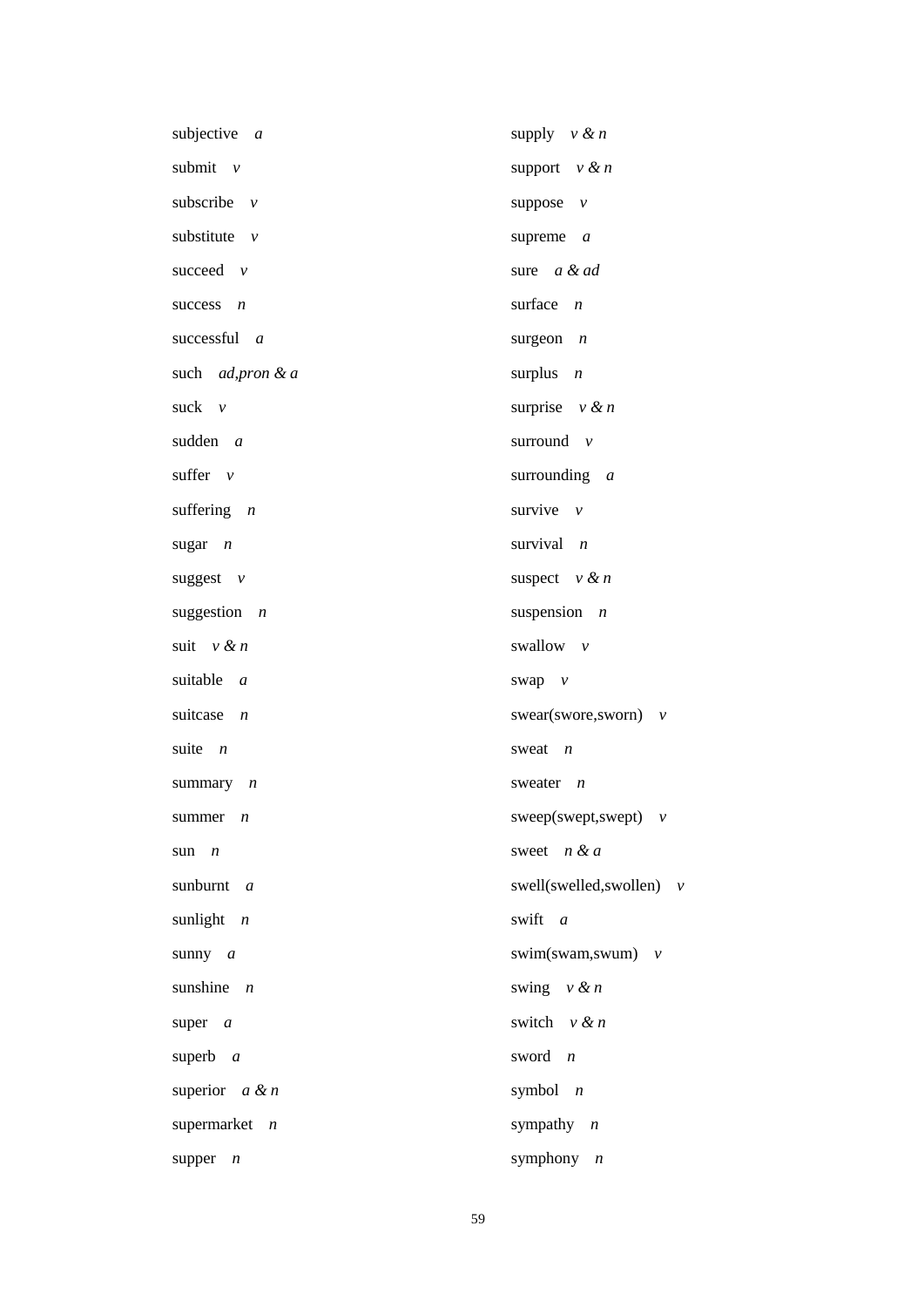| symptom $n$                 | teapot<br>$\boldsymbol{n}$    |
|-----------------------------|-------------------------------|
| system $n$                  | tear(tore,torn) $v \& n$      |
| systematic a                | tease $v$                     |
|                             | technical $a$                 |
| T                           | technique $n$                 |
| table $n$                   | technology $n$                |
| table tennis $n$            | teenager $n$                  |
| tablet $n$                  | telephone $n & v$             |
| tail $n$                    | telescope<br>$\boldsymbol{n}$ |
| tailor $n$                  | television $n$                |
| $take(took, taken)$ v       | $tell(told, told)$ $v$        |
| tale $n$                    | temperature $n$               |
| talent $n$                  | temple $n$                    |
| talk $n \& v$               | temporary $a$                 |
| tall a                      | tend $v$                      |
| $tank$ $n$                  | tendency $n$                  |
| $\tan n$                    | tennis $n$                    |
| $\text{tape}$ $n$           | tense $a$                     |
| target $n \& v$             | tension $n$                   |
| task $n$                    | tent $n$                      |
| taste $n \& v$              | tentative $a$                 |
| tasteless $a$               | term $n$                      |
| tasty $a$                   | terminal $a \& n$             |
| $\max$ $n$                  | terrible $a$                  |
| taxi $n$                    | terrify $v$                   |
| taxpayer $n$                | terror $n$                    |
| tea $n$                     | test $v \& n$                 |
| $teach(taught, taught)$ $v$ | text $n$                      |
| teacher $n$                 | textbook $n$                  |
| team $n$                    | than conj                     |
| teamwork $n$                | thank $v \& n$                |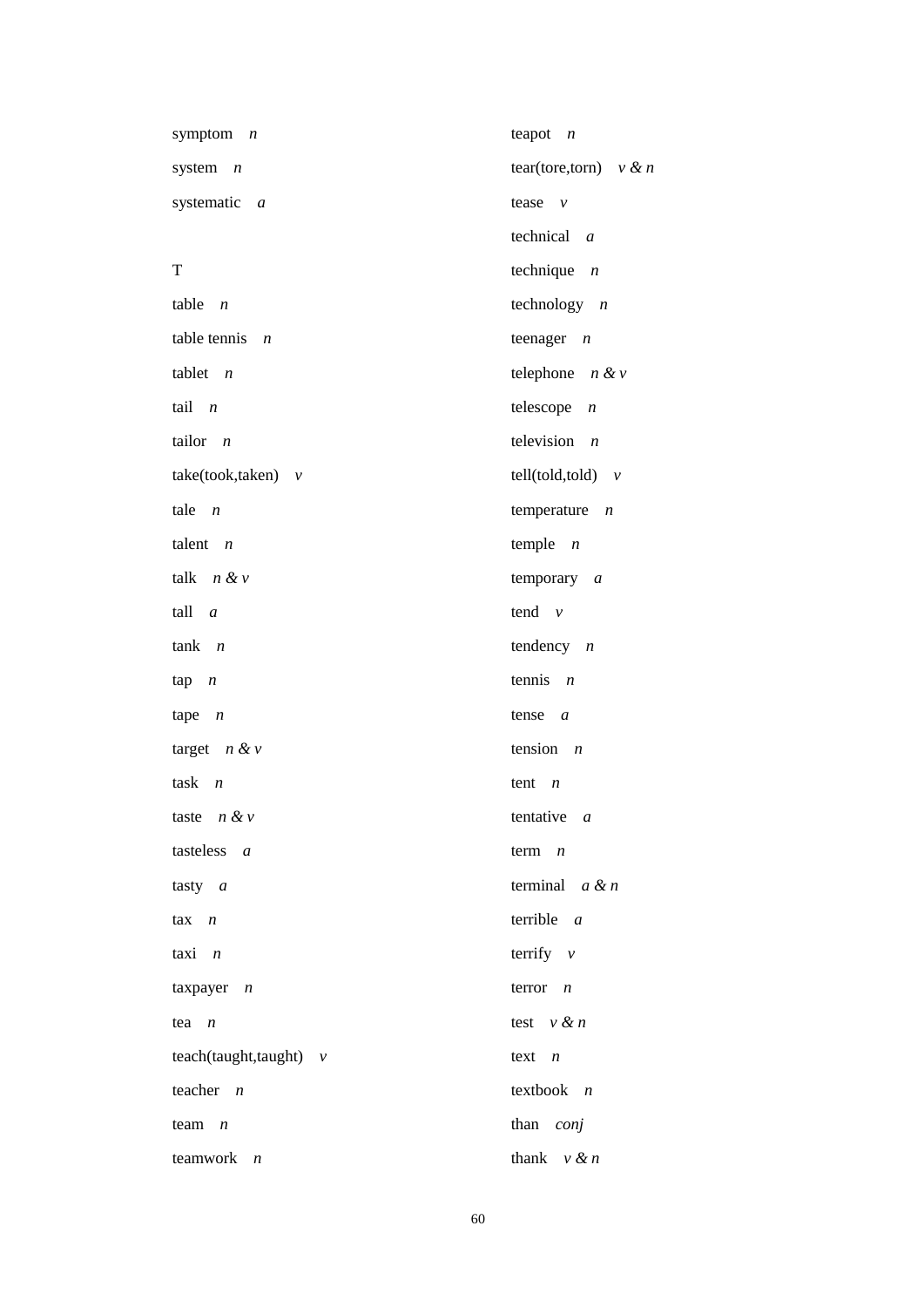| thankful a                     | thrill $n & v$               |
|--------------------------------|------------------------------|
| that <i>pron,conj &amp; ad</i> | thriller $n$                 |
| the art                        | throat $n$                   |
| theatre( $Am$ theater) $n$     | through prep & ad            |
| theft $n$                      | throughout prep              |
| their pron                     | throw(threw,thrown) $v$      |
| theirs pron                    | thunder $n \& v$             |
| them <i>pron</i>               | thunderstorm $n$             |
| theme $n$                      | thus ad                      |
| themselves pron                | tick $\nu$                   |
| then ad                        | ticket $n$                   |
| theoretical a                  | tidy $a \& v$                |
| theory $n$                     | tie $v \& n$                 |
| there $int, n \& ad$           | tiger $n$                    |
| therefore ad                   | tight $a$                    |
| thermos $n$                    | till conj & prep             |
| these $a \& pron$              | time $n \& v$                |
| they <i>pron</i>               | timetable $n$                |
| thick a                        | $\sin$ <i>n</i>              |
| thier $(pl \text{ thieves})$ n | tiny $a$                     |
| thin $a$                       | tip $n \& v$                 |
| thing $n$                      | tire $v$                     |
| think(thought,thought) $v$     | tired a                      |
| thinking $n$                   | tiresome<br>$\boldsymbol{a}$ |
| thirst $n$                     | tissue $n$                   |
| this a & pron                  | title $n$                    |
| thorough $a$                   | to prep                      |
| those $a \& pron$              | toast $v \& n$               |
| though conj                    | tobacco $n$                  |
| thought $n$                    | today $ad \& n$              |
| thread<br>$\boldsymbol{n}$     | together ad                  |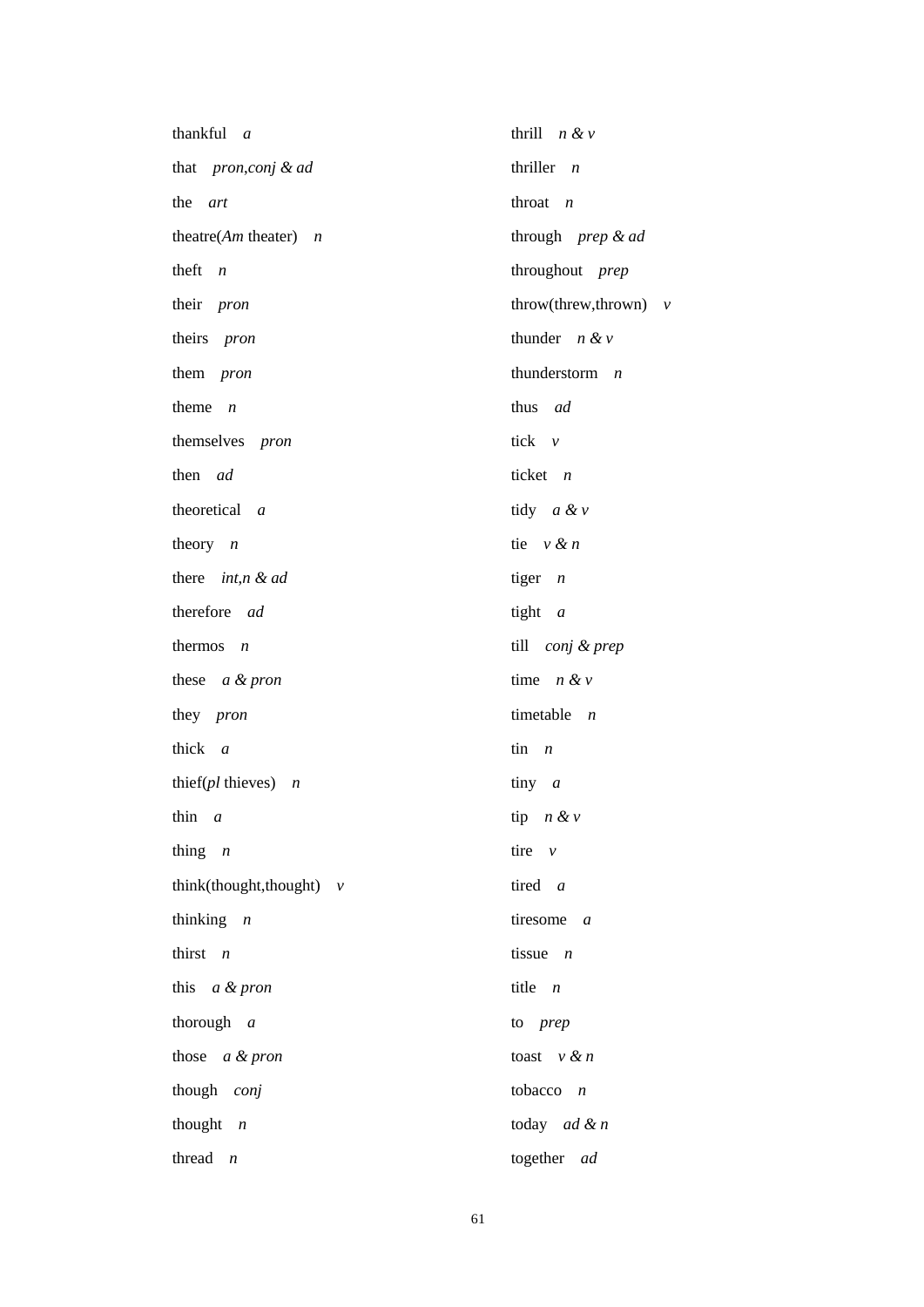| toilet $n$                  | trade $n & v$                |
|-----------------------------|------------------------------|
| tolerate $v$                | tradition $n$                |
| tomato $n$                  | traditional a                |
| tomb $n$                    | traffic $n$                  |
| tomorrow <i>ad &amp; n</i>  | train $n \& v$               |
| ton $n$                     | training $n$                 |
| tongue $n$                  | tram $n$                     |
| tonight <i>ad &amp; n</i>   | transform $v$                |
| too ad                      | translate $v$                |
| tool $n$                    | translation $n$              |
| tooth( $pl$ teeth) $n$      | translator $n$               |
| toothache $n$               | transparent $a$              |
| toothbrush $n$              | transport $n & v$            |
| toothpaste $n$              | trap $n \& v$                |
| $top \t n$                  | travel $n \& v$              |
| topic $n$                   | traveller(Am traveler) $n$   |
| tortoise $n$                | treasure<br>$\boldsymbol{n}$ |
| total $a, n \& v$           | treat $v$                    |
| touch $\nu$                 | treatment $n$                |
| tough $a$                   | tree<br>$\boldsymbol{n}$     |
| tour $n$                    | tremble $v$                  |
| tourism $n$                 | trend $n$                    |
| tourist $n$                 | trial $n$                    |
| tournament $n$              | triangle $n$                 |
| $toward(s)$ prep            | trick $n$                    |
| towel $n$                   | trip $n$                     |
| tower $n$                   | trolleybus $n$               |
| town $n$                    | troop $n$                    |
| $toy \t n$                  | trouble $v \& n$             |
| track $n$                   | troublesome $a$              |
| tractor<br>$\boldsymbol{n}$ | trousers<br>$\boldsymbol{n}$ |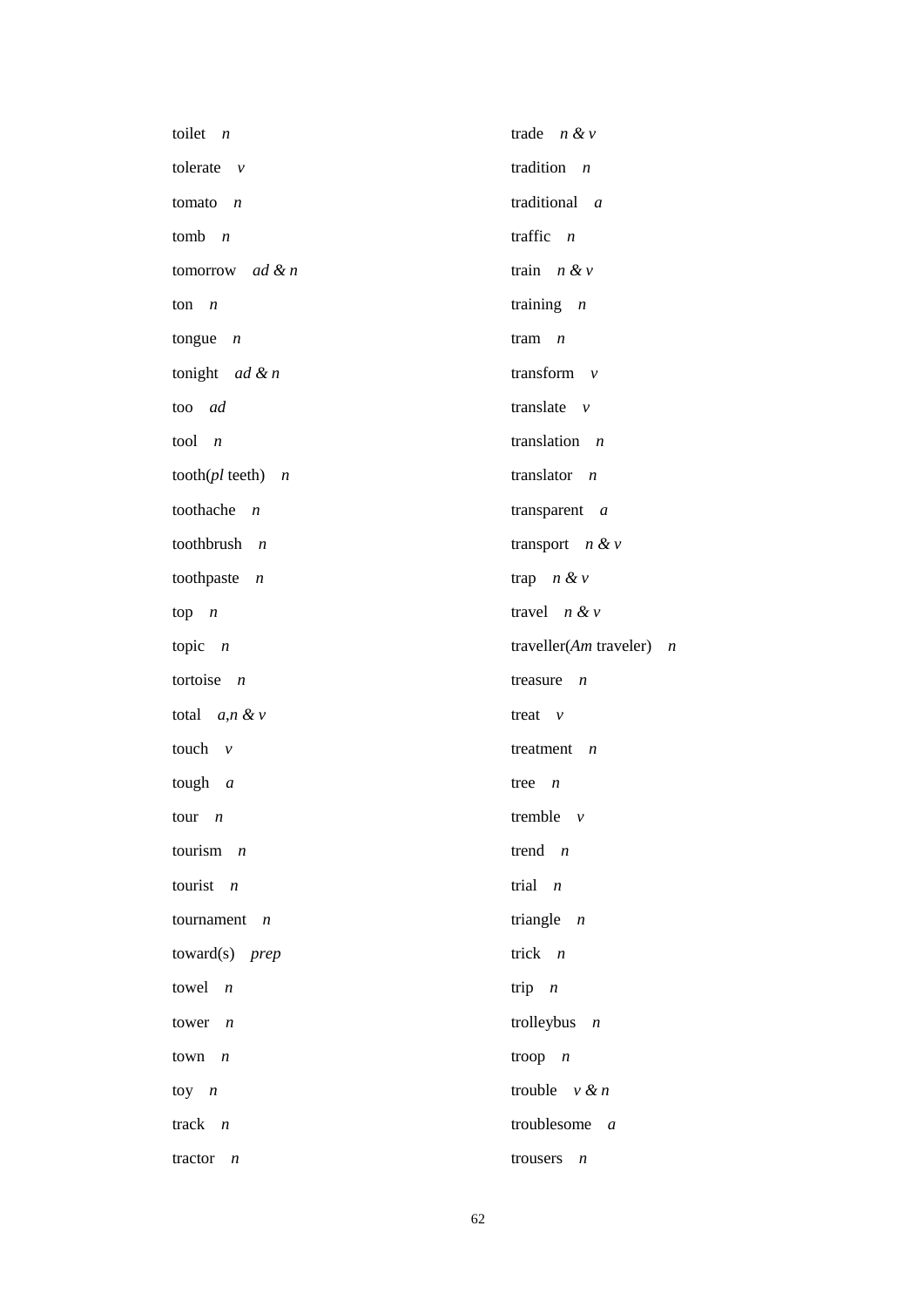| truck $n$                | uncertain $a$                    |
|--------------------------|----------------------------------|
| $true \t a$              | uncle $n$                        |
| truly ad                 | uncomfortable a                  |
| trunk $n$                | unconditional a                  |
| trust<br>$\mathcal V$    | unconscious $a$                  |
| truth $n$                | under ad & prep                  |
| $try \quad v$            | underground $a \& n$             |
| T-shirt $n$              | underline $v$                    |
| tube $n$                 | understand                       |
| tune<br>$\boldsymbol{n}$ | (understood, understood) $v$     |
| turkey $n$               | undertake                        |
| turn $v \& n$            | (undertook, undertaken) $v$      |
| turning $n$              | underwear $n$                    |
| tutor $n$                | unemployment<br>$\boldsymbol{n}$ |
| TV=television $n$        | unfair a                         |
| twice ad                 | unfit a                          |
| twin<br>$\overline{n}$   | unfortunate $a$                  |
| twist $v \& n$           | uniform $n$                      |
| type $v$                 | union $n$                        |
| typewriter $n$           | unique $a$                       |
| typical $a$              | unit $n$                         |
| typhoon $n$              | unite $\nu$                      |
| typist $n$               | universal a                      |
| tyre(Am tire) $n$        | universe $n$                     |
|                          | university $n$                   |
| U                        | unless conj                      |
| $ugly \ a$               | unlike prep                      |
| umbrella $n$             | unrest $n$                       |
| unable $a$               | until prep & conj                |
| unbearable $a$           | unusual $a$                      |
| unbelievable $a$         | unwilling a                      |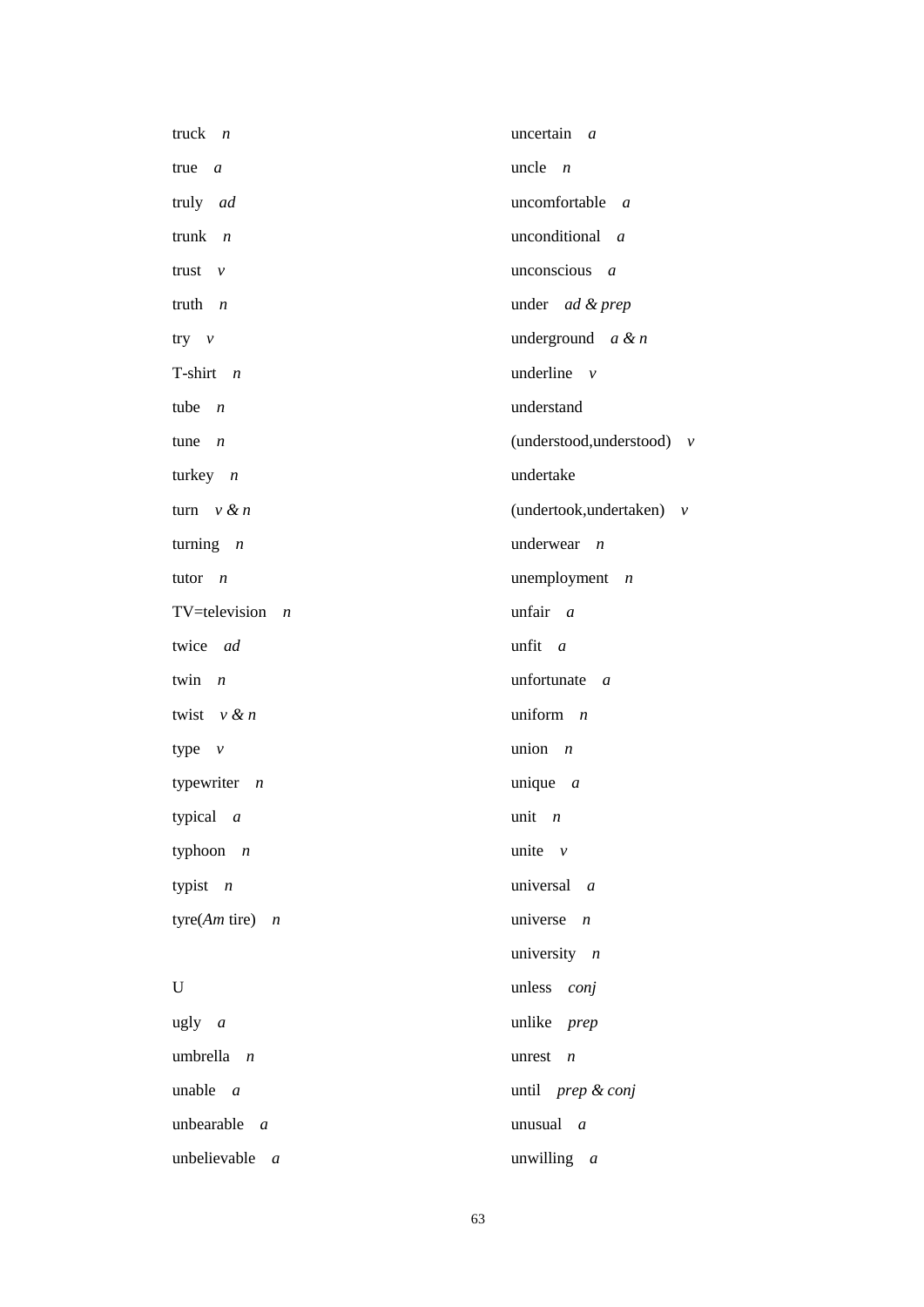| up ad,a,n & prep    | VCD=versatile compact disk $n$ |
|---------------------|--------------------------------|
| update $v \& n$     | vegetable $n$                  |
| upon prep           | vehicle $n$                    |
| upper $a$           | version $n$                    |
| upset $a$           | vertical a                     |
| upstairs ad         | very ad                        |
| upward(s) ad        | $vest \t n$                    |
| $urban \, a$        | via prep                       |
| $\text{urge}$ $\nu$ | vice $n$                       |
| $\arg$ ent $a$      | victim $n$                     |
| us pron             | victory $n$                    |
| use $n & v$         | video $n$                      |
| used <i>a</i>       | videophone<br>$\overline{n}$   |
| useful $a$          | view $n$                       |
| useless $a$         | village $n$                    |
| user $n$            | villager $n$                   |
| usual $a$           | vinegar $n$                    |
|                     | violate $v$                    |
| V                   | violence $n$                   |
| vacation $n$        | violent $a$                    |
| vacant $a$          | violin $n$                     |
| vague $a$           | violinist $n$                  |
| vain $n$            | virtue $n$                     |
| valid a             | virus $n$                      |
| valley $n$          | $visa$ $n$                     |
| valuable $a$        | visit $n & v$                  |
| value $n$           | visitor $n$                    |
| variety $n$         | visual $a$                     |
| various $a$         | vital a                        |
| vase $n$            | vivid $a$                      |
| vast a              | vocabulary $n$                 |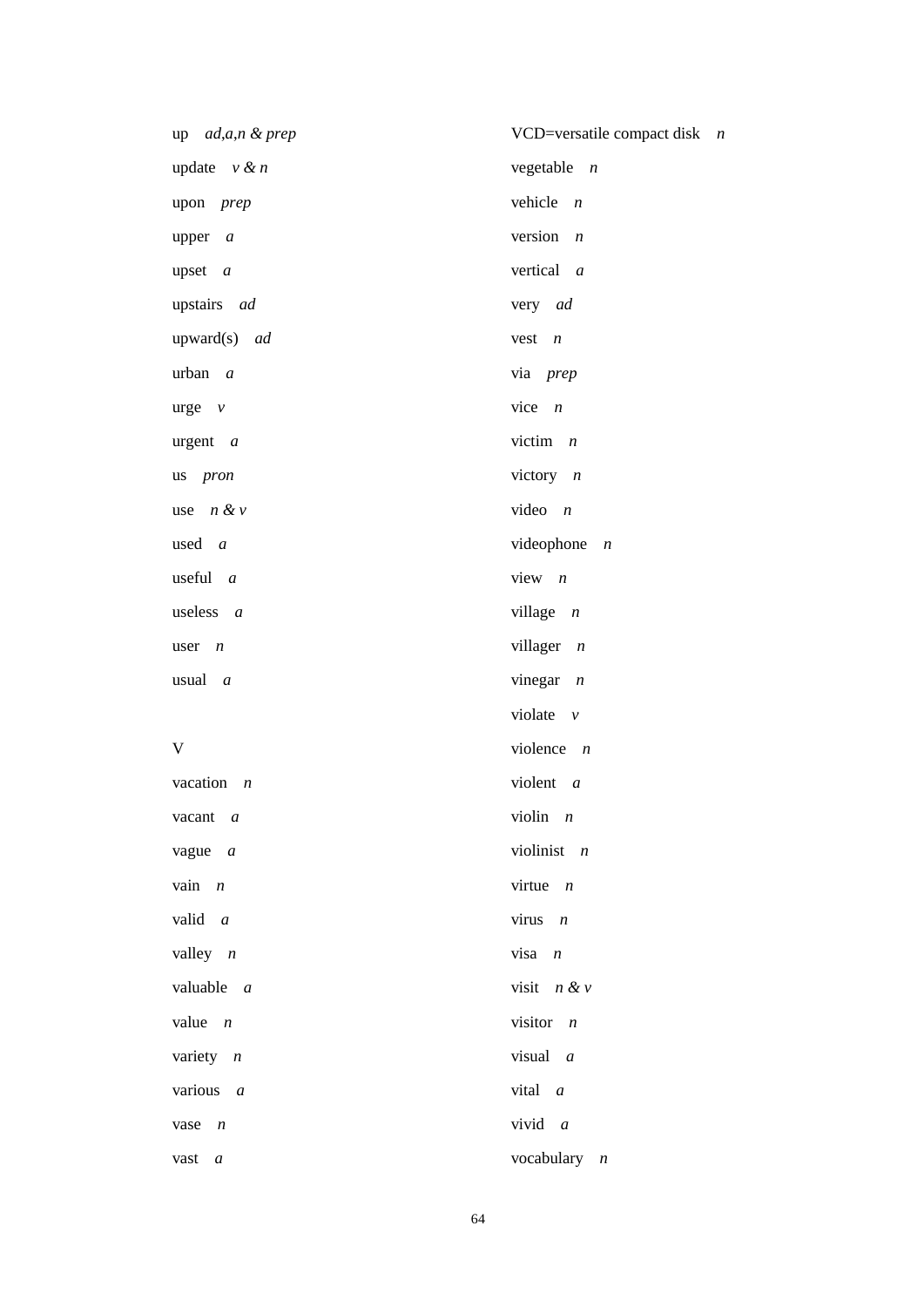| voice $n$            | waste $n \& v$                               |
|----------------------|----------------------------------------------|
| volcano $n$          | watch $v \& n$                               |
| volleyball $n$       | water $n \& v$                               |
| voluntary $a$        | watermelon $n$                               |
| volunteer $n \& v$   | wave $n \& v$                                |
| vote $\nu$           | wax $n$                                      |
| voyage $n$           | way $n$                                      |
|                      | we pron                                      |
| W                    | web $n$                                      |
| wag $v$              | website $n$                                  |
| wage $n$             | weak a                                       |
| waist $n$            | weakness $n$                                 |
| wait $\nu$           | wealth $n$                                   |
| waiter $n$           | wealthy $a$                                  |
| waiting-room $n$     | wear(wore,worn) $v$                          |
| waitress $n$         | weather $n$                                  |
| wake(woke,woken) $v$ | wedding $n$                                  |
| walk $n & v$         | weed $n$                                     |
| wall $n$             | week $n$                                     |
| wallet $n$           | weekday $n$                                  |
| walnut $n$           | weekend $n$                                  |
| wander $v$           | weekly $a$                                   |
| want $v$             | weep $v$                                     |
| war $n$              | weigh $v$                                    |
| ward $n$             | weight $n$                                   |
| warehouse $n$        | welcome $int, n, v \& a$                     |
| warm $a$             | welfare $n$                                  |
| warmth $n$           | $well1$ <i>n</i>                             |
| warn $v$             | well <sup>2</sup> (better, best) ad, a & int |
| wash $v \& n$        | west $a, ad \& n$                            |
| washroom $n$         | western<br>$\boldsymbol{a}$                  |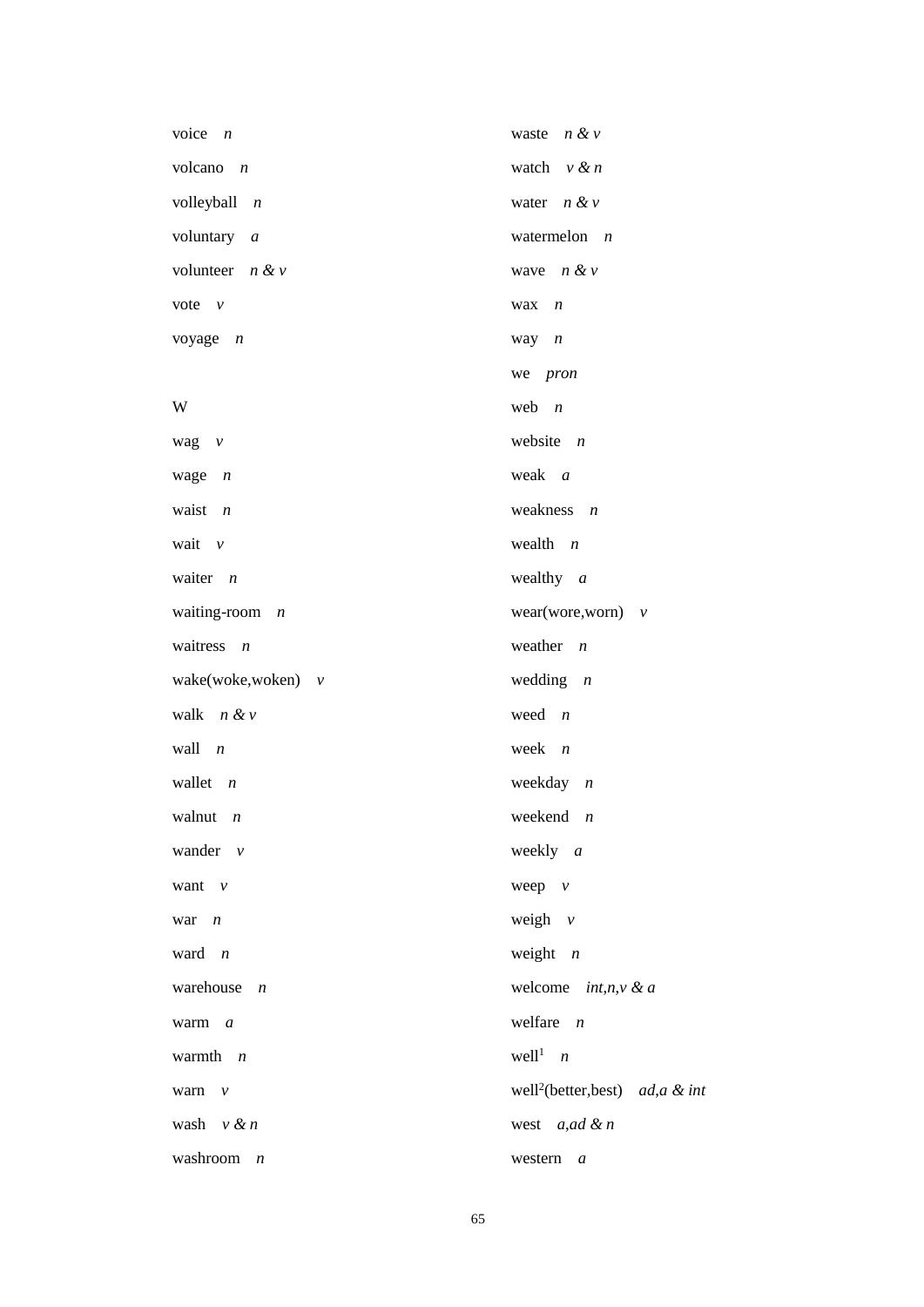| westward(s) ad                      | willing $a$                          |
|-------------------------------------|--------------------------------------|
| wet a                               | $win(won, won)$ v                    |
| whale $n$                           | wind <sup>1</sup> $n$                |
| what <i>pron</i> & $a$              | wind <sup>2</sup> (wound, wound) $v$ |
| whatever conj & pron                | window $n$                           |
| wheat $n$                           | windy $a$                            |
| wheel $n$                           | wine $n$                             |
| when conj & ad                      | wing $n$                             |
| whenever conj                       | winner $n$                           |
| where conj & ad                     | winter $n$                           |
| wherever conj                       | wipe $v$                             |
| whether conj                        | wire $n$                             |
| which pron & $a$                    | wisdom $n$                           |
| whichever pron                      | wise $a$                             |
| while $\text{conj } \& n$           | wish $n \& v$                        |
| whisper $v$                         | with prep                            |
| whistle $n$                         | withdraw $v$                         |
| white $a \& n$                      | within prep                          |
| who pron                            | without prep                         |
| whole $a$                           | witness $v \& n$                     |
| whom <i>pron</i>                    | wolf( $pl$ wolves) $n$               |
| whose pron                          | woman( $pl$ women) $n$               |
| why ad & int                        | wonder $v \& n$                      |
| wide<br>$\overline{a}$              | wonderful a                          |
| widespread a                        | wood $n$                             |
| widow $n$                           | wool $n$                             |
| wife<br>$\overline{n}$              | woollen $(Am$ woolen) $a$            |
| wild $a$                            | word<br>$\overline{n}$               |
| wildlife $n$                        | work $n & v$                         |
| will <sup>1</sup> $n$               | worker $n$                           |
| will <sup>2</sup> (would) modal $v$ | world<br>$\boldsymbol{n}$            |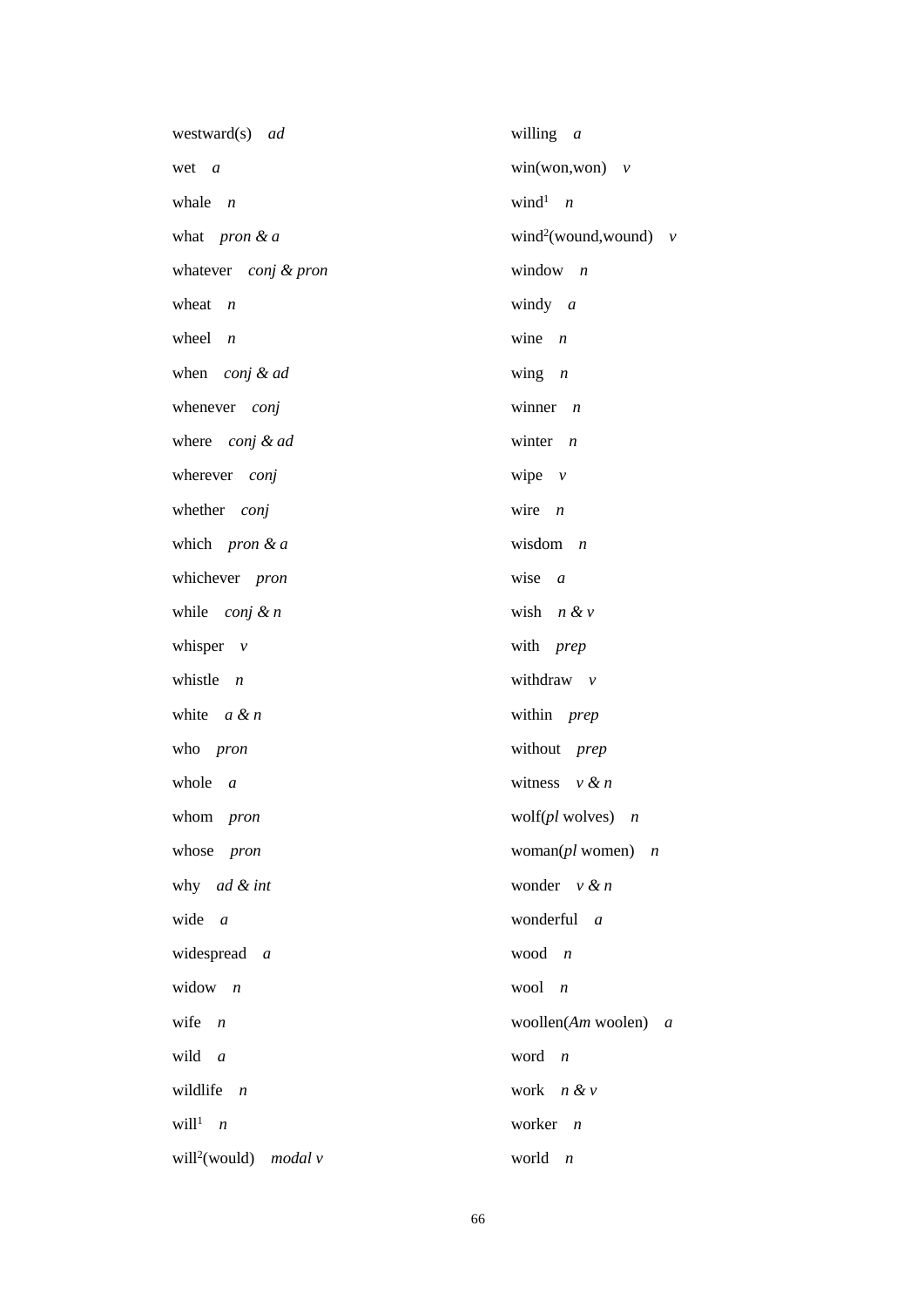| worldwide a              | $yell \nu$                   |
|--------------------------|------------------------------|
| worm $n$                 | yellow $a \& n$              |
| worn a                   | yes ad                       |
| worried a                | yesterday n & ad             |
| worry $n \& v$           | yet ad                       |
| worth a                  | yoghurt $n$                  |
| worthwhile a             | you pron                     |
| worthy $a$               | young $a$                    |
| would modal v            | your pron                    |
| wound $v \& n$           | yours pron                   |
| wrestle $v$              | yourself(pl yourselves) pron |
| wrinkle $n$              | youth $n$                    |
| wrist $n$                | yummy a                      |
| write(wrote,written) $v$ |                              |
| wrong<br>$\overline{a}$  | Z                            |
|                          | zebra $n$                    |
| X                        | zero $n &$ fum               |
| $X-ray$ $n$              | zip $v \& n$                 |
|                          | zipper $n$                   |
| Y                        | zone<br>$\overline{n}$       |
| yard $n$                 | ZOO<br>$\overline{n}$        |
| yawn v                   | zoom<br>$\mathcal V$         |
| year<br>$\boldsymbol{n}$ |                              |

数词

| 基数词   |                 | 序数词    |
|-------|-----------------|--------|
| one   | 1 <sup>st</sup> | first  |
| two   | 2 <sup>nd</sup> | second |
| three | 3 <sup>rd</sup> | third  |
| four  | 4 <sup>th</sup> | fourth |
| five  | 5 <sup>th</sup> | fifth  |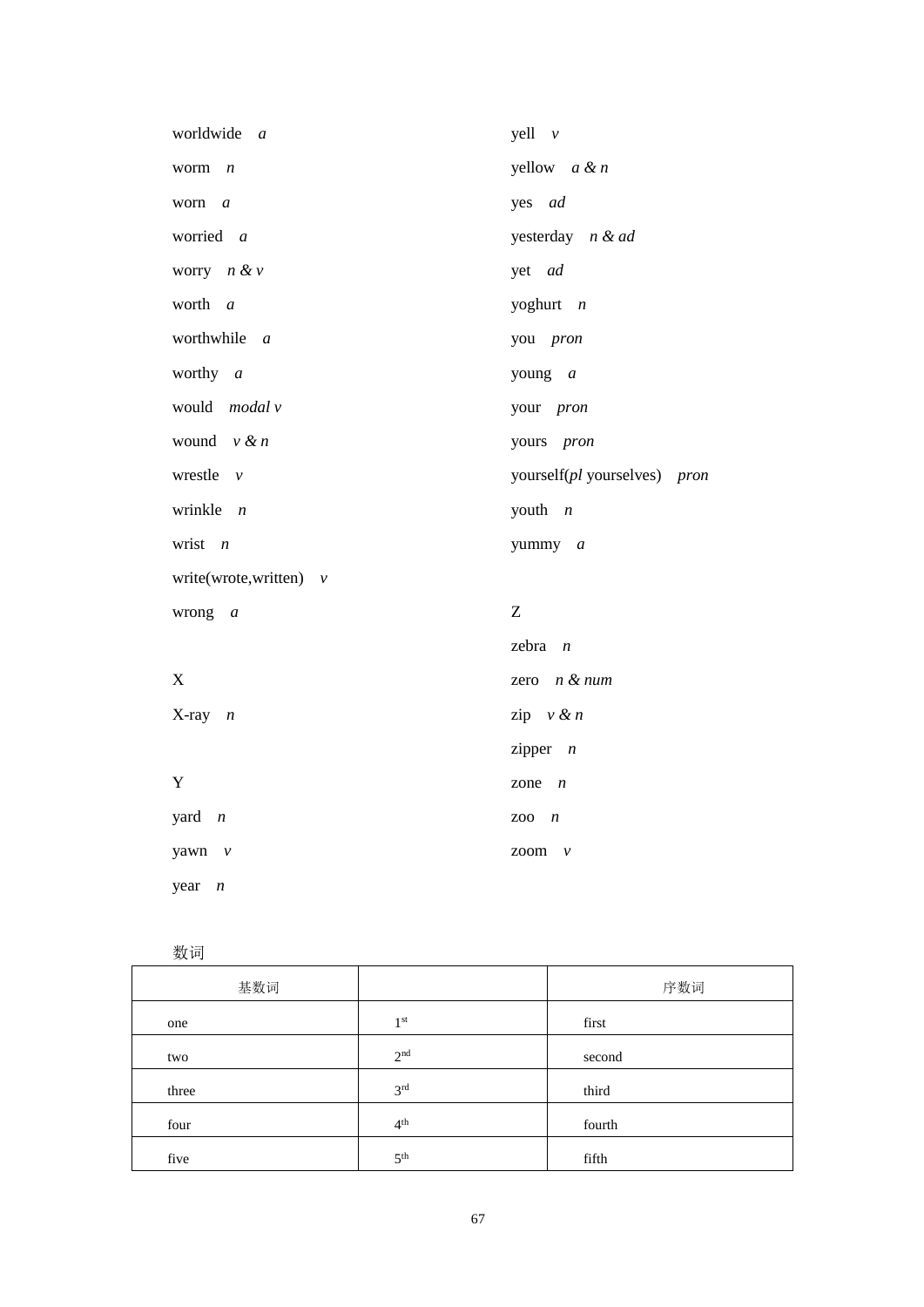| six                  | $6^{\rm th}$      | sixth                  |
|----------------------|-------------------|------------------------|
| seven                | $7^{\rm th}$      | seventh                |
| eight                | $8^{\rm th}$      | eighth                 |
| nine                 | 9 <sup>th</sup>   | ninth                  |
| ten                  | 10 <sup>th</sup>  | tenth                  |
| eleven               | 11 <sup>th</sup>  | eleventh               |
| twelve               | $12^{th}$         | twelfth                |
| thirteen             | 13 <sup>th</sup>  | thirteenth             |
| fourteen             | 14 <sup>th</sup>  | fourteenth             |
| fifteen              | 15 <sup>th</sup>  | fifteenth              |
| sixteen              | 16 <sup>th</sup>  | sixteenth              |
| seventeen            | 17 <sup>th</sup>  | seventeenth            |
| eighteen             | 18 <sup>th</sup>  | eighteenth             |
| nineteen             | 19 <sup>th</sup>  | nineteenth             |
| twenty               | $20^{\rm th}$     | twentieth              |
| twenty-one           | 21 <sup>st</sup>  | twenty-first           |
| twenty-two           | 22 <sup>nd</sup>  | twenty-second          |
| twenty-three         | $23^{\rm rd}$     | twenty-third           |
| thirty               | 30 <sup>th</sup>  | thirtieth              |
| forty                | 40 <sup>th</sup>  | fortieth               |
| fifty                | $50^{\rm th}$     | fiftieth               |
| sixty                | 60 <sup>th</sup>  | sixtieth               |
| seventy              | 70 <sup>th</sup>  | seventieth             |
| eighty               | 80 <sup>th</sup>  | eightieth              |
| ninety               | 90 <sup>th</sup>  | ninetieth              |
| one hundred          | 100 <sup>th</sup> | one hundredth          |
| one hundred(and) one | $101^{\rm st}$    | one hundred and first  |
| one hundred(and) two | 102 <sup>nd</sup> | one hundred and second |
| three hundred        | 300 <sup>th</sup> | three hundredth        |
| one thousand         | $1000^{\rm th}$   | one thousandth         |
| three thousand       | $3000^{\rm th}$   | three thousandth       |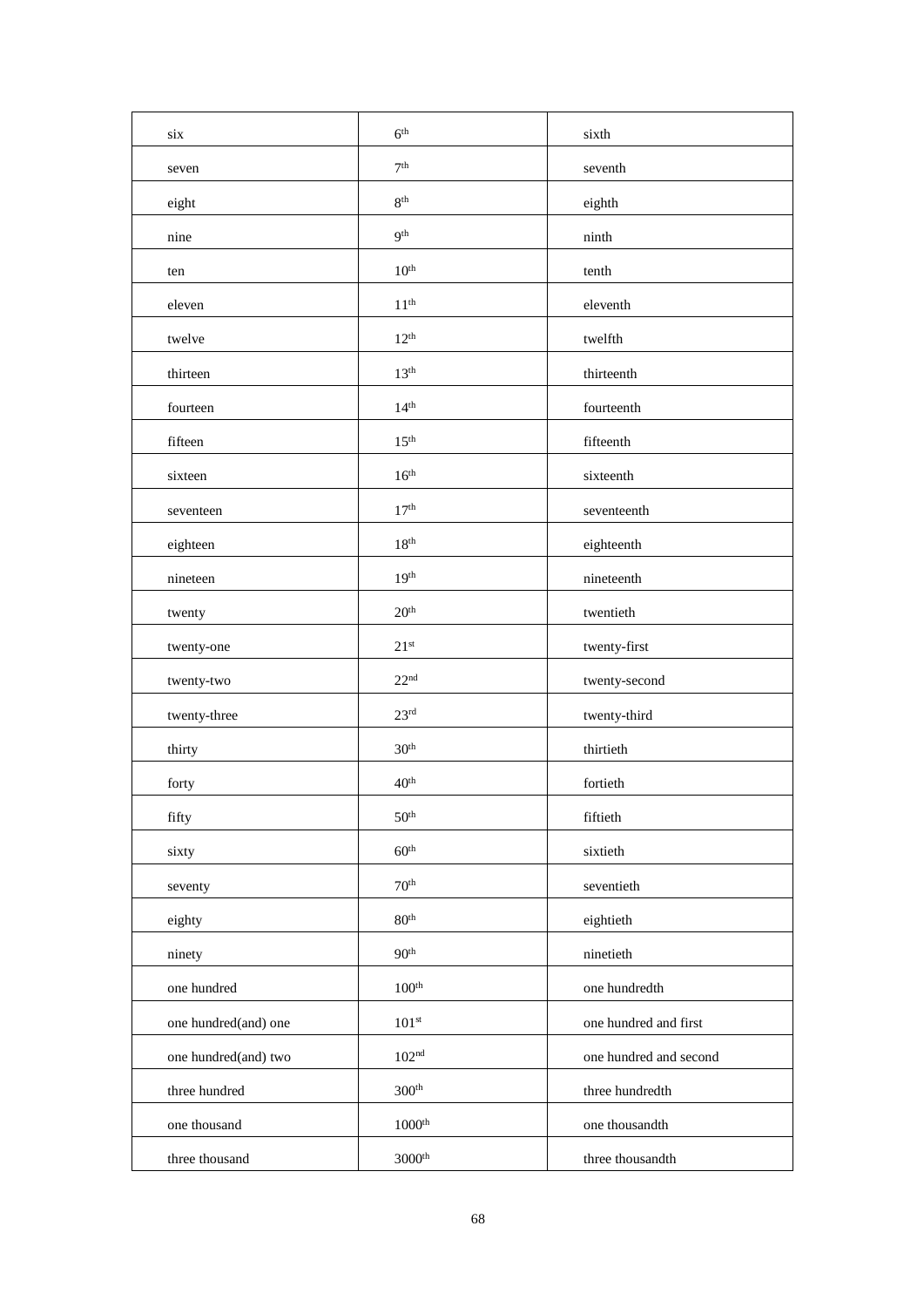| ten thousand | $10000$ <sup>th</sup>    | ten thousandth |
|--------------|--------------------------|----------------|
| million      | $1000000$ <sup>th</sup>  | millionth      |
| billion      | 1000000000 <sup>th</sup> | billionth      |

### 月份

January (Jan.) February (Feb.) March (Mar.) April (Apr.) May (May) June (Jun.) July (Jul.) August (Aug.) September (Sept.) October (Oct.) November (Nov.) December (Dec.)

### 星期

Monday (Mon.)

Tuesday (Tues.)

Wednesday (Wed.)

Thursday (Thurs.)

Friday (Fri.)

Saturday (Sat.)

Sunday (Sun.)

| 国家  | COUNTRY n.  | PERSON <sub>n.</sub> | <b>RELATED</b>    |
|-----|-------------|----------------------|-------------------|
|     |             |                      | <b>ADJECTIVES</b> |
| 阿富汗 | Afghanistan | Afghan               | Afghan            |

### 主要国家名称及相关信息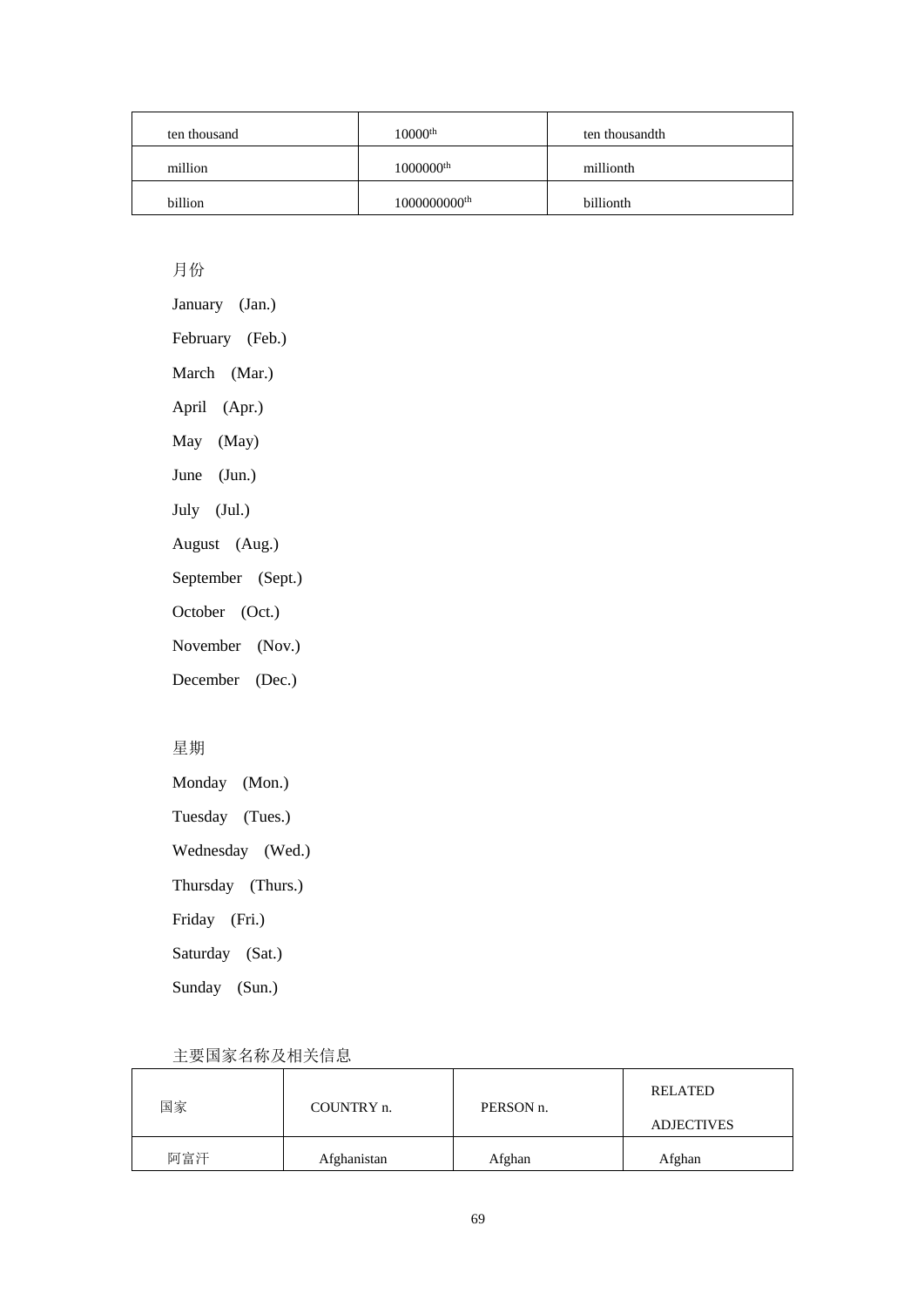| 阿尔及利亚 | Algeria                              | Algerian         | Algerian         |
|-------|--------------------------------------|------------------|------------------|
| 阿根廷   | Argentina                            | Argentinian      | Argentinian      |
| 澳大利亚  | Australia                            | Australian       | Australian       |
| 奥地利   | Austria                              | Austrian         | Austrian         |
| 比利时   | Belgium                              | Belgian          | Belgian          |
| 巴西    | <b>Brazil</b>                        | <b>Brazilian</b> | <b>Brazilian</b> |
| 英国    | Britain/U.K. = the<br>United Kingdom | <b>British</b>   | <b>British</b>   |
| 缅甸    | Burma                                | <b>Burmese</b>   | <b>Burmese</b>   |
| 加拿大   | Canada                               | Canadian         | Canadian         |
| 中国    | China                                | Chinese          | Chinese          |
| 哥伦比亚  | Colombia                             | Colombian        | Colombian        |
| 古巴    | Cuba                                 | Cuban            | Cuban            |
| 丹麦    | Denmark                              | Dane             | Danish           |
| 埃及    | Egypt                                | Egyptian         | Egyptian         |
| 芬兰    | Finland                              | Finn             | Finnish          |
| 法国    | France                               | French           | French           |
| 德国    | Germany                              | German           | German           |
| 希腊    | Greece                               | Greek            | Greek            |
| 荷兰    | Holland/<br>Netherlands              | Dutch            | Dutch            |
| 匈牙利   | Hungary                              | Hungarian        | Hungarian        |
| 印度    | India                                | Indian           | Indian           |
| 印度尼西亚 | Indonesia                            | Indonesian       | Indonesian       |
| 伊朗    | Iran                                 | Iranian          | Iranian          |
| 伊拉克   | Iraq                                 | Iraqi            | Iraqi            |
| 爱尔兰   | Ireland                              | Irish            | Irish            |
| 以色列   | Israel                               | Israeli          | Israeli          |
| 意大利   | Italy                                | Italian          | Italian          |
| 日本    | Japan                                | Japanese         | Japanese         |
| 约旦    | Jordan                               | Jordanian        | Jordanian        |